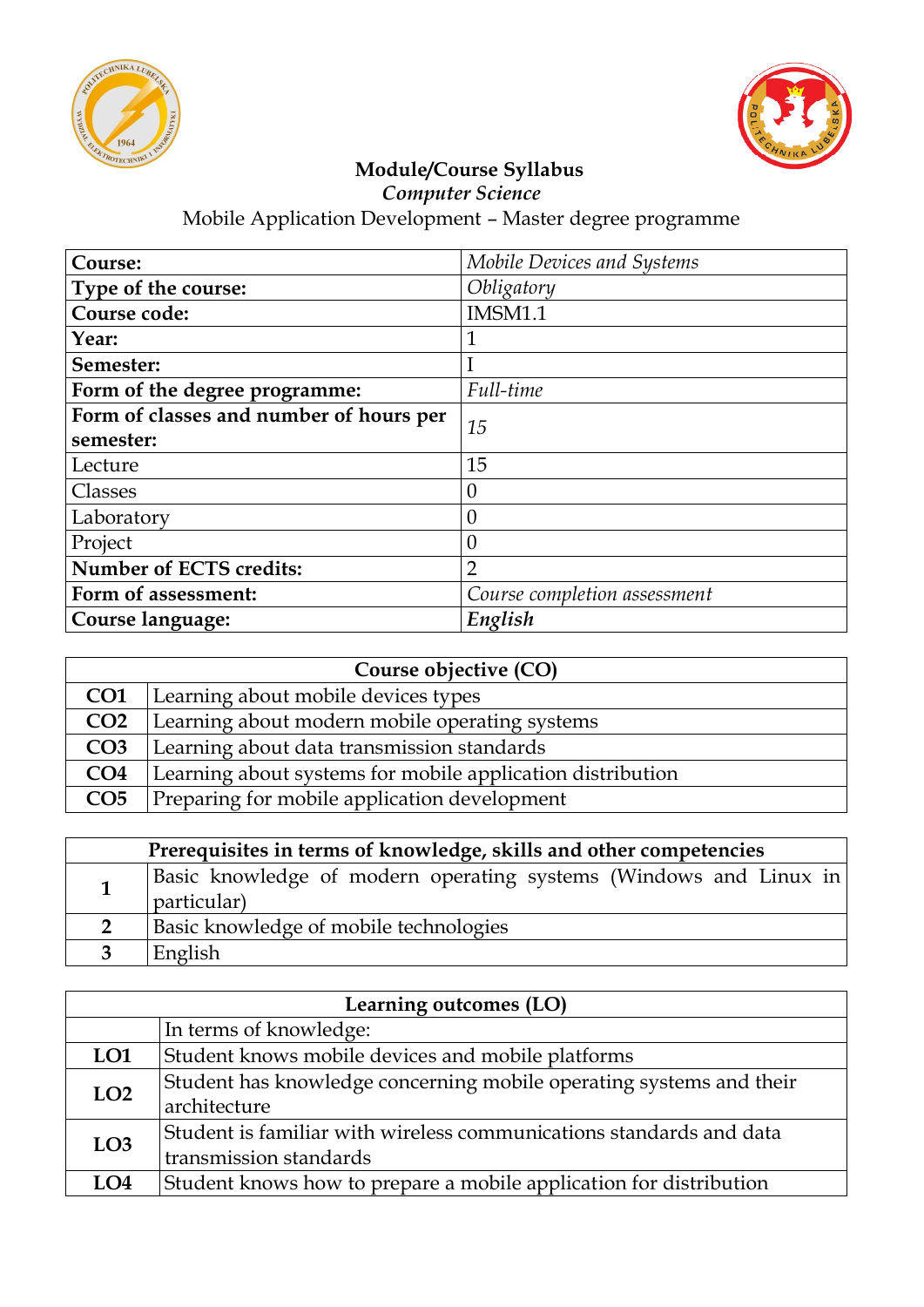|                 | In terms of skills:                                                       |
|-----------------|---------------------------------------------------------------------------|
| LO <sub>5</sub> | Student can recognize and setup a mobile device and application runtime   |
|                 | environment                                                               |
| LO <sub>6</sub> | Student is able to setup programming tools for a mobile application       |
|                 | developer (for selected modern mobile platforms)                          |
| LO <sub>7</sub> | Student can select appropriate data transmission standards                |
|                 | In terms of social competence:                                            |
| LO <sub>8</sub> | Student understands the need for continuous improvement of his/her skills |
|                 | due to the rapidly changing environment of mobile devices.                |

| Course content                 |                                                                |
|--------------------------------|----------------------------------------------------------------|
| Form of classes - lectures (L) |                                                                |
|                                | Course content                                                 |
| L1                             | History of mobile devices and mobile operating systems         |
| L <sub>2</sub>                 | Modern mobile operating systems and their architecture         |
| L3                             | Wireless communications standards                              |
| L4                             | Data transmission standards                                    |
| L5                             | Software distributions systems for mobile devices              |
| L <sub>6</sub>                 | Preparing programming tools for a mobile application developer |

| Required textbooks and other course materials    |                                                                                        |
|--------------------------------------------------|----------------------------------------------------------------------------------------|
|                                                  | Mobile Computing: Technology, Applications, and Service Creation - Asoke               |
| 1                                                | K. Talukder, Roopa R. Yavagal - McGraw-Hill Communications Engineering                 |
|                                                  | 2007                                                                                   |
| $\overline{2}$                                   | Mobile Computing - 2 <sup>nd</sup> edition - Devi Kamal - Oxford University Press 2012 |
|                                                  | Ubiquitous Computing: Smart Devices, Environments and Interactions - Stefan            |
| 3                                                | Poslad - Wiley 2009                                                                    |
| Recommended textbooks and other course materials |                                                                                        |
| 1                                                | Android in Practice - Charlie Collins, Michale Galpin, Matthias Kaeppler -             |
|                                                  | <b>Manning Publications 2012</b>                                                       |
|                                                  | Beginning Windows Phone 7 Development - Henry Lee, Eugene Chuvyrov -                   |
| 2                                                | Apress 2010                                                                            |
| 3                                                | The iOS 5 Developer's Cookbook - Erica Sadun - Addison-Wesley 2012                     |

| The author of the  <br>programme: | Jakub Smołka Ph.D.                                   |
|-----------------------------------|------------------------------------------------------|
| <b>E-mail address:</b>            | iakub.smolka@pollub.pl                               |
| Organisational                    | Electrical Engineering and Computer Science Faculty, |
| unit:                             | <b>Institute of Computer Science</b>                 |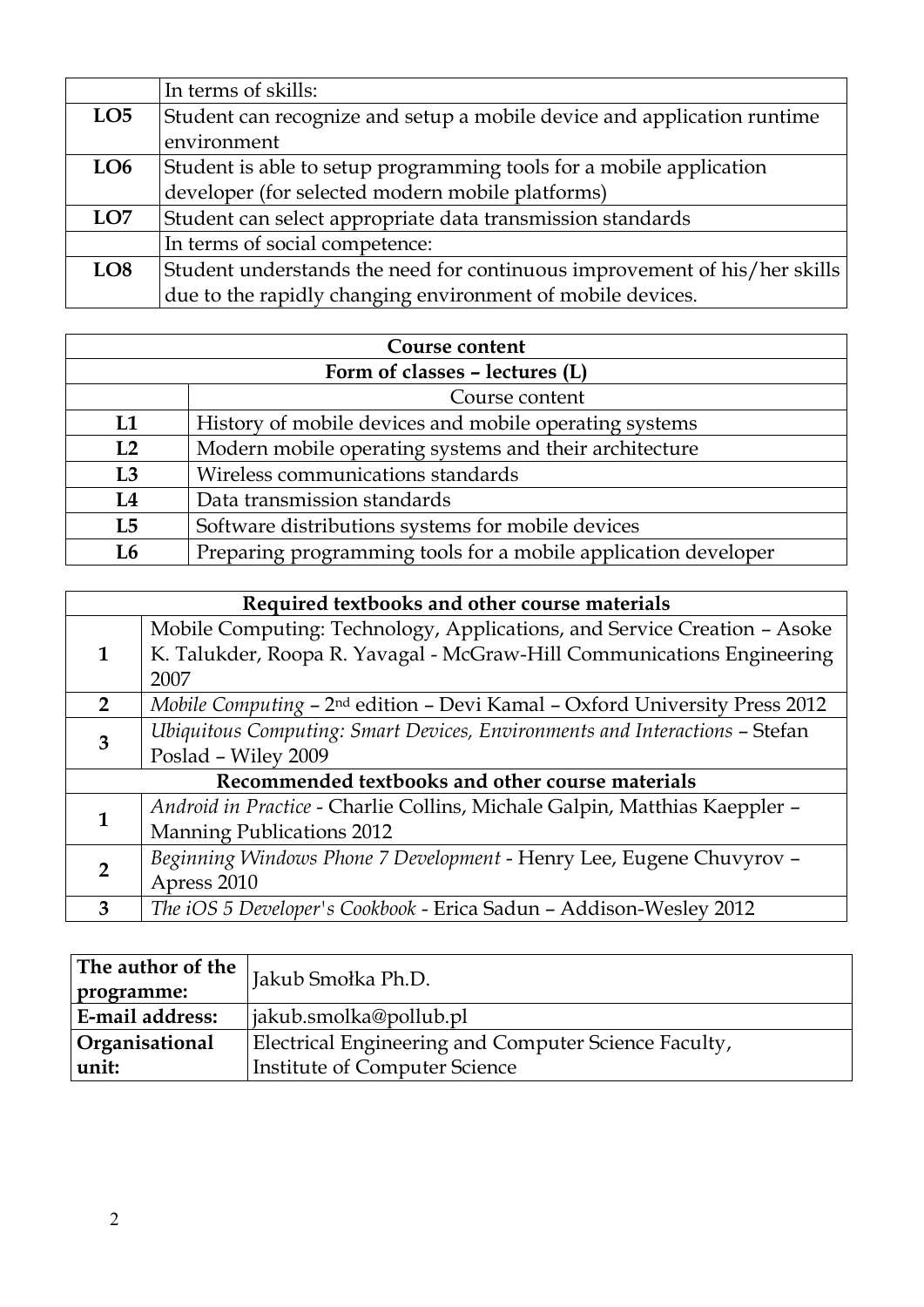



*Computer Science*

| Course:                                 | Java - mobile programming |
|-----------------------------------------|---------------------------|
| Type of the course:                     | Obligatory                |
| Course code:                            | <b>IMSM1.2</b>            |
| Year:                                   | 1                         |
| Semester:                               | 1                         |
| Form of the degree programme:           | Full-time                 |
| Form of classes and number of hours per |                           |
| 60<br>semester:                         |                           |
| Lecture                                 | 30                        |
| Classes                                 | $\theta$                  |
| Laboratory                              | 30                        |
| Project                                 | $\theta$                  |
| <b>Number of ECTS credits:</b>          | 5                         |
| Form of assessment:                     | Examination               |
| Course language:                        | English                   |

| Course objective (CO) |                                                                                                                        |
|-----------------------|------------------------------------------------------------------------------------------------------------------------|
| CO <sub>1</sub>       | Introduction to mobile platforms and how to program these platforms                                                    |
| CO <sub>2</sub>       | [Introduction to programming in Java language for mobile platforms and<br>teamwork                                     |
| CO <sub>3</sub>       | Presentation of methods for developing applications for mobile devices<br>using their hardware and system capabilities |

| Prerequisites in terms of knowledge, skills and other competencies |                                |
|--------------------------------------------------------------------|--------------------------------|
|                                                                    | Algorithms and data structures |
|                                                                    | Object programming             |
|                                                                    | Java language                  |

| Learning outcomes (LO) |                                                                           |
|------------------------|---------------------------------------------------------------------------|
|                        | In terms of knowledge:                                                    |
|                        | The student has knowledge of the evolution of modern mobile operating     |
| LO <sub>1</sub>        | platforms and their operating systems and knowledge in the field of       |
|                        | programming languages to create mobile applications                       |
|                        | The student has an extended knowledge of Java language syntax and         |
| LO <sub>2</sub>        | programming, which is useful for solving simple programming tasks on      |
|                        | mobile platforms                                                          |
| LO <sub>3</sub>        | The student knows the basics of creating and applying mobile applications |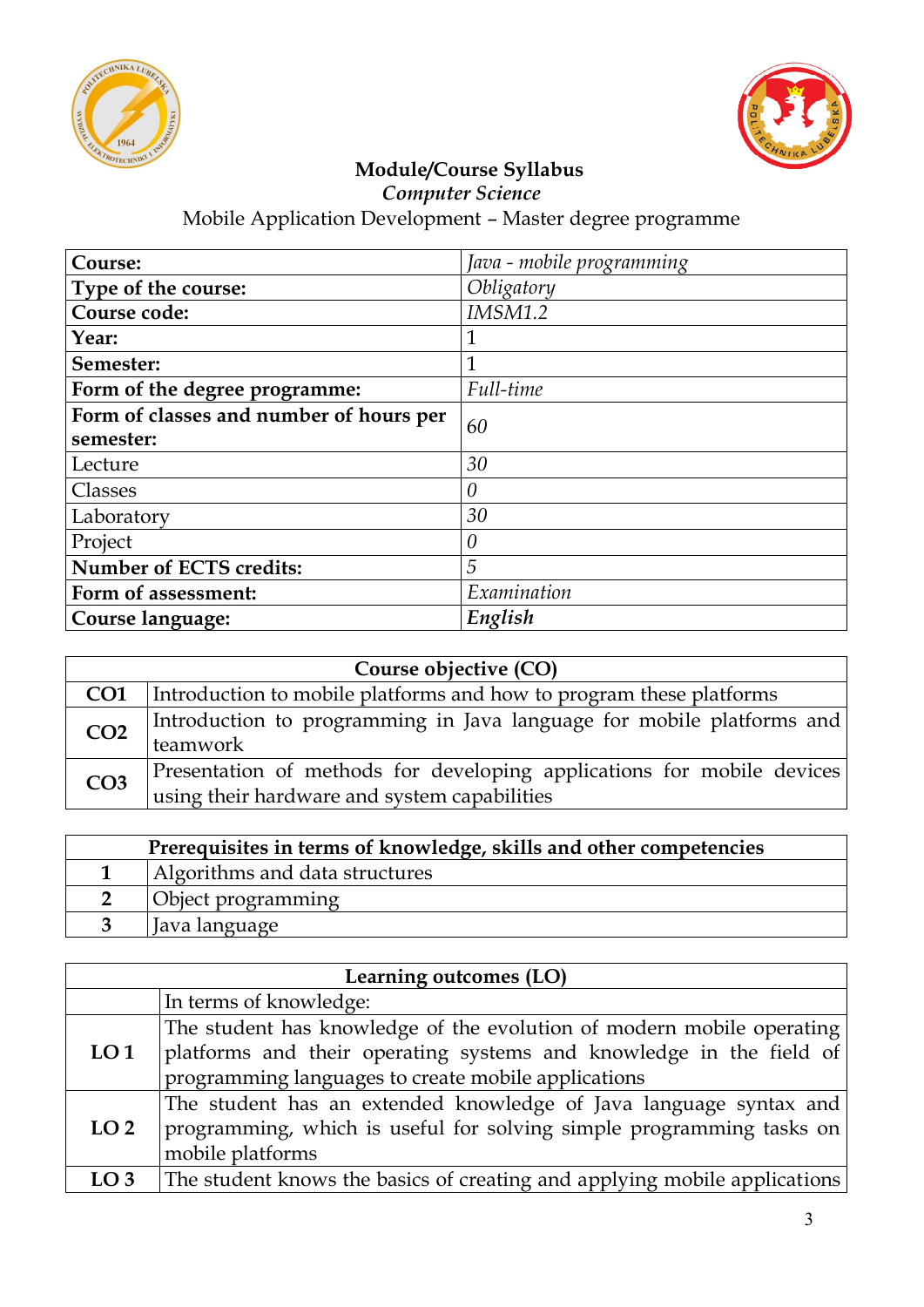|                 | that use a graphical user interface, event handling, persistent data storage, |
|-----------------|-------------------------------------------------------------------------------|
|                 | media processing, and communicating through the communication                 |
|                 | interfaces available on mobile devices                                        |
|                 | In terms of skills:                                                           |
| LO <sub>4</sub> | Student can define the specification of the complex program and according     |
|                 | to the given specification - create a program for a mobile device using the   |
|                 | right programming techniques                                                  |
| LO <sub>5</sub> | The student is able to plan a solution to a programming problem, perform a    |
|                 | simulation of the operation using the emulators of mobile devices and         |
|                 | physical mobile devices, and can draw conclusions from the obtained           |
|                 | results                                                                       |
| LO <sub>6</sub> | The student is able to find the software, technical documentation and         |
|                 | information necessary to complete the development tasks related to mobile     |
|                 | platforms                                                                     |
|                 | In terms of social competence:                                                |
| LO7             | The student is able to collaborate and work in a group on the specification   |
|                 | and implementation of mobile applications, taking on different roles in the   |
|                 | team                                                                          |

| Course content                 |                                                                            |  |  |  |  |  |  |  |
|--------------------------------|----------------------------------------------------------------------------|--|--|--|--|--|--|--|
| Form of classes - lectures (L) |                                                                            |  |  |  |  |  |  |  |
|                                | Course content                                                             |  |  |  |  |  |  |  |
| L1                             | Introduction to Android platform: virtual machine, development tools,      |  |  |  |  |  |  |  |
|                                | Java packages, emulators, services                                         |  |  |  |  |  |  |  |
| L2                             | Structure and lifecycle of an application for Android system               |  |  |  |  |  |  |  |
| L3                             | Graphical User Interface: preparing containers and components,             |  |  |  |  |  |  |  |
|                                | management of component layout, event handling                             |  |  |  |  |  |  |  |
| L4                             | Processing of application resources, content providers, filesystem         |  |  |  |  |  |  |  |
| L5                             | Data persistance: backups, databases                                       |  |  |  |  |  |  |  |
|                                | Application security and permissions: security architecture, application   |  |  |  |  |  |  |  |
| L <sub>6</sub>                 | signing, user identification, file access, declaration and verification of |  |  |  |  |  |  |  |
|                                | permissions                                                                |  |  |  |  |  |  |  |
| L7                             | Network communication and internet applications                            |  |  |  |  |  |  |  |
| L <sub>8</sub>                 | Wi-Fi connections                                                          |  |  |  |  |  |  |  |
| L <sub>9</sub>                 | Multimedia, 2D and 3D graphics processing                                  |  |  |  |  |  |  |  |
| L10                            | Simple game programming                                                    |  |  |  |  |  |  |  |
| L <sub>11</sub>                | Geographical location: use of GPS data                                     |  |  |  |  |  |  |  |
|                                | Bluetooth communication: basics, permissions, Bluetooth device             |  |  |  |  |  |  |  |
| L12                            | discovery, device connectivity as a client, server creation, connection    |  |  |  |  |  |  |  |
|                                | management                                                                 |  |  |  |  |  |  |  |
|                                | Deployment of applications: localisation of applications, application      |  |  |  |  |  |  |  |
| L <sub>13</sub>                | signing, version management, licences, preparing for distribution          |  |  |  |  |  |  |  |
|                                | Form of classes - laboratories (Lab)                                       |  |  |  |  |  |  |  |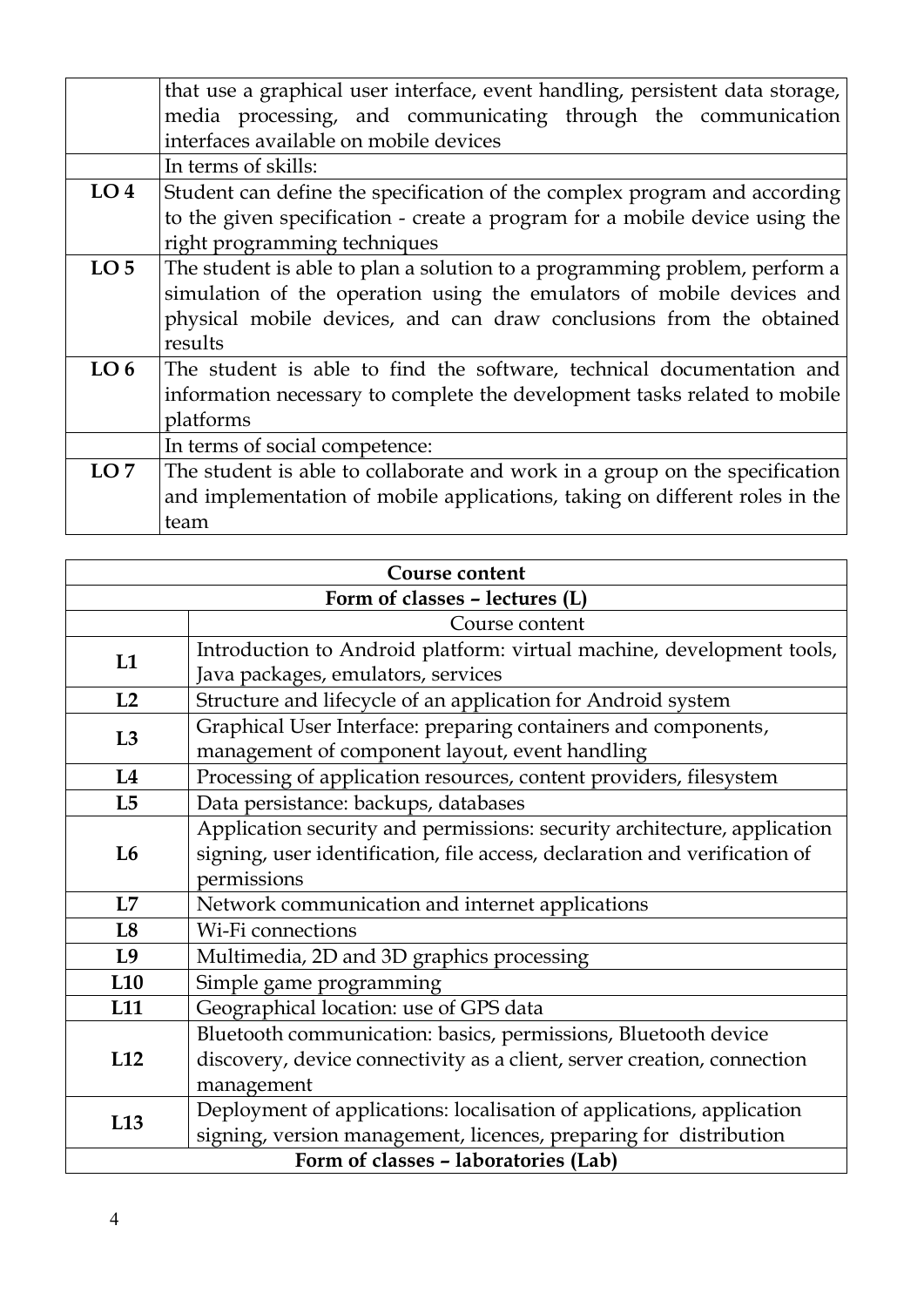|                   | Course content                                                          |  |  |  |  |  |  |  |
|-------------------|-------------------------------------------------------------------------|--|--|--|--|--|--|--|
| Lab1              | Introduction to Android platform. Introduction to the tools used in the |  |  |  |  |  |  |  |
|                   | lab. Create a simple application                                        |  |  |  |  |  |  |  |
| Lab <sub>2</sub>  | Developing of an application with Graphical User Interface              |  |  |  |  |  |  |  |
| Lab <sub>3</sub>  | Application for resource processing                                     |  |  |  |  |  |  |  |
| Lab4              | Developing of an application for 2D graphics processing                 |  |  |  |  |  |  |  |
| Lab <sub>5</sub>  | Developing of an application using network connections                  |  |  |  |  |  |  |  |
| Lab <sub>6</sub>  | Developing of an application for data persistence                       |  |  |  |  |  |  |  |
| Lab <sub>7</sub>  | Developing of an application for multimedia processing                  |  |  |  |  |  |  |  |
| Lab <sub>8</sub>  | Developing of simple game                                               |  |  |  |  |  |  |  |
| Lab9              | Description of small student projects                                   |  |  |  |  |  |  |  |
| Lab10             | Developing of individual applications based on given project subjects   |  |  |  |  |  |  |  |
| Lab11             | Presentation of project results                                         |  |  |  |  |  |  |  |
| Lab <sub>12</sub> | Assessment and credit improvement laboratory                            |  |  |  |  |  |  |  |

| Required textbooks and other course materials    |                                                                                 |  |  |  |  |
|--------------------------------------------------|---------------------------------------------------------------------------------|--|--|--|--|
| 1                                                | Burnette E.: Hello, Android: Introducing Google's Mobile Development Platform., |  |  |  |  |
|                                                  | Pragmatic Bookshelf, 2010                                                       |  |  |  |  |
| $\mathcal{P}$                                    | Steele J.: The Android Developer's Cookbook: Building Applications with the     |  |  |  |  |
|                                                  | Android SDK., Addison-Wesley Professional, 2010                                 |  |  |  |  |
| 3                                                | Murphy M.: Beginning Android 3., Apress, 2011                                   |  |  |  |  |
| 4                                                | Hashimi S., Komatineni S., MacLean D.: Pro Android 3., Apress, 2011             |  |  |  |  |
| 5                                                | Conder S., Darcey L.: Android Wireless Application Development, 3rd edition,    |  |  |  |  |
|                                                  | Addison-Wesley Professional 2012                                                |  |  |  |  |
| 6                                                | Collins C., Galpin M., Kaeppler M.: Android in Practice, Manning 2012           |  |  |  |  |
| Recommended textbooks and other course materials |                                                                                 |  |  |  |  |
|                                                  | Eckel B.: Thinking in Java., Pearson Education, Inc., 2006                      |  |  |  |  |
| 2                                                | Friesen J.: Learn Java for Android Development, Apress, 2010                    |  |  |  |  |

| The author of the | Dr. Piotr Kopniak, Ph.D. (Eng.)                      |  |  |  |  |
|-------------------|------------------------------------------------------|--|--|--|--|
| programme:        |                                                      |  |  |  |  |
| E-mail address:   | p.kopniak@pollub.pl                                  |  |  |  |  |
| Organisational    | Electrical Engineering and Computer Science Faculty, |  |  |  |  |
| unit:             | <b>Institute of Computer Science</b>                 |  |  |  |  |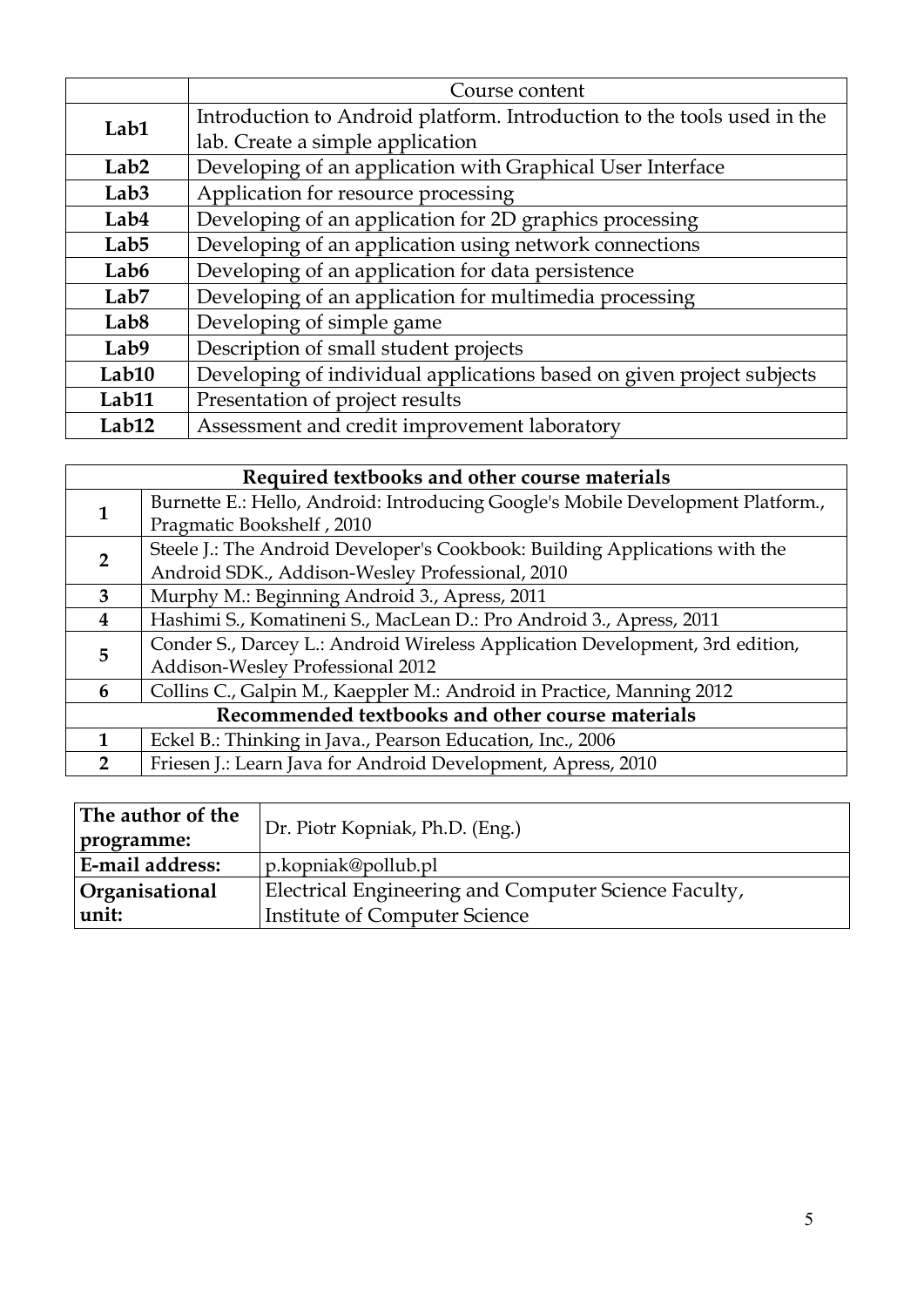



*Computer Science*

| Course:                                 | C# Mobile Programming |  |  |  |
|-----------------------------------------|-----------------------|--|--|--|
| Type of the course:                     | Obligatory            |  |  |  |
| Course code:                            | IMSM1.3               |  |  |  |
| Year:                                   | 1                     |  |  |  |
| Semester:                               |                       |  |  |  |
| Form of the degree programme:           | Full-time             |  |  |  |
| Form of classes and number of hours per | 60                    |  |  |  |
| semester:                               |                       |  |  |  |
| Lecture                                 | 30                    |  |  |  |
| Classes                                 | $\theta$              |  |  |  |
| Laboratory                              | 30                    |  |  |  |
| Project                                 | $\theta$              |  |  |  |
| Number of ECTS credits:                 | 5                     |  |  |  |
| Form of assessment:                     | Examination           |  |  |  |
| Course language:                        | English               |  |  |  |

| Course objective (CO) |                                                                                       |  |  |  |  |  |
|-----------------------|---------------------------------------------------------------------------------------|--|--|--|--|--|
|                       | <b>CO1</b> Getting knowledge of mobile application development in C# language         |  |  |  |  |  |
|                       | $\Box$ Practical knowledge of mobile application development for the Windows platform |  |  |  |  |  |

|                | Prerequisites in terms of knowledge, skills and other competencies |  |  |  |  |  |  |
|----------------|--------------------------------------------------------------------|--|--|--|--|--|--|
|                | Knowledge of object oriented programming                           |  |  |  |  |  |  |
| 2 <sup>1</sup> | Knowledge of design pattern basics                                 |  |  |  |  |  |  |
| 3              | Logical and creative thinking skills                               |  |  |  |  |  |  |
|                | Lifelong learning habits                                           |  |  |  |  |  |  |

| Learning outcomes (LO) |                                                                          |  |  |  |  |
|------------------------|--------------------------------------------------------------------------|--|--|--|--|
|                        | In terms of knowledge:                                                   |  |  |  |  |
| LO1                    | Student has basic and extended knowledge of programming in C#            |  |  |  |  |
|                        | language for the Windows platform                                        |  |  |  |  |
| LO <sub>2</sub>        | Student has knowledge about user interface development in accordance of  |  |  |  |  |
|                        | platform requirements                                                    |  |  |  |  |
|                        | In terms of skills:                                                      |  |  |  |  |
| LO3                    | Student can use selected technologies for mobile application development |  |  |  |  |
| LO <sub>4</sub>        | Student can design and develop mobile application for the Windows        |  |  |  |  |
|                        | platform using data binding techniques                                   |  |  |  |  |
| LO <sub>5</sub>        | Student can use existing documentation to gather information             |  |  |  |  |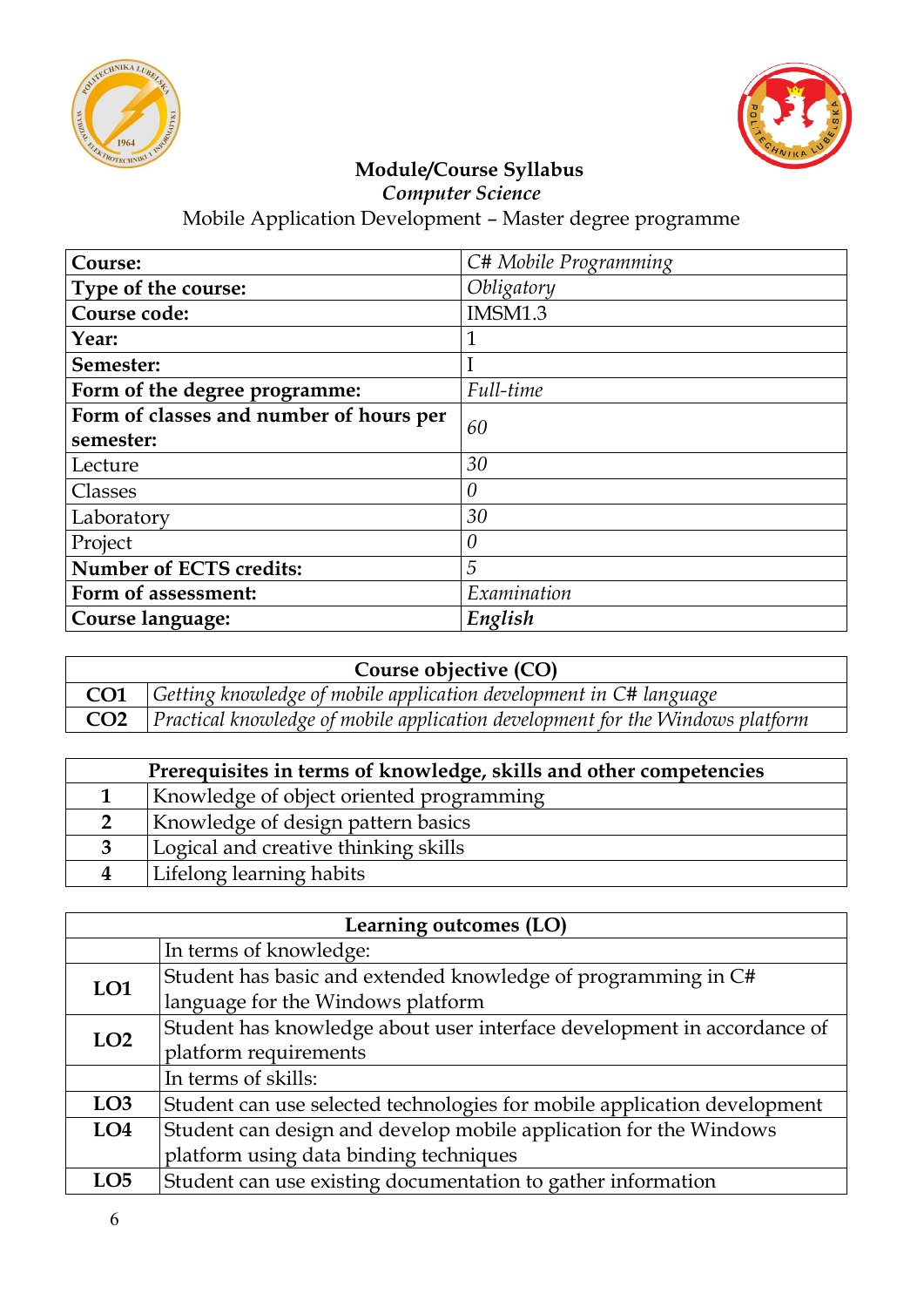|     | In terms of social competence:                                              |
|-----|-----------------------------------------------------------------------------|
| LO6 | Student understands a need for lifelong developing his or her own abilities |
|     | in new programming languages and development environments                   |

| <b>Course content</b>          |                                                                                                                                       |  |  |  |  |  |  |  |  |
|--------------------------------|---------------------------------------------------------------------------------------------------------------------------------------|--|--|--|--|--|--|--|--|
| Form of classes - lectures (L) |                                                                                                                                       |  |  |  |  |  |  |  |  |
|                                | Course content                                                                                                                        |  |  |  |  |  |  |  |  |
| L1                             | Class creation syntax, interfaces and other code elements in C#.<br>Collections.                                                      |  |  |  |  |  |  |  |  |
| L2                             | Building Windows mobile application. Usage of emulator, differences<br>between project types. Application lifecycle.                  |  |  |  |  |  |  |  |  |
| L3                             | Designing user interface using controls and containers.                                                                               |  |  |  |  |  |  |  |  |
| L4                             | Creating data models. Transferring data between data model and user<br>interface. Data binding.                                       |  |  |  |  |  |  |  |  |
| L5                             | Advanced usage of data binding, with conversion and formatting.<br>Usage of styles and templates for elements of application view.    |  |  |  |  |  |  |  |  |
| L <sub>6</sub>                 | Geolocation. Using mobile device sensors in mobile applications.                                                                      |  |  |  |  |  |  |  |  |
| L7                             | Network communication. Usage of network sockets, web services and<br>collecting data from the Internet.                               |  |  |  |  |  |  |  |  |
| L8                             | Storing data on the device. Using embedded databases and handling<br>file input and output.                                           |  |  |  |  |  |  |  |  |
| L <sub>9</sub>                 | Sharing data between applications. Utilization of user data from the<br>device.                                                       |  |  |  |  |  |  |  |  |
| L <sub>10</sub>                | Localization<br>internationalization.<br>Developing<br>and<br>multilingual<br>applications and customizing for regional settings.     |  |  |  |  |  |  |  |  |
| L11                            | Advanced user interface design                                                                                                        |  |  |  |  |  |  |  |  |
| L12                            | Preparing application for publication in the Store. Application<br>deployment                                                         |  |  |  |  |  |  |  |  |
|                                | Form of classes - laboratories (Lab)                                                                                                  |  |  |  |  |  |  |  |  |
|                                | Course content                                                                                                                        |  |  |  |  |  |  |  |  |
| Lab1                           | C# language and Visual Studio development environment. Creating<br>classes and their elements, using mechanisms available in the IDE. |  |  |  |  |  |  |  |  |
| Lab <sub>2</sub>               | Building simple mobile application for Windows. Using the emulator<br>and application testing. Using built-in project templates.      |  |  |  |  |  |  |  |  |
| Lab <sub>3</sub>               | Using built-in controls. Creating applications responding to user input.                                                              |  |  |  |  |  |  |  |  |
| Lab4                           | Data model creation. Preparing application for data binding.                                                                          |  |  |  |  |  |  |  |  |
| Lab <sub>5</sub>               | Usage of advanced data binding with formatting and conversions.                                                                       |  |  |  |  |  |  |  |  |
| Lab <sub>6</sub>               | Developing application that uses mobile device's sensors.                                                                             |  |  |  |  |  |  |  |  |
| Lab <sub>7</sub>               | Implementation of mobile application connecting to a web service<br>using sockets.                                                    |  |  |  |  |  |  |  |  |
| Lab <sub>8</sub>               | Building series of application saving and reading data from the device                                                                |  |  |  |  |  |  |  |  |
| Lab9                           | Applications cooperating with other applications. Data exchange data<br>between applications.                                         |  |  |  |  |  |  |  |  |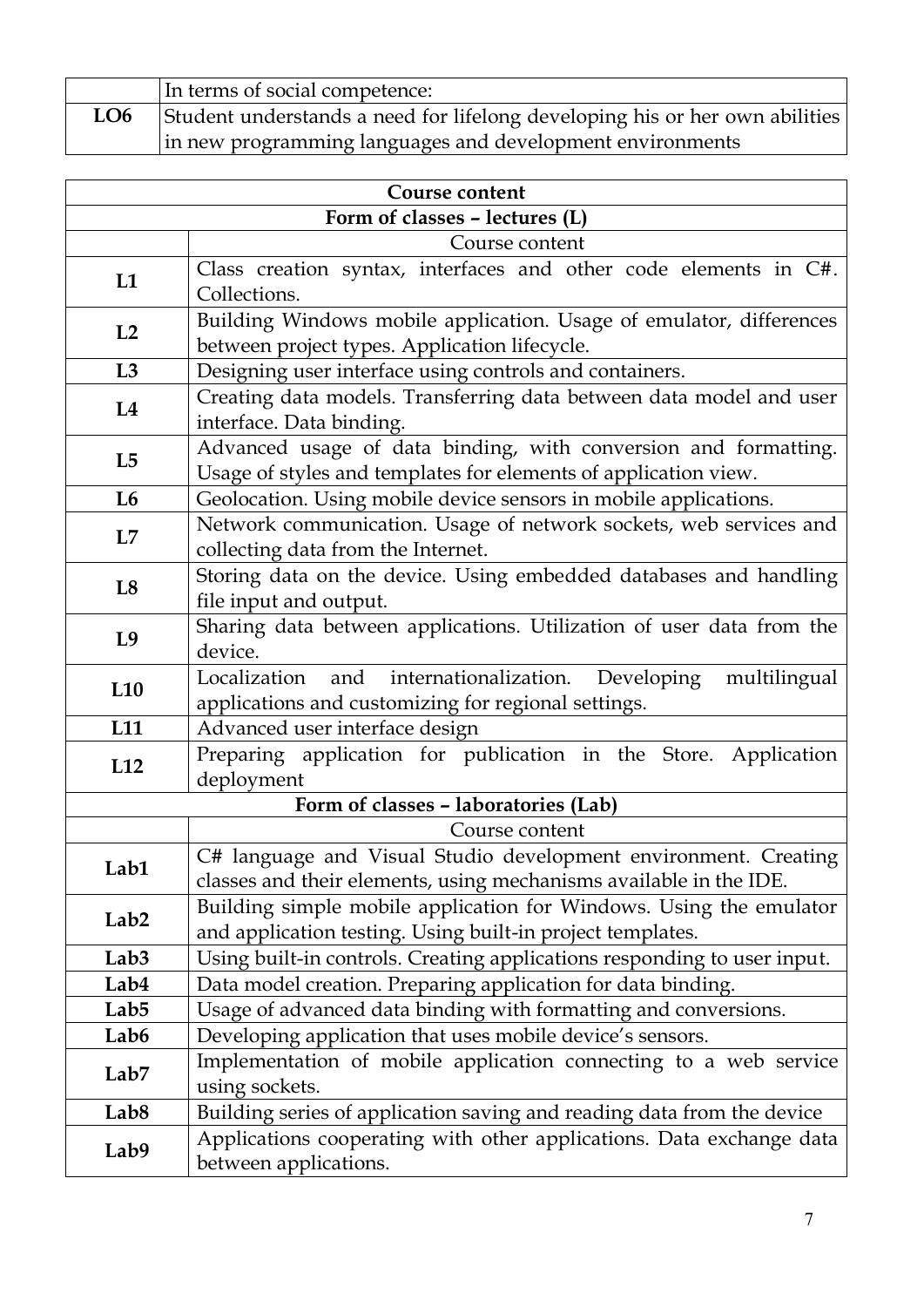| Lab9 | Implementation of multilingual application and preparing it to be |  |  |  |  |  |  |  |  |
|------|-------------------------------------------------------------------|--|--|--|--|--|--|--|--|
|      | published for end users.                                          |  |  |  |  |  |  |  |  |

|                                                  | Required textbooks and other course materials                           |  |
|--------------------------------------------------|-------------------------------------------------------------------------|--|
|                                                  | Andrew Whitechapel, Sean McKenna, Windows Phone 8 Development           |  |
| 1                                                | Internals, Microsoft Press 2013                                         |  |
| $\overline{2}$                                   | Charles Petzold, Programming Windows: Writing Windows 8 Apps With       |  |
|                                                  | C# and XAML (Developer Reference), Microsoft Press 2013                 |  |
| 3                                                | http://dev.windows.com                                                  |  |
| Recommended textbooks and other course materials |                                                                         |  |
|                                                  | Kraig Brockschmidt, Programming Windows Store Apps with HTML, CSS       |  |
|                                                  | and JavaScript, Wyd. 2, Microsoft Press 2014                            |  |
|                                                  | Ian Griffiths, Programming C# 5.0: Building Windows 8, Web, and Desktop |  |
| $\overline{2}$                                   | Applications for the .NET 4.5 Framework, O'Reilly 2012                  |  |
| 3                                                | Charles Petzold, Programming Windows Phone 7, Microsoft Press 2010      |  |

| The author of the<br>programme: | Beata Pańczyk Ph.D., Marcin Badurowicz M.Sc.         |
|---------------------------------|------------------------------------------------------|
| E-mail address:                 | b.panczyk@pollub.pl, m.badurowicz@pollub.pl          |
| <b>Organisational</b>           | Electrical Engineering and Computer Science Faculty, |
| unit:                           | Institute of Computer Science                        |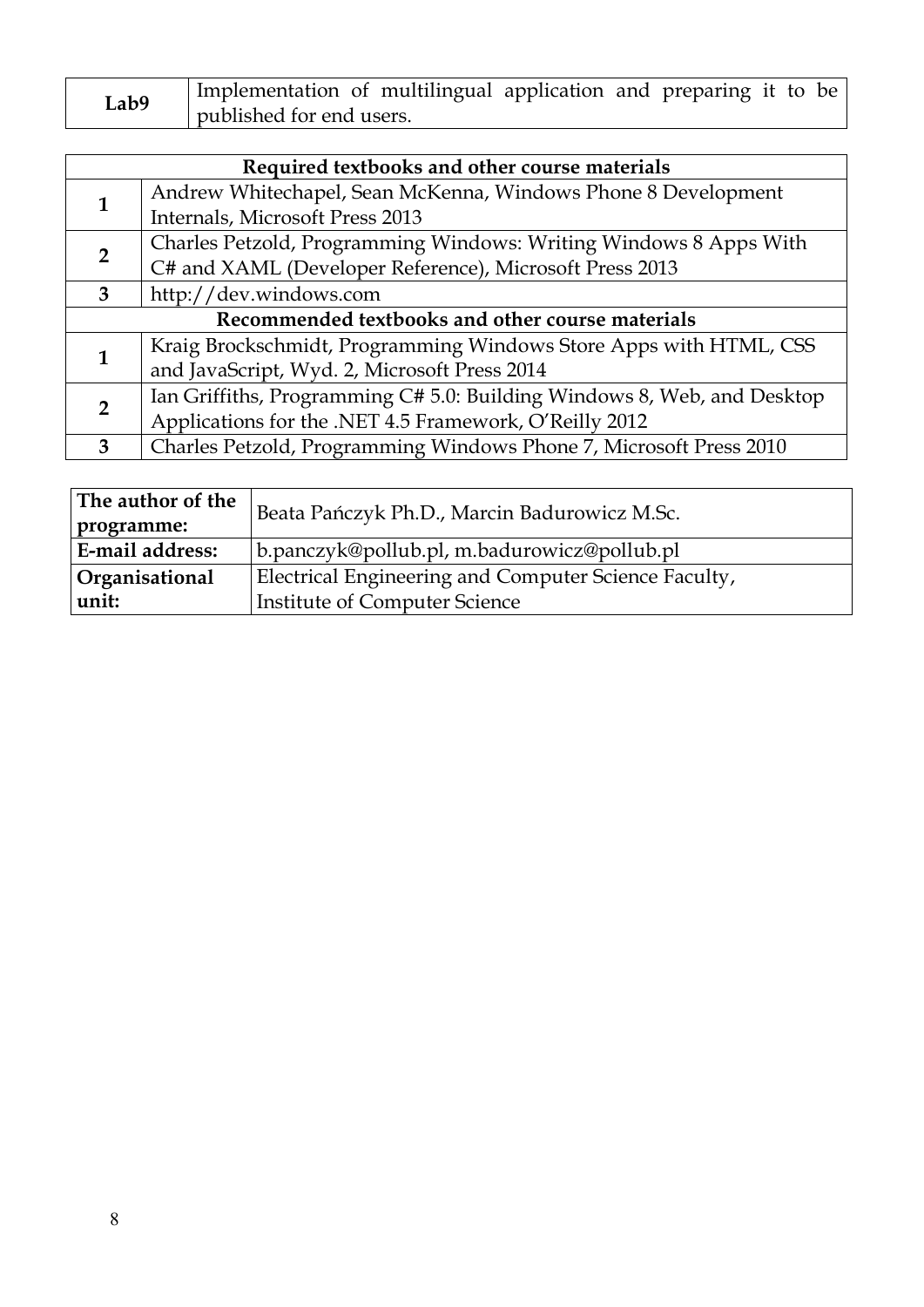



*Computer Science*

| Course:                                 | Application Design with UML |  |
|-----------------------------------------|-----------------------------|--|
| Type of the course:                     | Obligatory                  |  |
| Course code:                            | IMSM1.4                     |  |
| Year:                                   | $\mathbf{1}$                |  |
| Semester:                               | $\mathbf{1}$                |  |
| Form of the degree programme:           | Full-time                   |  |
| Form of classes and number of hours per | 60                          |  |
| semester:                               |                             |  |
| Lecture                                 | 30                          |  |
| Classes                                 | $\theta$                    |  |
| Laboratory                              | 30                          |  |
| Project                                 | $\theta$                    |  |
| <b>Number of ECTS credits:</b>          | 5                           |  |
| Form of assessment:                     | Examination                 |  |
| Course language:                        | English                     |  |

|                 | Course objective (CO)                                                                              |
|-----------------|----------------------------------------------------------------------------------------------------|
| CO <sub>1</sub> | To familiarize students with techniques used in object-oriented design of<br>computer application. |
| CO <sub>2</sub> | Practical learning of application design using dedicated supporting tools.                         |

| Prerequisites in terms of knowledge, skills and other competencies             |  |
|--------------------------------------------------------------------------------|--|
| Ability of programming in object-oriented languages.                           |  |
| Basic knowledge of software engineering, including database design principles. |  |
| The ability of logical and creative thinking.                                  |  |

|                 | Learning outcomes (LO)                                                                                                                                 |
|-----------------|--------------------------------------------------------------------------------------------------------------------------------------------------------|
|                 | In terms of knowledge:                                                                                                                                 |
| LO <sub>1</sub> | A student has knowledge about object-oriented application design, in particular<br>knowledge about UML, design patterns and MDA                        |
| LO <sub>2</sub> | A student has knowledge about standards used in the process of software development.                                                                   |
|                 | In terms of skills:                                                                                                                                    |
| LO <sub>3</sub> | A student is able to design a computer system using object-oriented method in full project<br>cycle                                                    |
| LO <sub>4</sub> | A student is able to properly use the selected tools dedicated to application design.                                                                  |
|                 | In terms of social competence:                                                                                                                         |
| LO <sub>5</sub> | A student understands the need for proper implementation of the application design and<br>can identify and resolve issues in application design tasks. |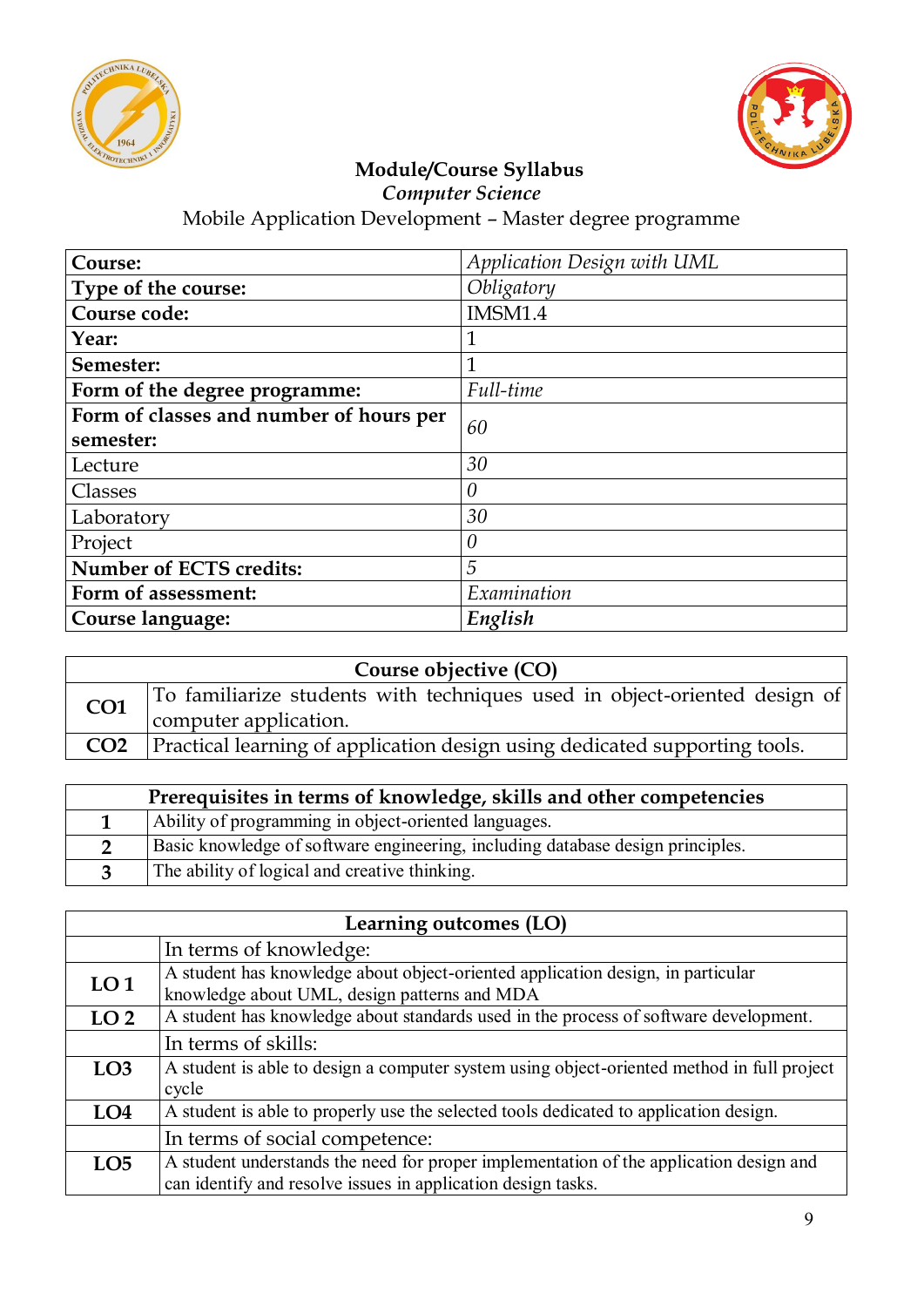| LO6<br>The student is able to work independently and in a team |  |
|----------------------------------------------------------------|--|
|----------------------------------------------------------------|--|

|                   | Course content                                                                                                                                        |
|-------------------|-------------------------------------------------------------------------------------------------------------------------------------------------------|
|                   | Form of classes - lectures (L)                                                                                                                        |
|                   | Course content                                                                                                                                        |
| L1                | An introduction to object-orientation, object-oriented programming. Analysis and                                                                      |
|                   | modeling of object-oriented applications. Model perspectives.                                                                                         |
| L2                | Requirements engineering and analysis. Object specification of system requirements.<br>Use Case Scenarios.                                            |
| L3                | UML language - history and the present. General principles of UML language. The<br>essence and typology of diagrams, diagrams relations. Stereotypes. |
| L4                | External perspective. Use case diagrams. Sequence diagrams.                                                                                           |
| L5                | Complex structures on UML diagrams. Package diagrams.                                                                                                 |
| L <sub>6</sub>    | Structural perspective. Classes and relationships modeling. Interfaces. Object<br>diagram.                                                            |
| L7                | Modeling of system dynamic - interaction perspective. Diagrams of communication.                                                                      |
| L <sub>8</sub>    | The behavior perspective. State and activity diagrams.                                                                                                |
| L9                | Other UML diagrams. Component, deployment and implementation diagrams.                                                                                |
| L10               | UML profiling. OCL language.                                                                                                                          |
| L <sub>11</sub>   | CASE tools. Code generation and reverse engineering.                                                                                                  |
| L12               | Analysis and design architecture. Frameworks.                                                                                                         |
| L <sub>13</sub>   | Design Patterns: basic concepts, applications, classification, examples. Patterns in the<br>management and web applications. Interface patterns.      |
| L14               | MDA architecture. OMG standards.                                                                                                                      |
| L15               | Object-oriented techniques in the databases design. ORM.                                                                                              |
|                   | Form of classes - laboratories (Lab)                                                                                                                  |
|                   | Course content                                                                                                                                        |
| Lab1              | Gathering and analysis of system requirements. The method of user stories.                                                                            |
| Lab <sub>2</sub>  | Requirements modeling - use case scenarios.                                                                                                           |
| Lab <sub>3</sub>  | Requirements verification - work in teams.                                                                                                            |
| Lab4              | Familiarize with CASE tools. Package and use cases diagrams.                                                                                          |
| Lab <sub>5</sub>  | Class diagrams.                                                                                                                                       |
| Lab6              | Object diagrams.                                                                                                                                      |
| Lab <sub>7</sub>  | Sequence diagrams.                                                                                                                                    |
| Lab <sub>8</sub>  | Design patterns.                                                                                                                                      |
| Lab9              | Dynamic Diagrams: activities.                                                                                                                         |
| Lab10             | Deployment diagrams.                                                                                                                                  |
| Lab11             | Consistency requirements analysis.                                                                                                                    |
| Lab12             | User interface design.                                                                                                                                |
| Lab <sub>13</sub> | Implementation of projects in teams.                                                                                                                  |
| Lab14-15          | Presentation and evaluation of projects.                                                                                                              |

| Required textbooks and other course materials                        |  |
|----------------------------------------------------------------------|--|
| Schach S.: Object-Oriented Software Engineering. McGrawHill, NY 2008 |  |
| Pilone D., Pitman N.: UML 2.0 in a Nutshell. O'Reilly. 2005.         |  |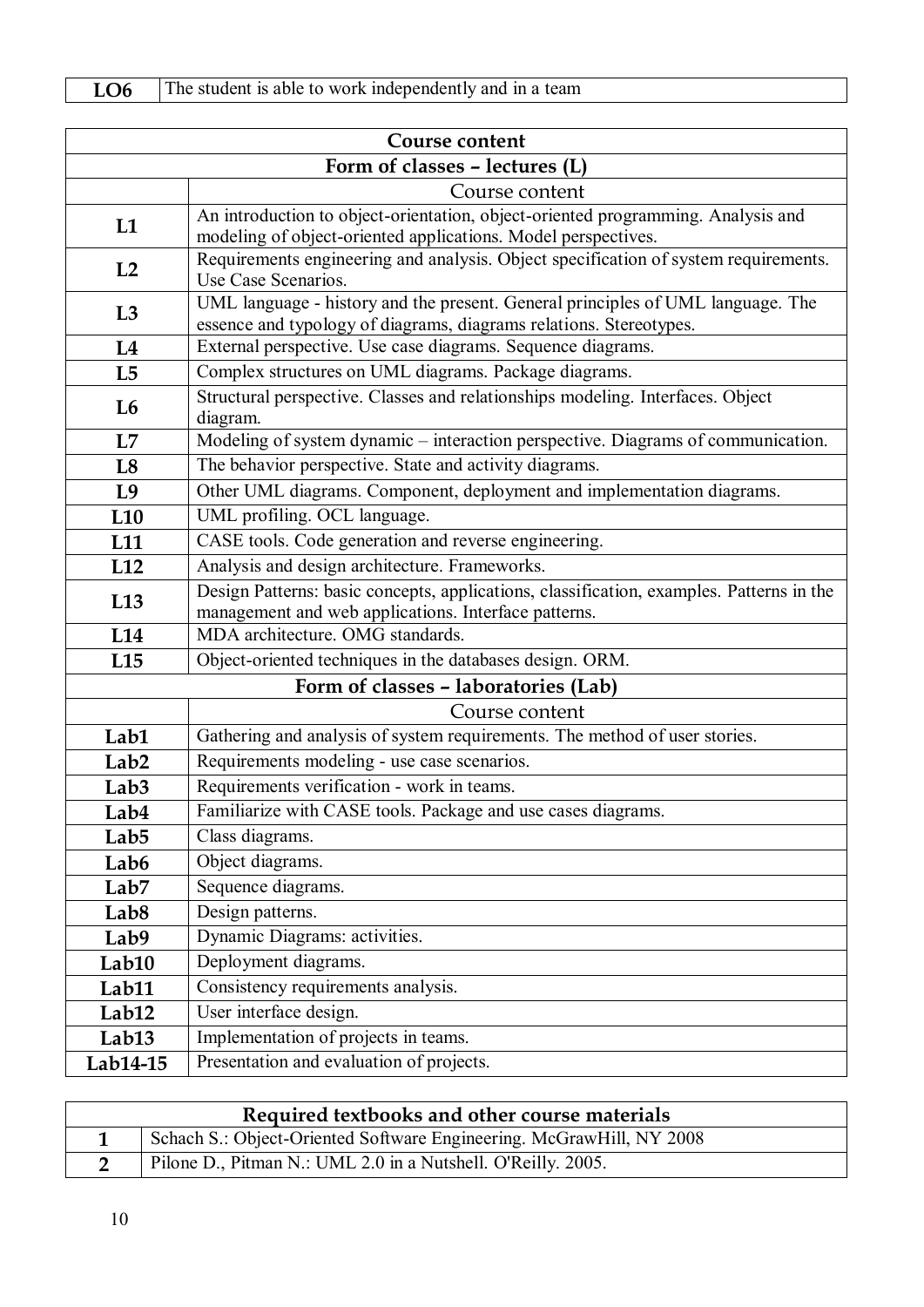| 3                                                | Freeman E., Freeman E., Bates B., Sierra K.: Head First Design Patterns. O'Reilly. 2004.                                                            |
|--------------------------------------------------|-----------------------------------------------------------------------------------------------------------------------------------------------------|
| Recommended textbooks and other course materials |                                                                                                                                                     |
|                                                  | Wiegers K., Beatty J.: Software Requirements. Microsoft Press. 2013.                                                                                |
|                                                  | Larman C.: Applying UML and Patterns: An Introduction to Object-Oriented Analysis and<br>Design and Iterative Development. Prentice Hall PTR. 2004. |

|                        | <b>The author of the</b> $ Dr.$ Małgorzata Plechawska-Wójcik, Ph.D., $(Eng)$ |
|------------------------|------------------------------------------------------------------------------|
| programme:             |                                                                              |
| <b>E-mail address:</b> | $\vert$ m.plechawska@pollub.pl                                               |
| <b>Organisational</b>  | Electrical Engineering and Computer Science Faculty,                         |
| unit:                  | <b>Institute of Computer Science</b>                                         |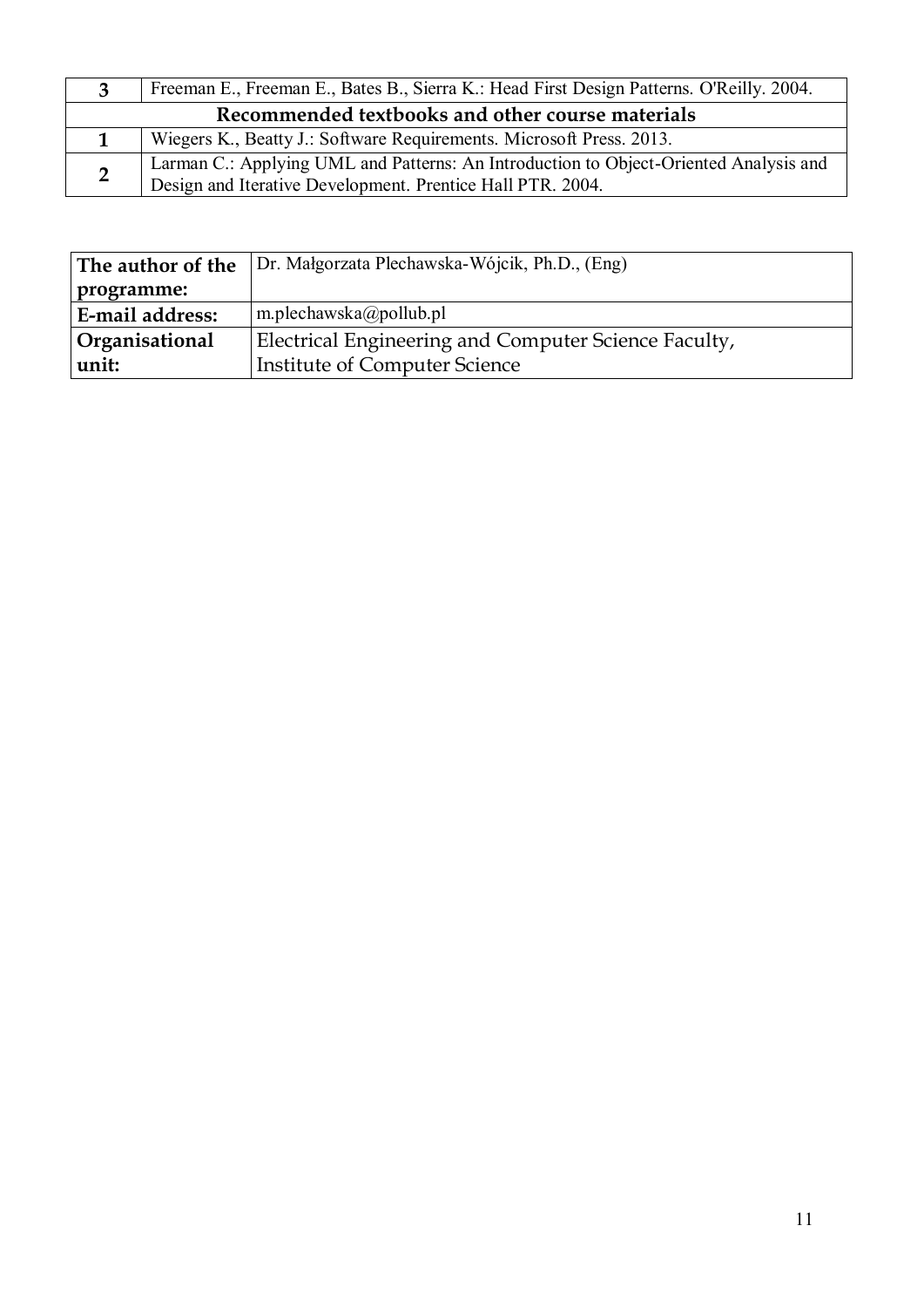



#### *Computer Science* Mobile Application Development – Master degree

| programme |
|-----------|
|-----------|

| Course:                                 | Preparation of Scientific Publications |
|-----------------------------------------|----------------------------------------|
| Type of the course:                     | Obligatory                             |
| Course code:                            | <b>IMSM1.5</b>                         |
| Year:                                   | 1                                      |
| Semester:                               | 1                                      |
| Form of the degree programme:           | Full-time                              |
| Form of classes and number of hours per | 30                                     |
| semester:                               |                                        |
| Lecture                                 | 15                                     |
| Classes                                 |                                        |
| Laboratory                              | 15                                     |
| Project                                 |                                        |
| <b>Number of ECTS credits:</b>          | $\overline{2}$                         |
| Form of assessment:                     | Course completion assessment           |
| Course language:                        | English                                |

| Course objective (CO) |                                                                               |
|-----------------------|-------------------------------------------------------------------------------|
| CO <sub>1</sub>       | To familiarize students with the problems of working with literature in the   |
|                       | library, scientific databases, and the Internet                               |
| CO <sub>2</sub>       | To develop skills of proper preparation of scientific papers                  |
| CO <sub>3</sub>       | To familiarize students with the problems of the collection and processing of |
|                       | knowledge                                                                     |

| Prerequisites in terms of knowledge, skills and other competencies |
|--------------------------------------------------------------------|
| The ability of logical and creative thinking                       |

| Learning outcomes (LO) |                                                                                |
|------------------------|--------------------------------------------------------------------------------|
|                        | In terms of knowledge:                                                         |
| LO <sub>1</sub>        | The student has knowledge of working with literature in the library,           |
|                        | scientific databases, and the Internet                                         |
| LO <sub>2</sub>        | The student has the knowledge of how to assess the scientific activity,        |
|                        | citing sources, and compliance with copyright law                              |
|                        | In terms of skills:                                                            |
| LO <sub>3</sub>        | The student has the ability to properly prepare a scientific paper, its format |
|                        | and propose for publication                                                    |
| LO <sub>4</sub>        | The student has the ability to choose place of publication according to the    |
|                        | content of the paper                                                           |
|                        | In terms of social competence:                                                 |
| LO <sub>5</sub>        | Student can understand the need to work and the collection and processing      |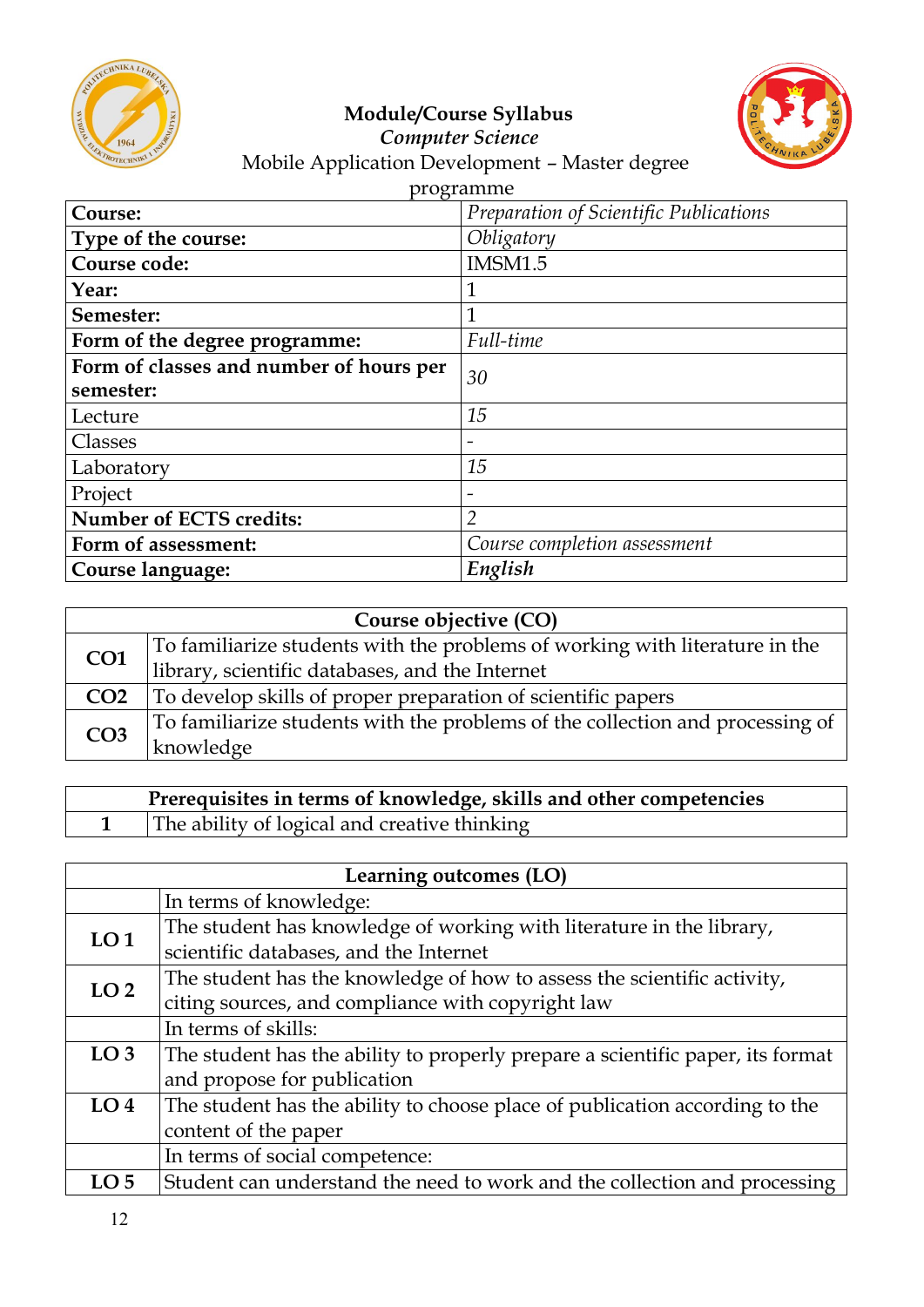| of knowledge, including the bibliographic                                        |
|----------------------------------------------------------------------------------|
| LO 6 Student is able to identify and resolve problems of the researcher's ethics |

| Course content                 |                                                                                        |  |
|--------------------------------|----------------------------------------------------------------------------------------|--|
| Form of classes - lectures (L) |                                                                                        |  |
|                                | Course content                                                                         |  |
|                                | The organization of the library. Features and capabilities of the library              |  |
| L1                             | system in Poland and the university. Information resources. Terms of                   |  |
|                                | use                                                                                    |  |
|                                | Evaluation of scientific work. Quality of publications. Evaluation lists               |  |
| L2                             | (Polish and foreign). Indexes. Systems publicise achievements. Social                  |  |
|                                | science and profession. Google Scholar, Research Gate, LinkedIn                        |  |
|                                | Scientific databases of bibliographic and full text (digital library).                 |  |
| L3                             | Databases: Web of ScienceDirect, Scopus, ACM, IEEE Xplore, Emerald,                    |  |
|                                | dblp. Search Rules, copying and use. E-legible. Standardization and<br>patent database |  |
|                                | Bibliography<br>management programs.<br>Management<br>software                         |  |
|                                | bibliographic inventories. Transfer of bibliographic descriptions. Create              |  |
| L4                             | collections of bibliographic data, search and generate lists of                        |  |
|                                | publications in different styles                                                       |  |
| L5                             | Terms and citation styles (Oxford, Harvard and vancouver, APA, MLA)                    |  |
|                                | Purpose of scientific publication. Selection of topics, authors and                    |  |
| L <sub>6</sub>                 | journal publications. The principle of co-authorship                                   |  |
|                                | Components of the publication: title, abstract, introduction, thesis/                  |  |
| L7                             | hypothesis / material, research methodology, results, discussion,                      |  |
|                                | summary, bibliography, acknowledgments. Workshop on publication                        |  |
| L8                             | Language and formatting publications. Typical formats of journals                      |  |
| L9                             | Procedures for publication. Reviewing research papers. Taking into                     |  |
|                                | account the comments of reviewers                                                      |  |
|                                | Form of classes - laboratories (Lab)                                                   |  |
|                                | Course content                                                                         |  |
| Lab1                           | Study visit to the library                                                             |  |
| Lab <sub>2</sub>               | Working with digital databases - searching for publication on the<br>selected subject  |  |
| Lab <sub>3</sub>               | Using a publication management software                                                |  |
| Lab4                           | Development of the structure to the specified journal publications                     |  |
| Lab <sub>5</sub>               | The literature research on a selected topic                                            |  |
| Lab6                           | Writing a literature review on a selected topic                                        |  |
| Lab <sub>7</sub>               | Formatting article according to requirements of the journal                            |  |
|                                |                                                                                        |  |

| Required textbooks and other course materials |                                                                                       |
|-----------------------------------------------|---------------------------------------------------------------------------------------|
|                                               | Blackwell J., Martin J.: A Scentific Approach to Scentific Writing. Springer,<br>2011 |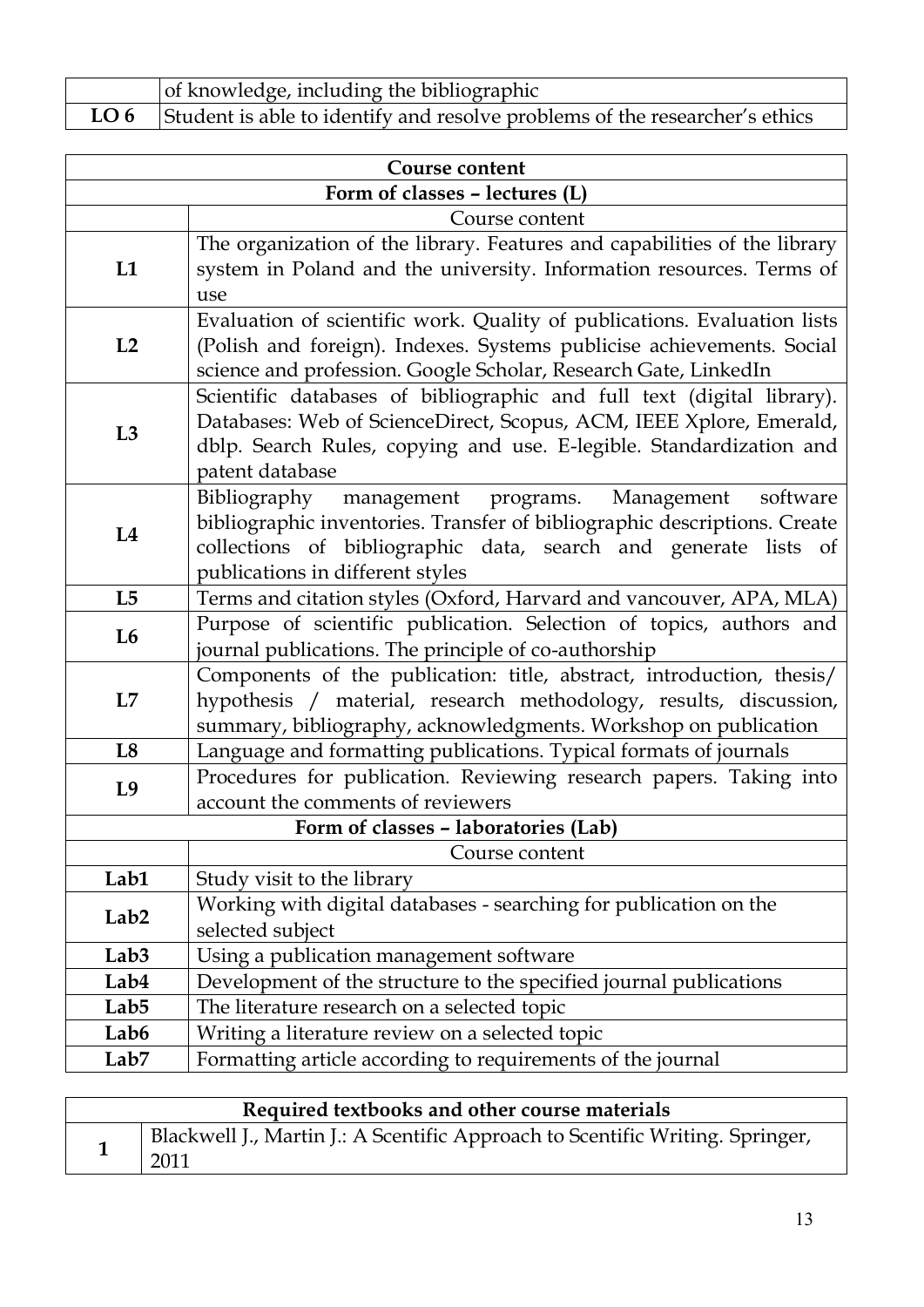|                                                  | James E. A., Slater T.: A map for writing your dissertation: Proven methods<br>for finishing faster. Thousand Oaks, CA, USA. Sage Publications, 2013 |  |
|--------------------------------------------------|------------------------------------------------------------------------------------------------------------------------------------------------------|--|
| Recommended textbooks and other course materials |                                                                                                                                                      |  |
|                                                  | Kothari C.R., Garg Gaurav: Research Methodology: Methods and                                                                                         |  |
|                                                  | Techniques. New Age International, 3rd edition, 2014                                                                                                 |  |
|                                                  |                                                                                                                                                      |  |

| <b>Techniques</b> , ivew Age international, the edition, 2014 |                                                      |  |
|---------------------------------------------------------------|------------------------------------------------------|--|
|                                                               |                                                      |  |
| The author of the                                             | Dr. Marek Miłosz, Ph.D (Eng.)                        |  |
| programme:                                                    |                                                      |  |
| <b>E-mail address:</b>                                        | m.milosz@pollub.pl                                   |  |
| Organisational                                                | Electrical Engineering and Computer Science Faculty, |  |
| unit:                                                         | <b>Institute of Computer Science</b>                 |  |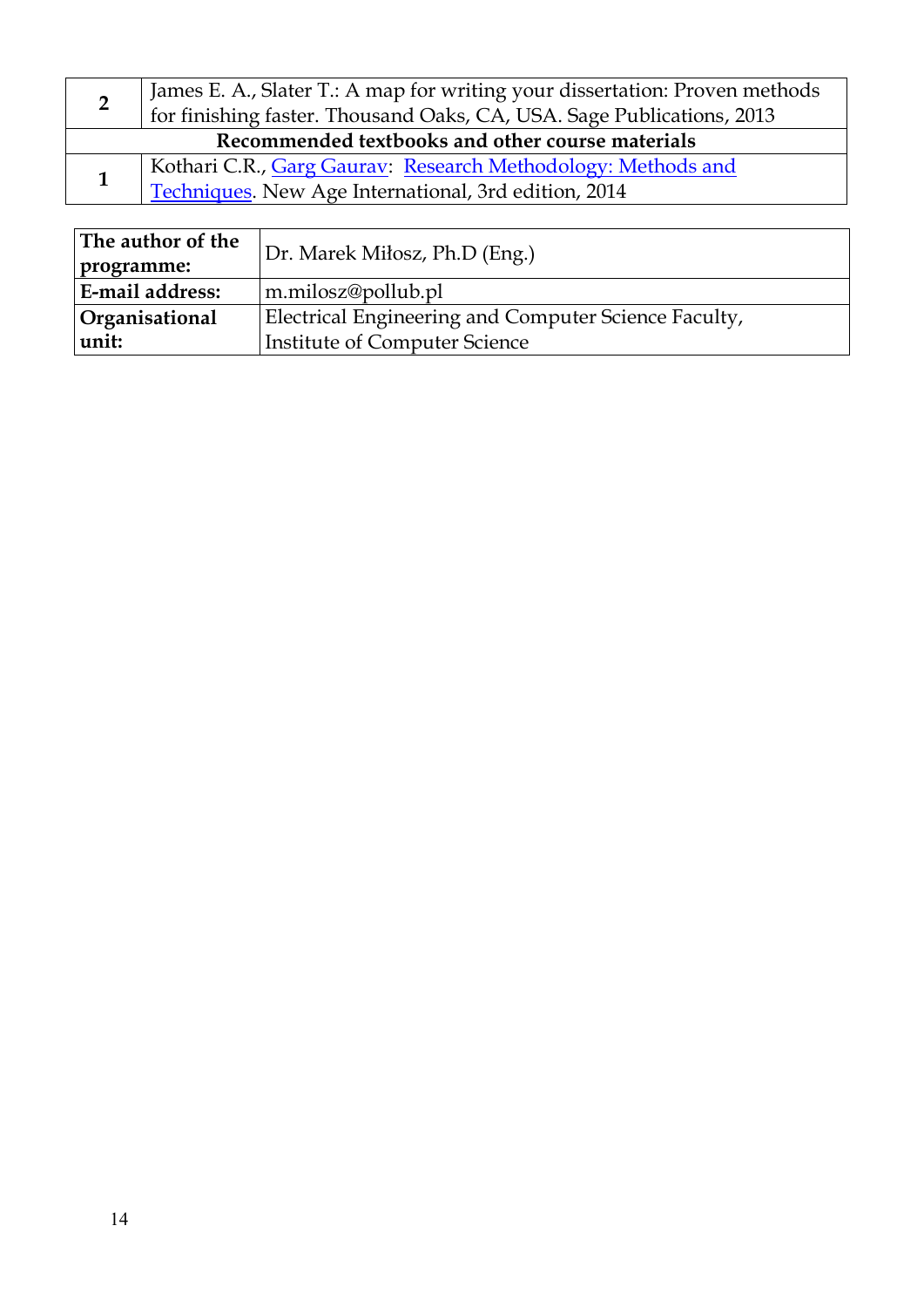



*Computer Science*

| Course:                                 | Web Applications for Mobile Devices |
|-----------------------------------------|-------------------------------------|
| Type of the course:                     | Obligatory                          |
| Course code:                            | <b>IMSM1.6</b>                      |
| Year:                                   | 1                                   |
| Semester:                               | $\overline{2}$                      |
| Form of the degree programme:           | Full-time                           |
| Form of classes and number of hours per | 60                                  |
| semester:                               |                                     |
| Lecture                                 | 30                                  |
| Classes                                 |                                     |
| Laboratory                              | 30                                  |
| Project                                 |                                     |
| <b>Number of ECTS credits:</b>          | 5                                   |
| Form of assessment:                     | Examination                         |
| Course language:                        | English                             |

| Course objective (CO) |                                                                               |  |
|-----------------------|-------------------------------------------------------------------------------|--|
| CO <sub>1</sub>       | Familiarize students with the basic technologies and problems of web          |  |
|                       | applications development for mobile devices.                                  |  |
| CO <sub>2</sub>       | Provide students with the principles of rich mobile internet applications and |  |
|                       | describe development tools.                                                   |  |
| CO <sub>3</sub>       | Familiarize students with rules of data processing, presenting and            |  |
|                       | management of multimedia content in mobile web applications.                  |  |
| CO <sub>4</sub>       | Introduce to students the principles of specifying mobile internet            |  |
|                       | applications and creation of user-friendly mobile interfaces.                 |  |

| Prerequisites in terms of knowledge, skills and other competencies |                                             |
|--------------------------------------------------------------------|---------------------------------------------|
|                                                                    | Basic knowledge of HTML, CSS and JavaScript |
|                                                                    | Basic knowledge of programming languages.   |
|                                                                    | The habit of lifelong learning              |

| Learning outcomes (LO) |                                                                                                                             |
|------------------------|-----------------------------------------------------------------------------------------------------------------------------|
|                        | In terms of knowledge:                                                                                                      |
| LO <sub>1</sub>        | Has knowledge of the trends and the most important new achievements in<br>the field of mobile web applications development. |
|                        | In terms of skills:                                                                                                         |
| LO <sub>2</sub>        | is able to effectively use information and communication technologies,                                                      |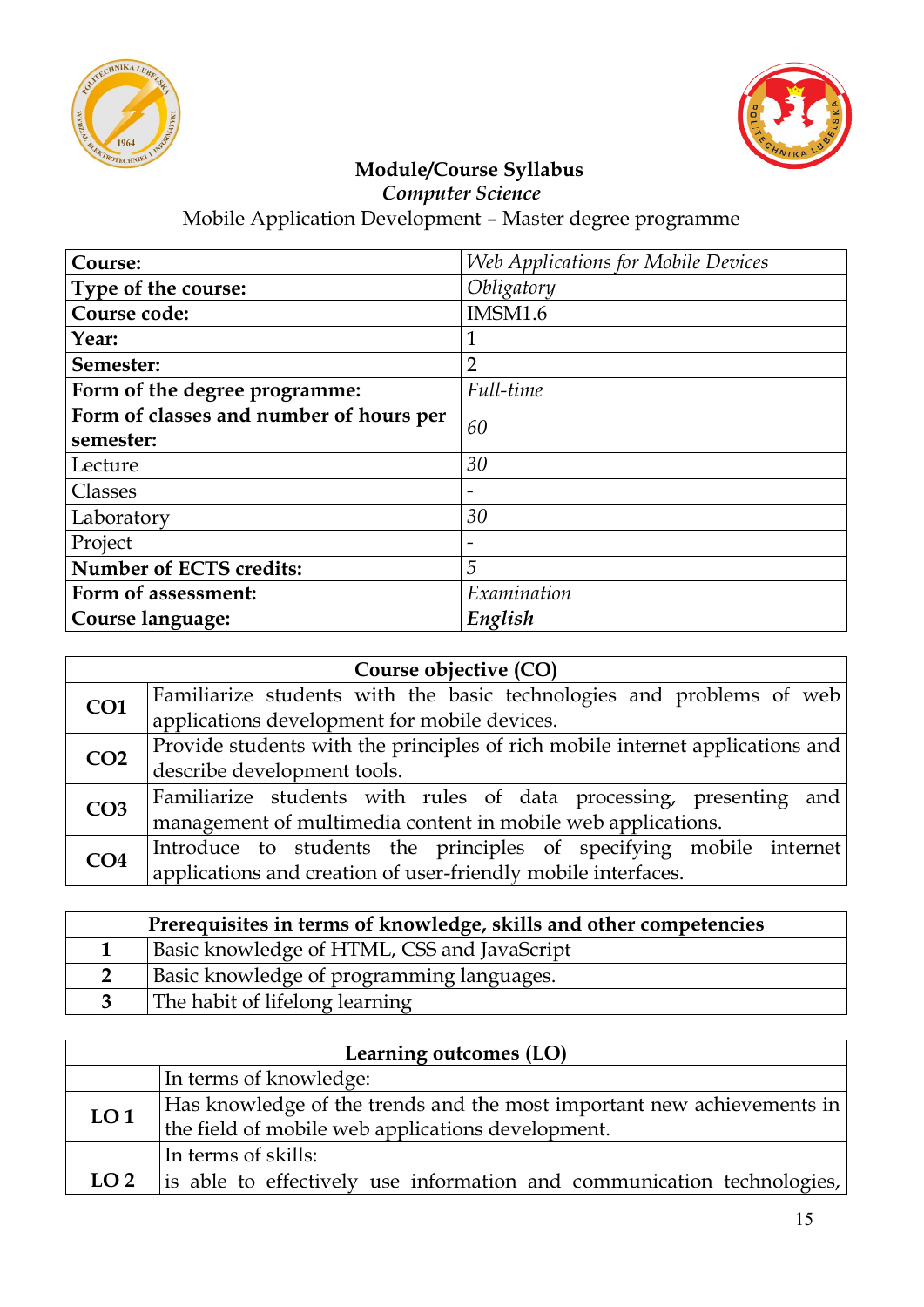|                 | including the engineering graphics, responsible for the mobile web           |
|-----------------|------------------------------------------------------------------------------|
|                 | applications development.                                                    |
| LO <sub>3</sub> | is able to evaluate the usefulness and possibility of the use of new         |
|                 | techniques in the field of mobile web applications development.              |
|                 | In terms of social competence:                                               |
| LO <sub>4</sub> | is able to cooperate and work in a project group, assuming different roles.  |
| LO <sub>5</sub> | is able to think and act creatively and enterprisingly during realization of |
|                 | mobile web application development task.                                     |

| <b>Course content</b>          |                                                                         |
|--------------------------------|-------------------------------------------------------------------------|
| Form of classes - lectures (L) |                                                                         |
|                                | Course content                                                          |
| L1                             | Mobile Internet applications - features, specificity, presentation of   |
|                                | selected technologies of creation.                                      |
| L2                             | HTML5 and CSS3 in mobile applications development. Typical user         |
|                                | interfaces.                                                             |
| L3                             | Overview of HTML5 features useful in developing mobile applications.    |
| L4                             | Data layer management. Availability of services and devices.            |
|                                | Introduction of jQuery Mobile Library supporting web mobile             |
| L5                             | applications development.                                               |
| L <sub>6</sub>                 | jQuery Mobile Components and examples of their use.                     |
| L7                             | Other technologies of mobile application development                    |
| L8                             | 3D graphics in mobile web applications - WebGL                          |
| L9                             | The PhoneGap / Apache Cordova tool for generation of native mobile      |
|                                | applications based on HTML applications                                 |
|                                | Form of classes - laboratories (Lab)                                    |
|                                | Course content                                                          |
| Lab1                           | Introduction to Multimedia Internet Applications development,           |
|                                | environments and tools.                                                 |
| Lab <sub>2</sub>               | Design and construction of the correct mobile user interface.           |
| Lab <sub>3</sub>               | JQuery Mobile - creating interfaces and simple mobile applications      |
| Lab4                           | JQuery Mobile - creating mobile applications with lists and forms,      |
|                                | modal windows.                                                          |
| Lab <sub>5</sub>               | Creating of simple mobile applications with other tools                 |
| Lab6                           | XDK - introduction to development tool. Creating and testing of simple  |
|                                | applications.                                                           |
| Lab7                           | Applications of WebGL in mobile web apps - 3D visualization.            |
| Lab <sub>8</sub>               | Performing task of building a functional mobile web application.        |
| Lab9                           | Classes Summary - presentation of the applications created by students, |
|                                | discussion of the correctness and assessment of their projects.         |

| Required textbooks and other course materials |                                             |
|-----------------------------------------------|---------------------------------------------|
|                                               | Weyl E., Mobile HTML5, O'Reilly Media, 2013 |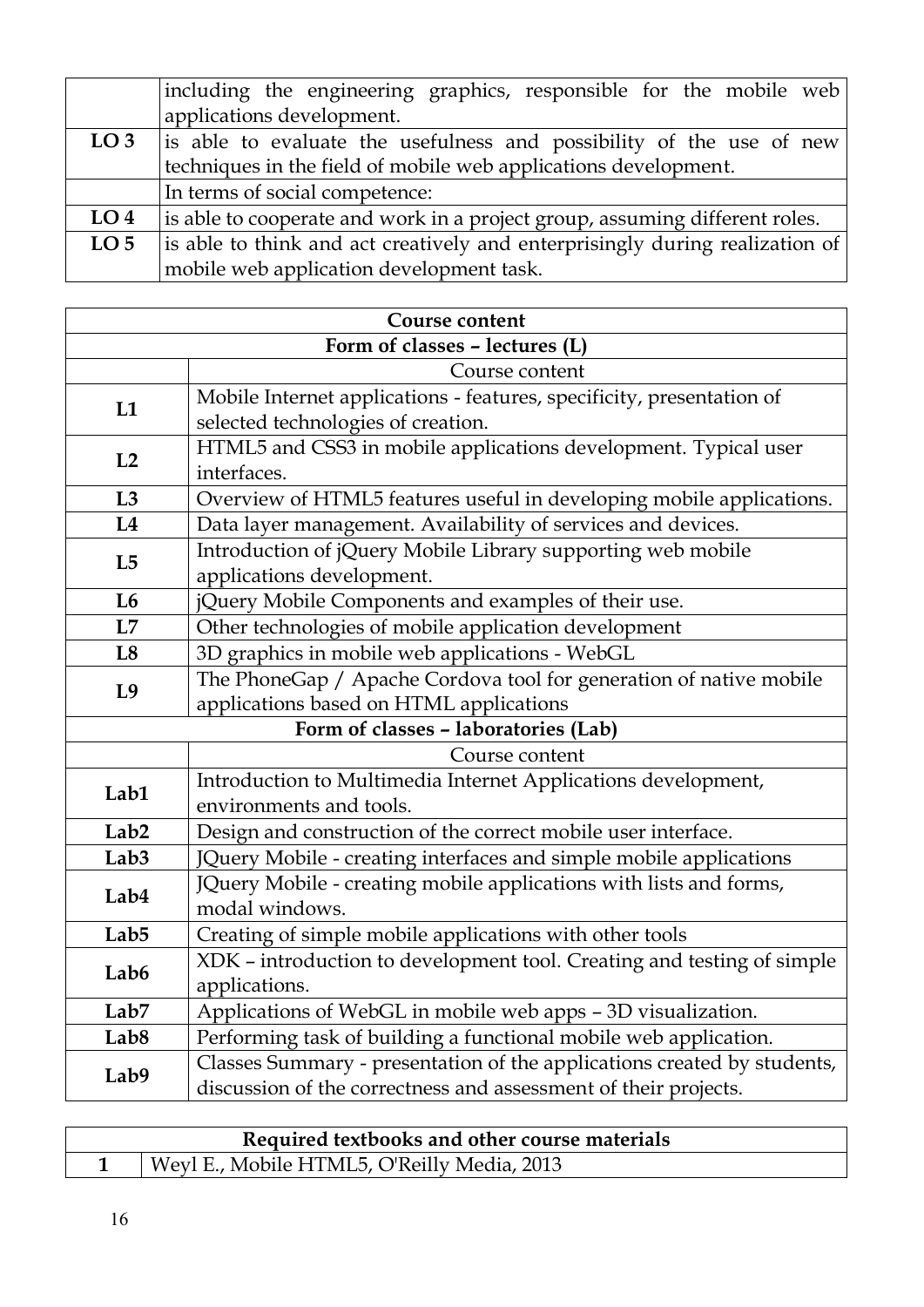| $\overline{2}$                                   | Camden R., Matthews A., jQuery Mobile Web Development Essentials, 2nd       |
|--------------------------------------------------|-----------------------------------------------------------------------------|
|                                                  | Edition, Packt Publishing, 2013                                             |
| 3                                                | Clark J. E., Johnson B. P.; Creating Mobile Apps with Sencha Touch 2, Packt |
|                                                  | Publishing, 2013                                                            |
| Recommended textbooks and other course materials |                                                                             |
|                                                  | Parisi T., Programming 3D Applications with HTML5 and WebGL, O'Reilly       |
|                                                  | Media, 2014                                                                 |
|                                                  | Wargo J. M., Apache Cordova 3 Programming, Addison-Wesley, 2013             |

| The author of the | Dr inż. Jacek Kęsik                                  |  |
|-------------------|------------------------------------------------------|--|
| programme:        |                                                      |  |
| E-mail address:   | $\vert$ i.kesik@pollub.pl                            |  |
| Organisational    | Electrical Engineering and Computer Science Faculty, |  |
| unit:             | Institute of Computer Science                        |  |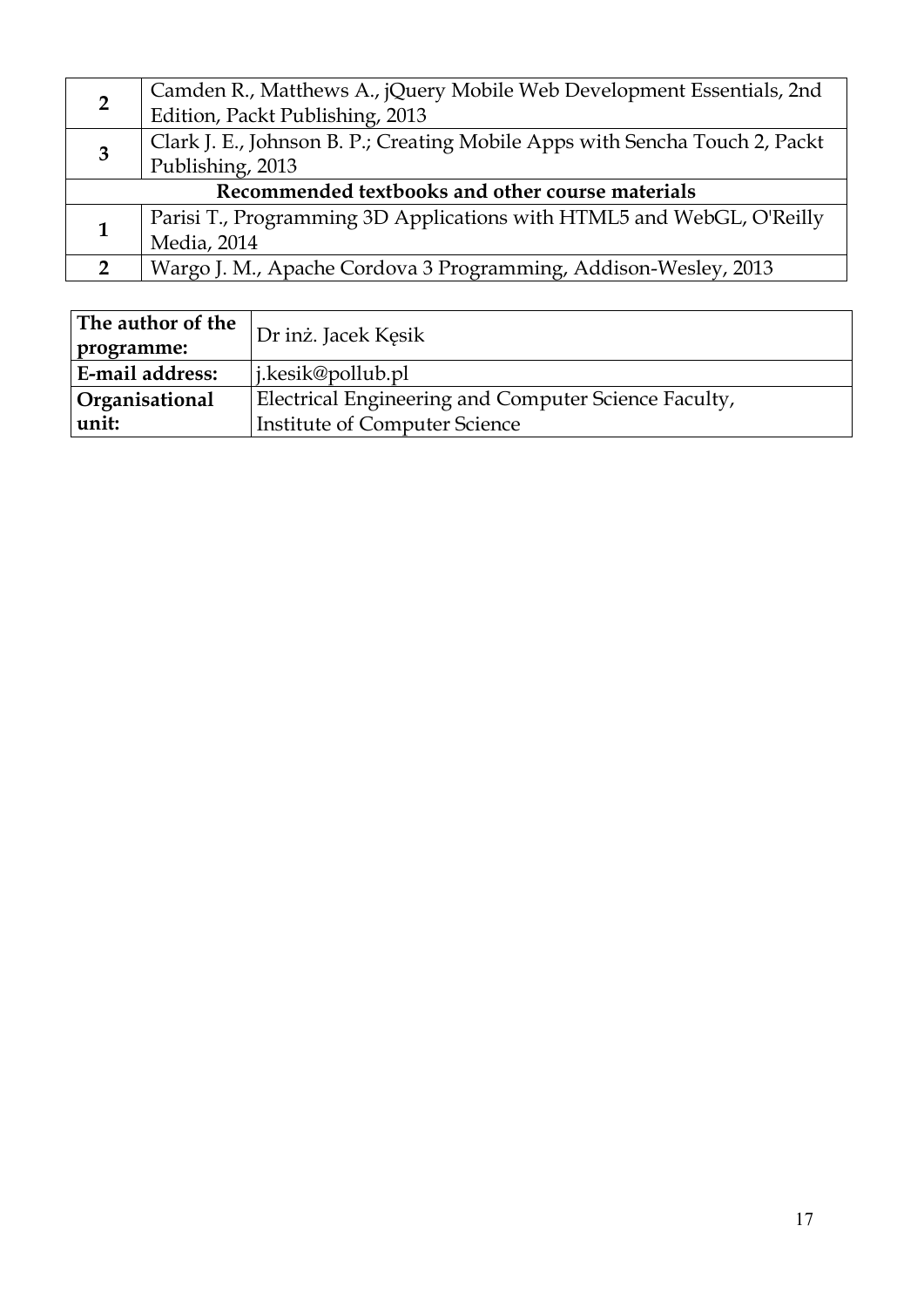



#### *Computer Science* Mobile Application Development – Master degree

| programme                               |                              |  |
|-----------------------------------------|------------------------------|--|
| Course:                                 | Human-Computer Interaction   |  |
| Type of the course:                     | Obligatory                   |  |
| Course code:                            | IMSM1.7                      |  |
| Year:                                   | $\overline{1}$               |  |
| Semester:                               | $\mathbf{1}$                 |  |
| Form of the degree programme:           | Full-time                    |  |
| Form of classes and number of hours per | 45                           |  |
| semester:                               |                              |  |
| Lecture                                 | 15                           |  |
| Classes                                 | $\overline{\phantom{0}}$     |  |
| Laboratory                              | 30                           |  |
| Project                                 | $\overline{\phantom{a}}$     |  |
| <b>Number of ECTS credits:</b>          | $\overline{4}$               |  |
| Form of assessment:                     | Course completion assessment |  |
| Course language:                        | English                      |  |

| Course objective (CO) |                                                                             |
|-----------------------|-----------------------------------------------------------------------------|
| CO <sub>1</sub>       | Understanding the problems of interaction between human and computer        |
| CO <sub>2</sub>       | Skills in designing systems of interaction between human and computer,      |
|                       | using supporting tools                                                      |
| CO <sub>3</sub>       | Learning the methods and techniques and their practical application, system |
|                       | usability testing interaction between human and computer                    |

| Prerequisites in terms of knowledge, skills and other competencies |                                                                        |
|--------------------------------------------------------------------|------------------------------------------------------------------------|
|                                                                    | Basic knowledge of software engineering and the creation of interfaces |
|                                                                    | The ability of logical and creative thinking                           |

| Learning outcomes (LO) |                                                                          |  |
|------------------------|--------------------------------------------------------------------------|--|
|                        | In terms of knowledge:                                                   |  |
| LO <sub>1</sub>        | Knows the methodology and systems development paradigms of human-        |  |
|                        | computer interaction                                                     |  |
| LO <sub>2</sub>        | Has knowledge of the methods and techniques, and systems design          |  |
|                        | standards of interaction between human and computer                      |  |
| LO <sub>3</sub>        | Has knowledge of the methods and techniques of usability testing systems |  |
|                        | interaction between human and computer                                   |  |
|                        | In terms of skills:                                                      |  |
| LO <sub>4</sub>        | The student is able to design systems of interaction between human and   |  |
|                        | computer                                                                 |  |
| LO <sub>5</sub>        | The student is able to design systems of interaction between human and   |  |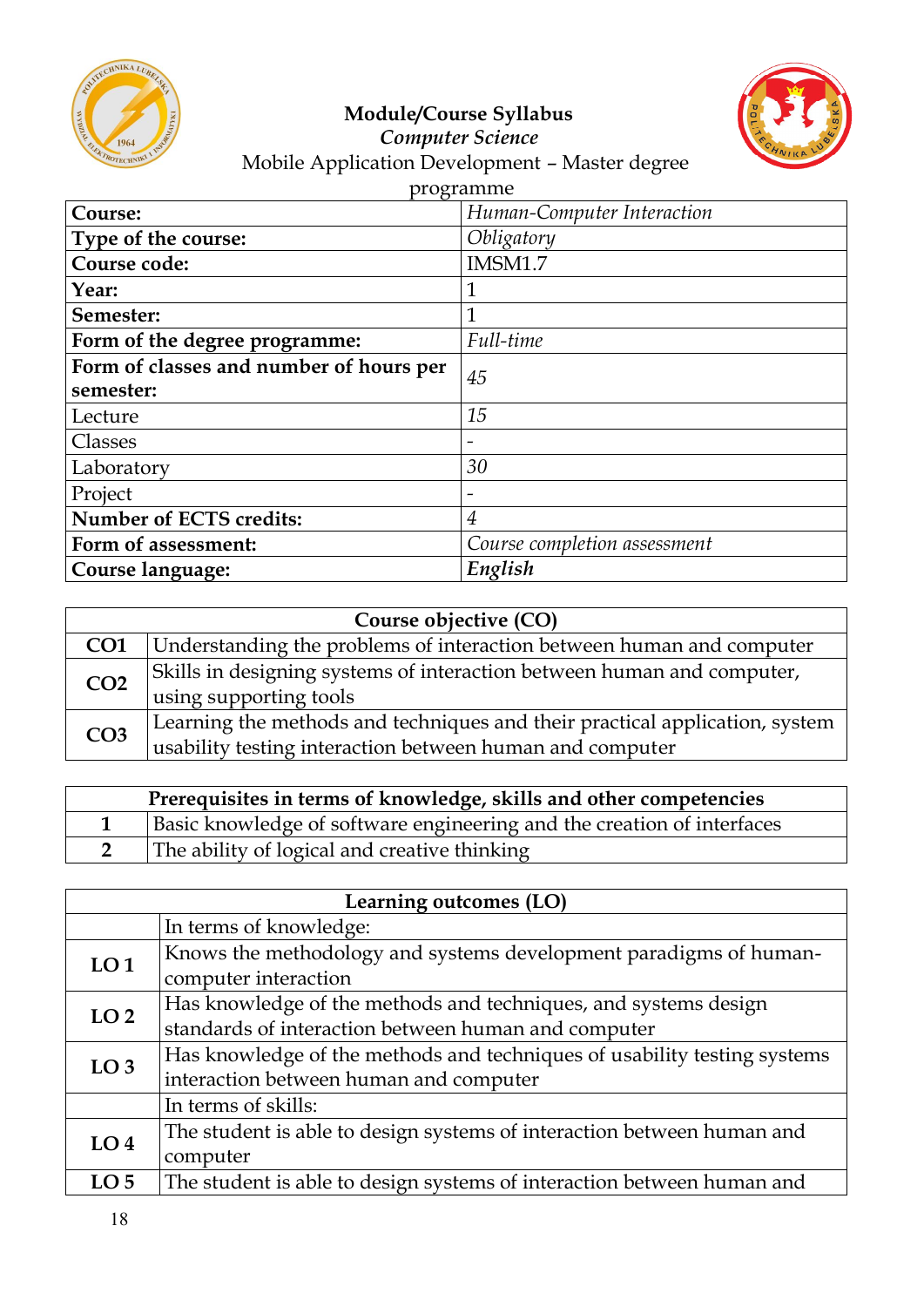|                 | computer                                                                   |
|-----------------|----------------------------------------------------------------------------|
|                 | In terms of social competence:                                             |
| LO <sub>6</sub> | The student understands the importance of the interface and its usefulness |
|                 | in the correct use of information systems                                  |

| <b>Course content</b>                |                                                                             |  |
|--------------------------------------|-----------------------------------------------------------------------------|--|
| Form of classes - lectures (L)       |                                                                             |  |
|                                      | Course content                                                              |  |
| L1                                   | Introduction to ergonomics of systems. The theory of action. Cognitive      |  |
|                                      | effort and memorability                                                     |  |
| L2                                   | Models of interactions between human and computer                           |  |
| L3                                   | Types and objects of software interface                                     |  |
| L4                                   | The quality of the software interfaces                                      |  |
| L5                                   | Usability and accessibility of information systems                          |  |
| L6                                   | Software interfaces designing - general scheme                              |  |
| L7                                   | User-oriented design (UCD)                                                  |  |
| L8                                   | Tools for interface design                                                  |  |
| L <sub>9</sub>                       | Quality assessment of the software interfaces. Methods, techniques and      |  |
|                                      | tools                                                                       |  |
| Form of classes - laboratories (Lab) |                                                                             |  |
|                                      | Course content                                                              |  |
| Lab1                                 | Context analysis using the brainstorming technique                          |  |
| Lab <sub>2</sub>                     | Defining the requirements of system users. Observation of potential         |  |
|                                      | users, and interviews                                                       |  |
| Lab <sub>3</sub>                     | Creating and grouping person                                                |  |
| Lab4                                 | Prototyping: creating sketches interface                                    |  |
| Lab <sub>5</sub>                     | Prototype testing: testing corridor                                         |  |
| Lab <sub>6</sub>                     | Prototyping: creating a Web application skeleton using<br>tools             |  |
|                                      | supporting                                                                  |  |
|                                      | Test of usability application using the tests with the user. Preparation of |  |
| Lab <sub>7</sub>                     | the test with the user: the purpose of the test plan and scenarios.         |  |
|                                      | Selection of research group. Testing. Preparation of the report of the      |  |
|                                      | tests. Develop recommendations (1)                                          |  |
| LAB <sub>8</sub>                     | Usability testing of the application interface using the selected           |  |
|                                      | heuristics. Prepare a report / report. Develop recommendations (2)          |  |
|                                      | Usability testing of the application interface using an eye tracker.        |  |
| Lab9                                 | Preparation of the test plan, testing, and report generation from the       |  |
|                                      | study. Develop recommendations (3)                                          |  |
| Lab10                                | Studies on the application interface accessibility using tools              |  |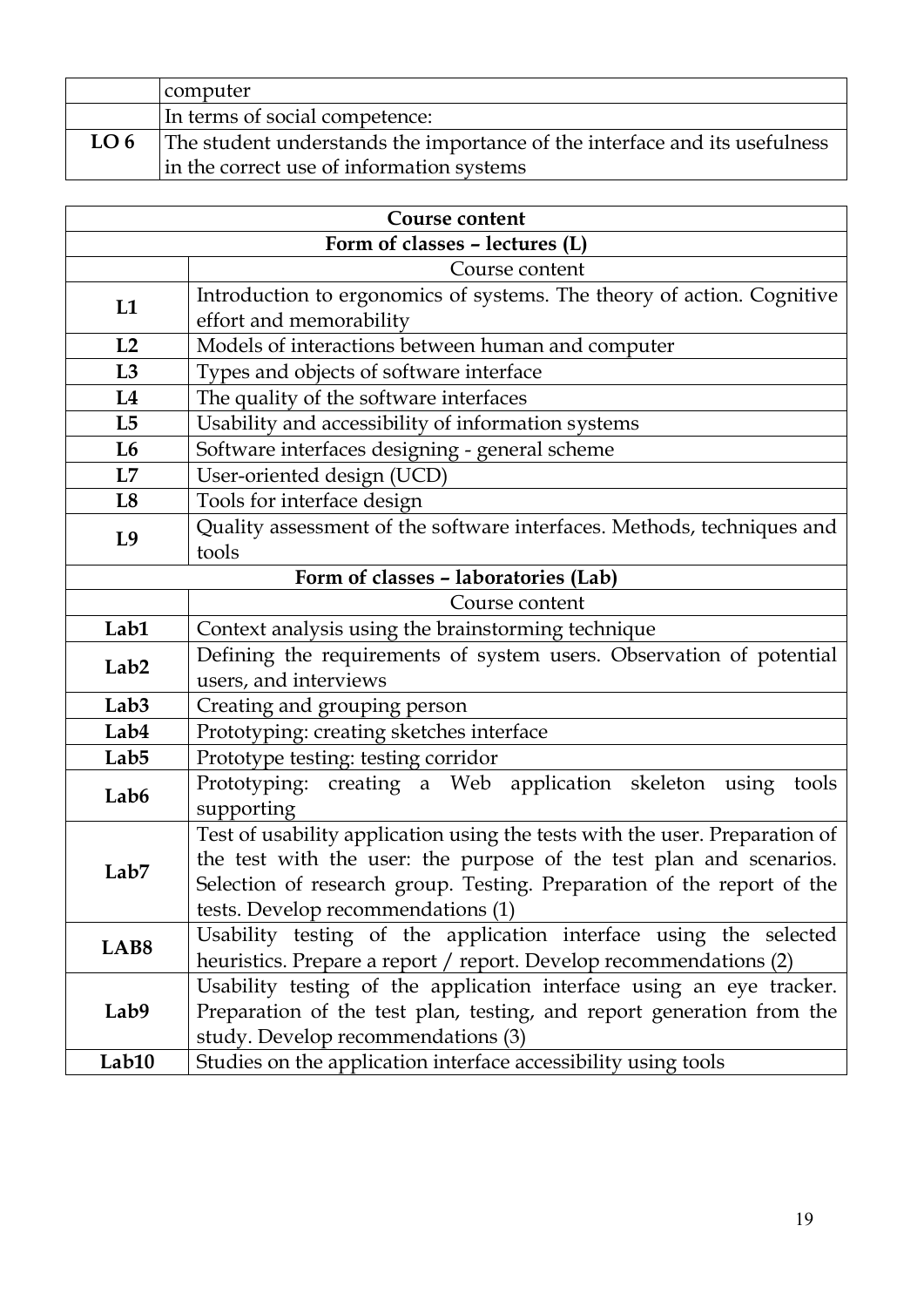| Required textbooks and other course materials                                     |                                                                              |  |
|-----------------------------------------------------------------------------------|------------------------------------------------------------------------------|--|
| 1                                                                                 | Dix A., Finlay J. Abowd G., Beale R.: Human-Computer Interaction. Prentice   |  |
|                                                                                   | Hall, 2004                                                                   |  |
| $\overline{2}$                                                                    | Sharp H., Rogers Y., Preece J.: Interaction Design. Beyond Human-Computer    |  |
|                                                                                   | Interaction. Wiley, 2005                                                     |  |
| Rubin J., Chisnell D., Spool J.: Handbook of Usability Testing: How to Plan,<br>3 |                                                                              |  |
|                                                                                   | Design, and Conduct Effective Tests. Wiley, 2008                             |  |
| $\overline{\mathbf{4}}$                                                           | Nielsen J.: Mobile Usability. New Riders, 2012                               |  |
| Recommended textbooks and other course materials                                  |                                                                              |  |
| $\mathbf{1}$                                                                      | Neil T.: Mobile Design Pattern Gallery. O'Reilly Media, 2012                 |  |
| $\overline{2}$                                                                    | Nielsen J.: Eyetracking Web Usability. New Riders, 2009                      |  |
| 3                                                                                 | Rubin J., Chisnell D., Spool J.: Handbook of Usability Testing: How to Plan, |  |
|                                                                                   | Design, and Conduct Effective Tests. Wiley, 2008                             |  |
| $\boldsymbol{4}$                                                                  | Allen J., Chudley J.: Smashing UX Design: Foundations for Designing Online   |  |
|                                                                                   | User Experiences. O'Reilly Media, 2011                                       |  |
| 5                                                                                 | Tidwell J.: Designing Interfaces. Wiley, 2012                                |  |
|                                                                                   |                                                                              |  |

| The author of the      | Dr. Marek Miłosz, Ph.D (Eng.)                        |
|------------------------|------------------------------------------------------|
| programme:             | Magdalena Borys, M.Sc (Eng.)                         |
| <b>E-mail address:</b> | m.milosz@pollub.pl                                   |
| Organisational         | Electrical Engineering and Computer Science Faculty, |
| unit:                  | <b>Institute of Computer Science</b>                 |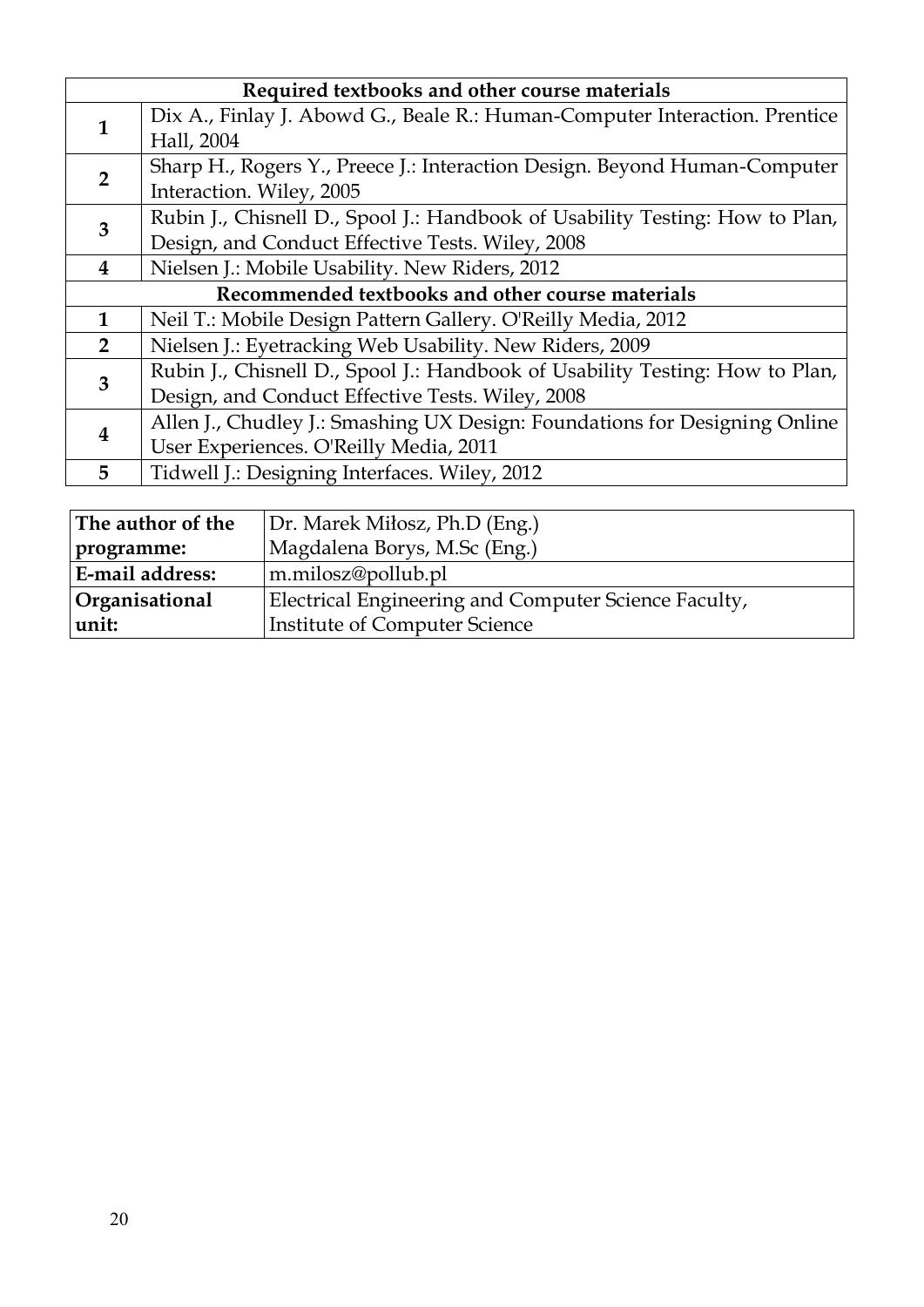



*Computer Science*

| Course:                                 | <b>Mobile Databases</b>  |  |
|-----------------------------------------|--------------------------|--|
| Type of the course:                     | Obligatory               |  |
| Course code:                            |                          |  |
| Year:                                   | 1                        |  |
| Semester:                               | $\overline{2}$           |  |
| Form of the degree programme:           | <b>Full-time studies</b> |  |
| Form of classes and number of hours per | 60                       |  |
| semester:                               |                          |  |
| Lecture                                 | 30                       |  |
| Classes                                 | $\boldsymbol{\theta}$    |  |
| Laboratory                              | 30                       |  |
| Project                                 | $\boldsymbol{\theta}$    |  |
| <b>Number of ECTS credits:</b>          | 6                        |  |
| Form of assessment:                     | exam                     |  |
| Course language:                        | English                  |  |

| Course objective (CO) |                                                                                                                                |  |
|-----------------------|--------------------------------------------------------------------------------------------------------------------------------|--|
| CO1                   | $\vert$ Familiarize students with the basics of mobile processing and the possibilities of<br>creating mobile database systems |  |
| CO <sub>2</sub>       | To presents students the mobile database design and management on a different<br>mobile platforms                              |  |

| Prerequisites in terms of knowledge, skills and other competencies |                                                                   |  |
|--------------------------------------------------------------------|-------------------------------------------------------------------|--|
|                                                                    | Knowledge of object oriented programming in Java or C# languages. |  |
|                                                                    | Knowledge of relational databases design and usage.               |  |
|                                                                    | <b>SQL</b> language knowledge.                                    |  |

| Learning outcomes (LO) |                                                                          |  |
|------------------------|--------------------------------------------------------------------------|--|
|                        | In terms of knowledge:                                                   |  |
| LO <sub>1</sub>        | The student has knowledge about the most important features of mobile    |  |
|                        | devices and mobile databases usage.                                      |  |
| LO <sub>2</sub>        | The student has knowledge about standards and architectures of mobile    |  |
|                        | database systems regarding to different mobile platform.                 |  |
|                        | In terms of skills:                                                      |  |
| LO <sub>3</sub>        | The student can design an application with the use of mobile database.   |  |
| LO <sub>4</sub>        | The student can manage data integrity in mobile databases, in particular |  |
|                        | can realize queries and data synchronization.                            |  |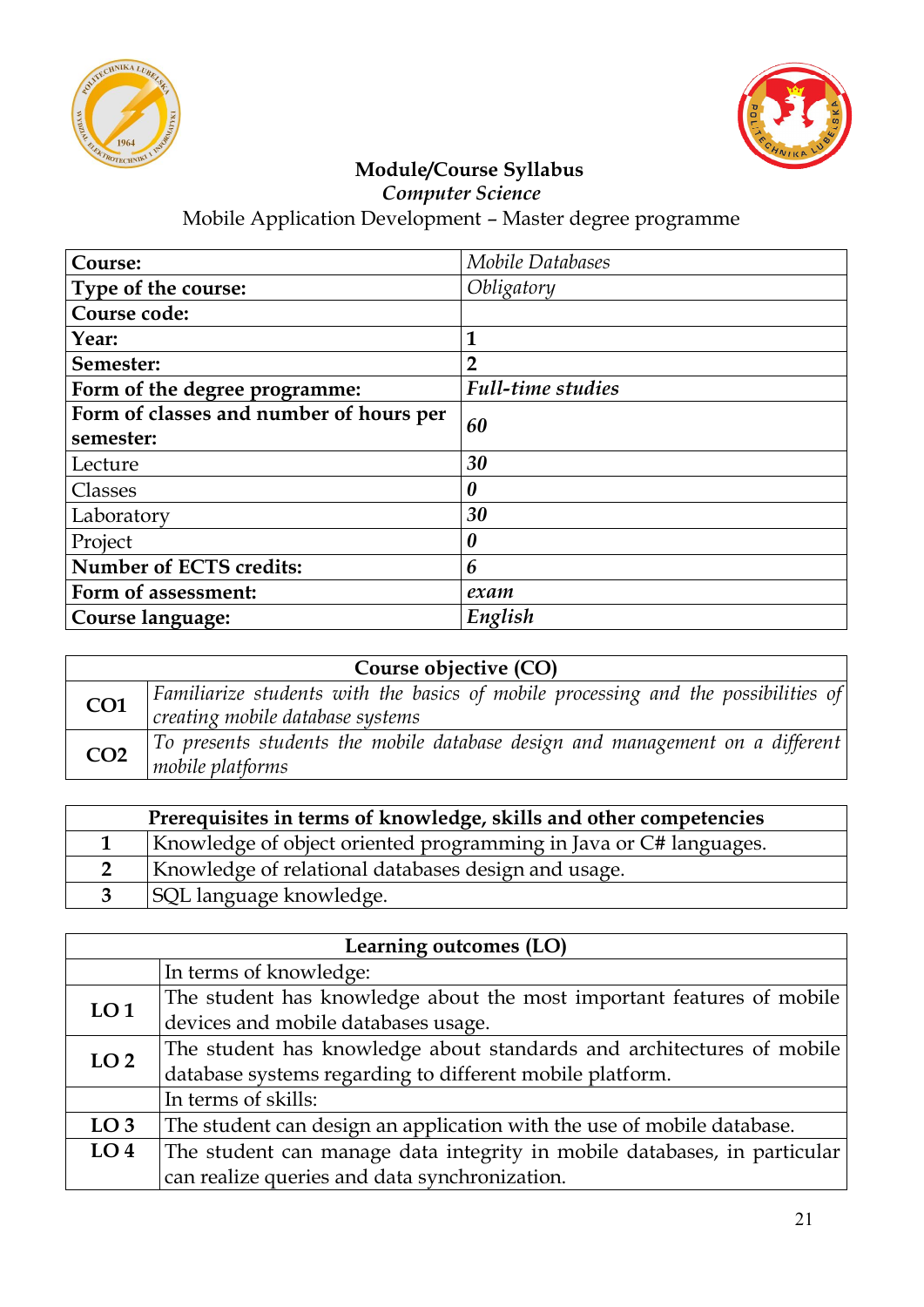|                 | In terms of social competence:                                                |  |
|-----------------|-------------------------------------------------------------------------------|--|
| LO <sub>5</sub> | The student presents specialized tasks and projects in an accessible form, in |  |
|                 | a comprehensible manner.                                                      |  |
| LO <sub>6</sub> | The student is able to identify and resolve dilemmas related to the           |  |
|                 | implementation of different mobile databases.                                 |  |

| Course content                                                                                                                                                                                  |                                                                                               |  |  |
|-------------------------------------------------------------------------------------------------------------------------------------------------------------------------------------------------|-----------------------------------------------------------------------------------------------|--|--|
| Form of classes - lectures (L)                                                                                                                                                                  |                                                                                               |  |  |
|                                                                                                                                                                                                 | Course content                                                                                |  |  |
| L1                                                                                                                                                                                              | Introduction, characteristics of distributed mobile database systems.                         |  |  |
| L2                                                                                                                                                                                              | Different types of data storages in mobile devices.                                           |  |  |
| L3                                                                                                                                                                                              | Distributed database design, fragmentation, allocation                                        |  |  |
| L4                                                                                                                                                                                              | Query processing in mobile databases, query decomposition, data<br>localization, optimization |  |  |
| L5                                                                                                                                                                                              | Other mobile database architectures                                                           |  |  |
| L <sub>6</sub>                                                                                                                                                                                  | Query languages in mobile databases.                                                          |  |  |
| L7                                                                                                                                                                                              | Data manipulation on mobile databases.                                                        |  |  |
| L8                                                                                                                                                                                              | Operation on data objects in mobile databases                                                 |  |  |
| L9                                                                                                                                                                                              | File databases                                                                                |  |  |
| L <sub>10</sub>                                                                                                                                                                                 | Architecture of databases for mobile systems                                                  |  |  |
| L11                                                                                                                                                                                             | Developing of mobile applications using databases                                             |  |  |
| L12                                                                                                                                                                                             | Complex systems of databases<br>for mobile<br>systems                                         |  |  |
| Application development using database for mobile systems (SQLite<br>database, database support from application code level - CRUD<br>L13<br>operations, database access with Content Provider) |                                                                                               |  |  |
| L14                                                                                                                                                                                             | Administration of the mobile databases                                                        |  |  |
|                                                                                                                                                                                                 | Form of classes - laboratories (Lab)                                                          |  |  |
|                                                                                                                                                                                                 | Course content                                                                                |  |  |
| Lab1                                                                                                                                                                                            | Design distributed databases, including replication, partitioning and<br>data allocation.     |  |  |
| Lab <sub>2</sub>                                                                                                                                                                                | Queries in distributed mobile databases                                                       |  |  |
| Lab4                                                                                                                                                                                            | Mobile databases for Android platform, design and usage.                                      |  |  |
| Lab <sub>5</sub>                                                                                                                                                                                | Mobile databases for Windows Phone platform, design and usage.                                |  |  |
| Lab <sub>6</sub>                                                                                                                                                                                | Mobile databases for iOS platform, design and usage.                                          |  |  |
| Lab <sub>7</sub>                                                                                                                                                                                | SQL Lite mobile database, writing the sensors data                                            |  |  |
| Lab <sub>8</sub>                                                                                                                                                                                | Realization of student project.                                                               |  |  |
| Lab9                                                                                                                                                                                            | Presentation and evaluation of projects.                                                      |  |  |

| Required textbooks and other course materials |                                                |  |
|-----------------------------------------------|------------------------------------------------|--|
|                                               | Kumar V.: Mobile Database Systems - Wiley 2006 |  |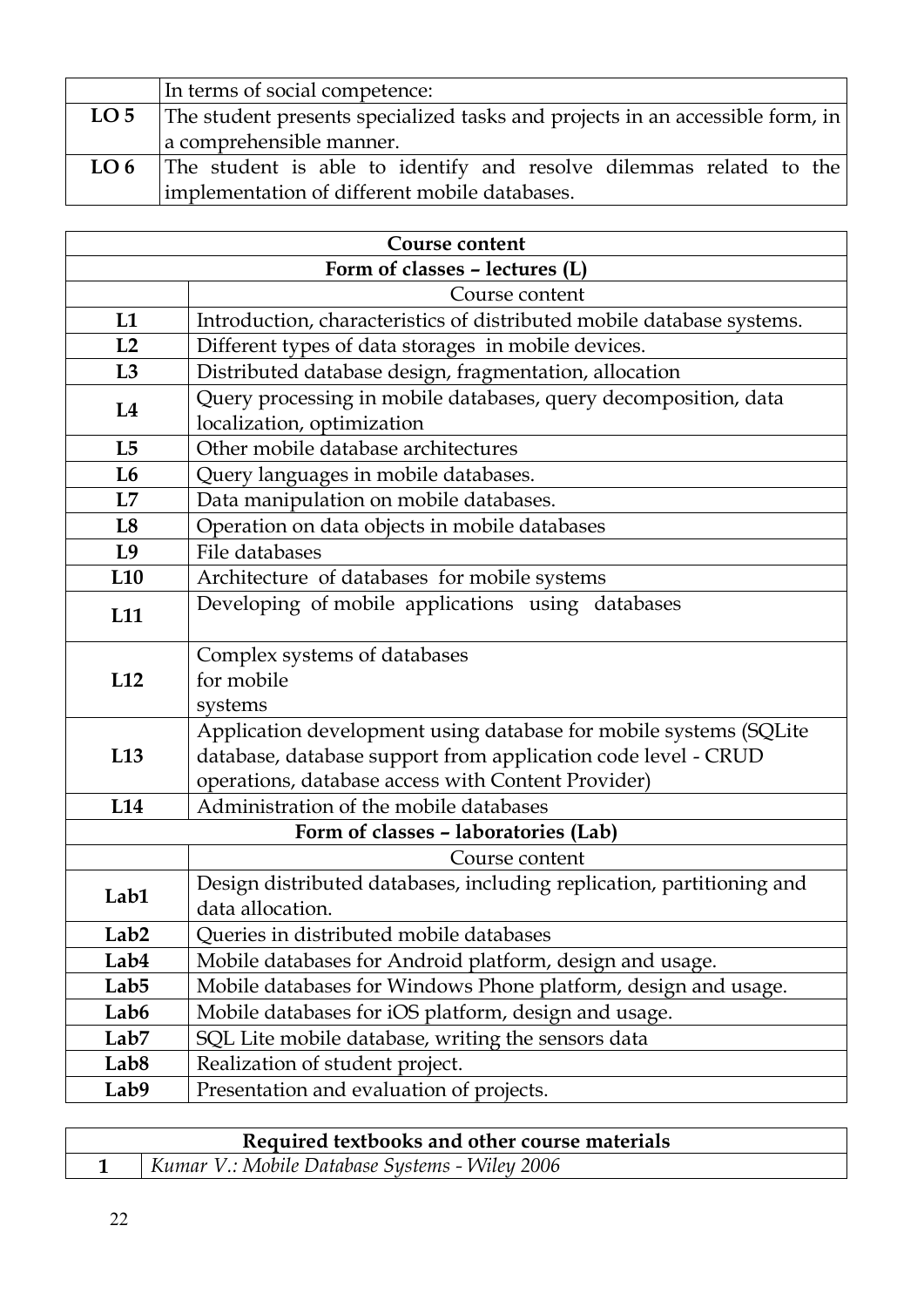| 2                                                | Jason Wei. Android Database Programming. Packt. 2012                              |  |
|--------------------------------------------------|-----------------------------------------------------------------------------------|--|
| 3                                                | Jay A. Kreibich: Using SQLite . O'Reilly 2010                                     |  |
| Recommended textbooks and other course materials |                                                                                   |  |
|                                                  | Raghu Ramakrishnan, Johannes Gehrke, Database Management Systems, McGraw-<br>Hill |  |
|                                                  | Kevin Ebi, Organize your business with a mobile database, Microsoft.com           |  |

| The author of the | Prof. Dr Eng. Dariusz Czerwiński (PhD, DSc)          |  |
|-------------------|------------------------------------------------------|--|
| programme:        |                                                      |  |
| E-mail address:   | $d$ .czerwinski@pollub.pl                            |  |
| Organisational    | Electrical Engineering and Computer Science Faculty, |  |
| unit:             | Institute of Computer Science                        |  |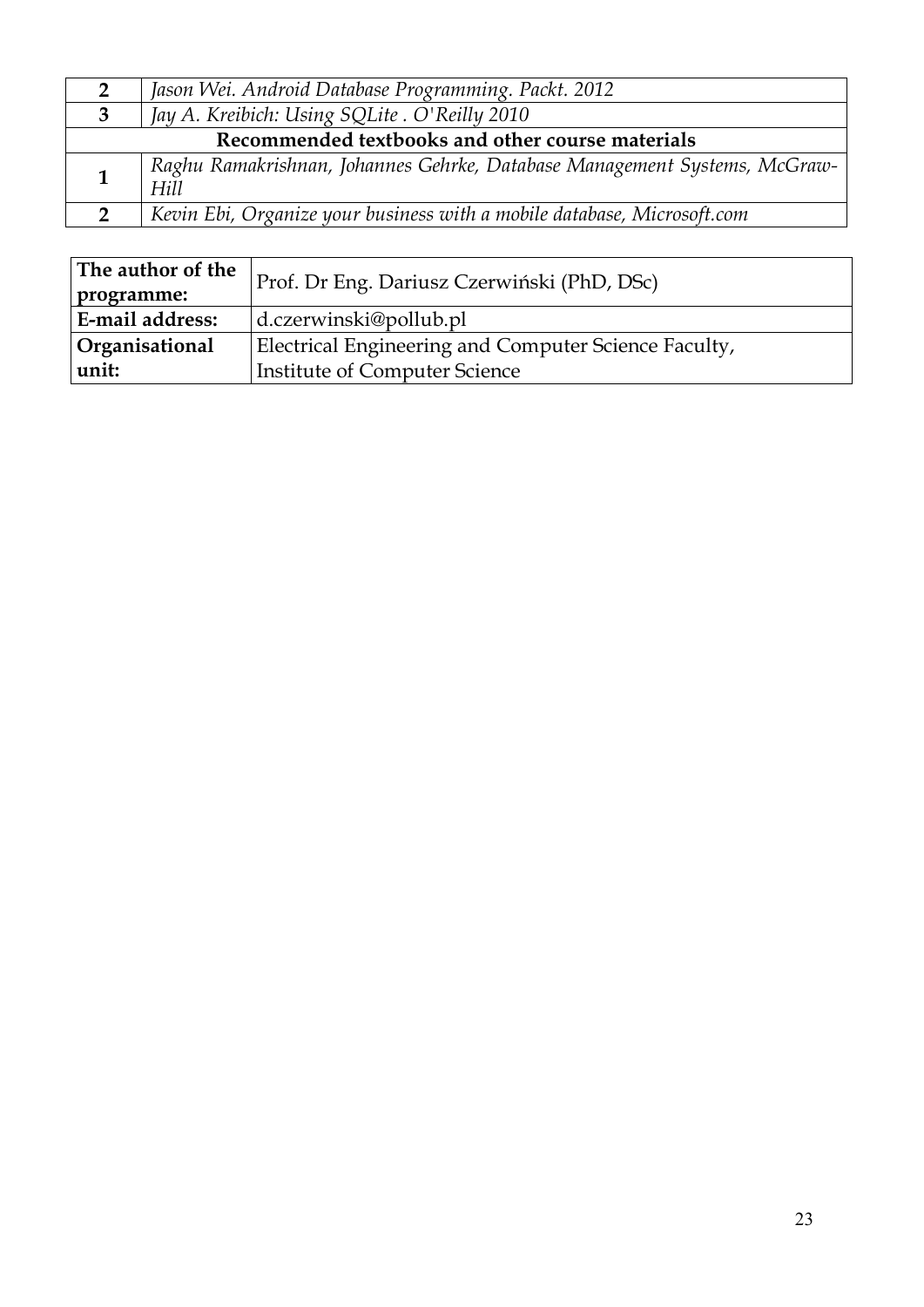



*Computer Science*

| Course:                                 | Name of the course       |  |
|-----------------------------------------|--------------------------|--|
| Type of the course:                     | Core/Obligatory/Elective |  |
| Course code:                            | IMSM2.2                  |  |
| Year:                                   | 1                        |  |
| Semester:                               | $\overline{2}$           |  |
| Form of the degree programme:           | Full-time                |  |
| Form of classes and number of hours per | 60                       |  |
| semester:                               |                          |  |
| Lecture                                 | 30                       |  |
| Classes                                 | $\overline{\phantom{0}}$ |  |
| Laboratory                              | 30                       |  |
| Project                                 |                          |  |
| <b>Number of ECTS credits:</b>          | 6                        |  |
| Form of assessment:                     | Examination              |  |
| Course language:                        | English                  |  |

| Course objective (CO) |                                                                             |
|-----------------------|-----------------------------------------------------------------------------|
| CO <sub>1</sub>       | Familiarize students with the basic tools and problems of computer graphics |
|                       | in mobile applications.                                                     |
| CO <sub>2</sub>       | Provide students with the principles of 2D graphics processing for mobile   |
|                       | applications.                                                               |
| CO <sub>3</sub>       | Provide students with the principles of 3D graphics processing for mobile   |
|                       | applications.                                                               |
| CO <sub>4</sub>       | Familiarization with the principles of modeling, animation and creation of  |
|                       | multimedia sources for mobile applications.                                 |

| Prerequisites in terms of knowledge, skills and other competencies |                                           |
|--------------------------------------------------------------------|-------------------------------------------|
|                                                                    | Basic knowledge of CSS                    |
|                                                                    | Basic knowledge of programming languages. |

| Learning outcomes (LO) |                                                                              |
|------------------------|------------------------------------------------------------------------------|
|                        | In terms of knowledge:                                                       |
| LO <sub>1</sub>        | has detailed theoretical knowledge of selected topics related to graphics in |
|                        | mobile applications.                                                         |
| LO <sub>2</sub>        | knows the algorithms, methods, techniques and tools used to solve            |
|                        | advanced problems of graphics processing in mobile devices                   |
|                        | In terms of skills:                                                          |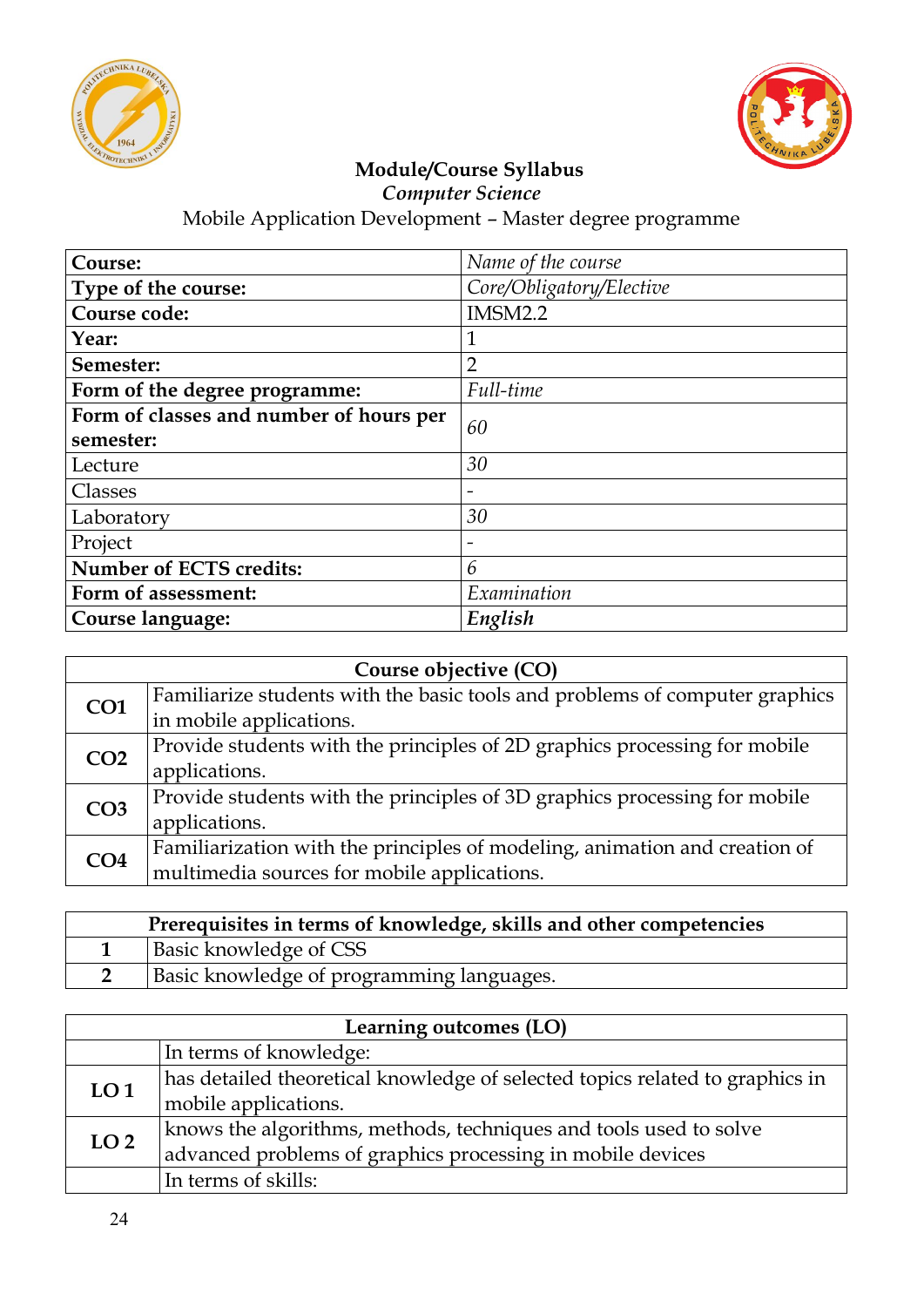| LO <sub>3</sub> | can obtain, integrate and interpret information regarding computer            |
|-----------------|-------------------------------------------------------------------------------|
|                 | graphics from the literature, databases, and other sources in English; can    |
|                 | make their critical evaluation, as well as can draw conclusions and           |
|                 | formulate fully justified opinions                                            |
| LO <sub>4</sub> | is able to evaluate the usefulness and possibility of the use of specific     |
|                 | techniques for fulfilling the task that requires the use of computer graphics |
|                 | in mobile device                                                              |
|                 | In terms of social competence:                                                |
| LO <sub>5</sub> | is able to think and act creatively and enterprisingly during realization of  |
|                 | tasks requiring graphics and sound processing                                 |

| <b>Course content</b>          |                                                                                                                          |  |
|--------------------------------|--------------------------------------------------------------------------------------------------------------------------|--|
| Form of classes - lectures (L) |                                                                                                                          |  |
|                                | Course content                                                                                                           |  |
| L1                             | Basic concepts of 2D and 3D graphics.                                                                                    |  |
| L2                             | Overview of computer graphics processing tools.                                                                          |  |
| L3                             | Basic raster operations, image scaling, interpolation.                                                                   |  |
| L4                             | Geometric transformations of 2D and 3D objects.                                                                          |  |
| L5                             | The specificity of graphics for mobile devices.                                                                          |  |
| L6                             | Basics of touch interface design.                                                                                        |  |
| L7                             | 3D Graphics - OpenGL ES Standard.                                                                                        |  |
| L8                             | OpenGL ES Shading Language basics                                                                                        |  |
| L9                             | Unity as a tool for developing 3D apps for mobile                                                                        |  |
| L <sub>10</sub>                | Unity-examples of simple 2D and 3D mobile apps                                                                           |  |
|                                | Form of classes - laboratories (Lab)                                                                                     |  |
|                                | Course content                                                                                                           |  |
| Lab1                           | Getting acquainted with tools for editing raster and vector graphics in<br>2D.                                           |  |
| Lab <sub>2</sub>               | Simple raster image processing: correction of image parameters, using<br>filters, image correction using the area tools. |  |
| Lab $3$                        | Creation of images such as icons and backgrounds - intended for<br>mobile devices                                        |  |
| Lab 4                          | building a mobile application interface                                                                                  |  |
| Lab $5$                        | Displaying of 3D graphics in mobile devices                                                                              |  |
| Lab 6                          | Combining vector and raster image, creating 3D graphics,                                                                 |  |
| Lab <sub>7</sub>               | 3D graphics processing and animation basics.                                                                             |  |
| Lab 8                          | Performing design task of building a graphic application interface.                                                      |  |
| Lab 9                          | Classes Summary - presentation of the design work carried out by                                                         |  |
|                                | students, discussion of the correctness and assessment of their projects                                                 |  |

| Required textbooks and other course materials |                                                                      |
|-----------------------------------------------|----------------------------------------------------------------------|
|                                               | Neil T., Mobile Design Pattern Gallery, O'Reilly Media, 2012         |
|                                               | Semko V., Marucchi-Foino R., Semko R., Game and Graphics Programming |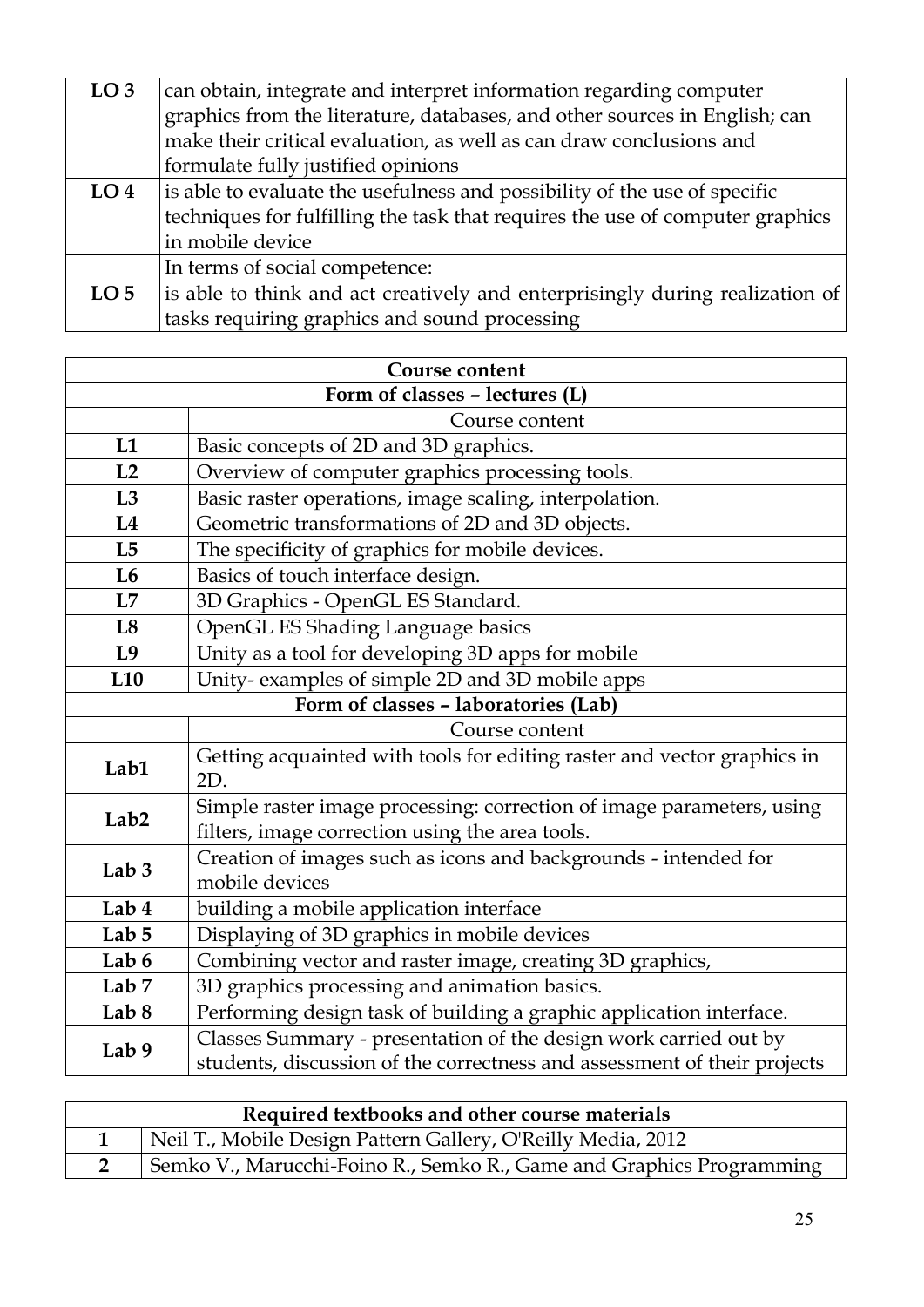|                                                  | for iOS and Android with OpenGL ES 2.0, Wiley, 2012                                           |  |
|--------------------------------------------------|-----------------------------------------------------------------------------------------------|--|
|                                                  | Petrou M., Petrou C., Image Processing, 2nd Edition, Wiley 2010                               |  |
| Recommended textbooks and other course materials |                                                                                               |  |
|                                                  | Buttfield-Addison P., Manning J., Mobile Game Development with Unity, O'Reilly<br>Media, 2017 |  |

| The author of the     | Dr inż. Jacek Kęsik                                  |  |
|-----------------------|------------------------------------------------------|--|
| programme:            |                                                      |  |
| E-mail address:       | $\vert$ j.kesik@pollub.pl                            |  |
| <b>Organisational</b> | Electrical Engineering and Computer Science Faculty, |  |
| unit:                 | <b>Institute of Computer Science</b>                 |  |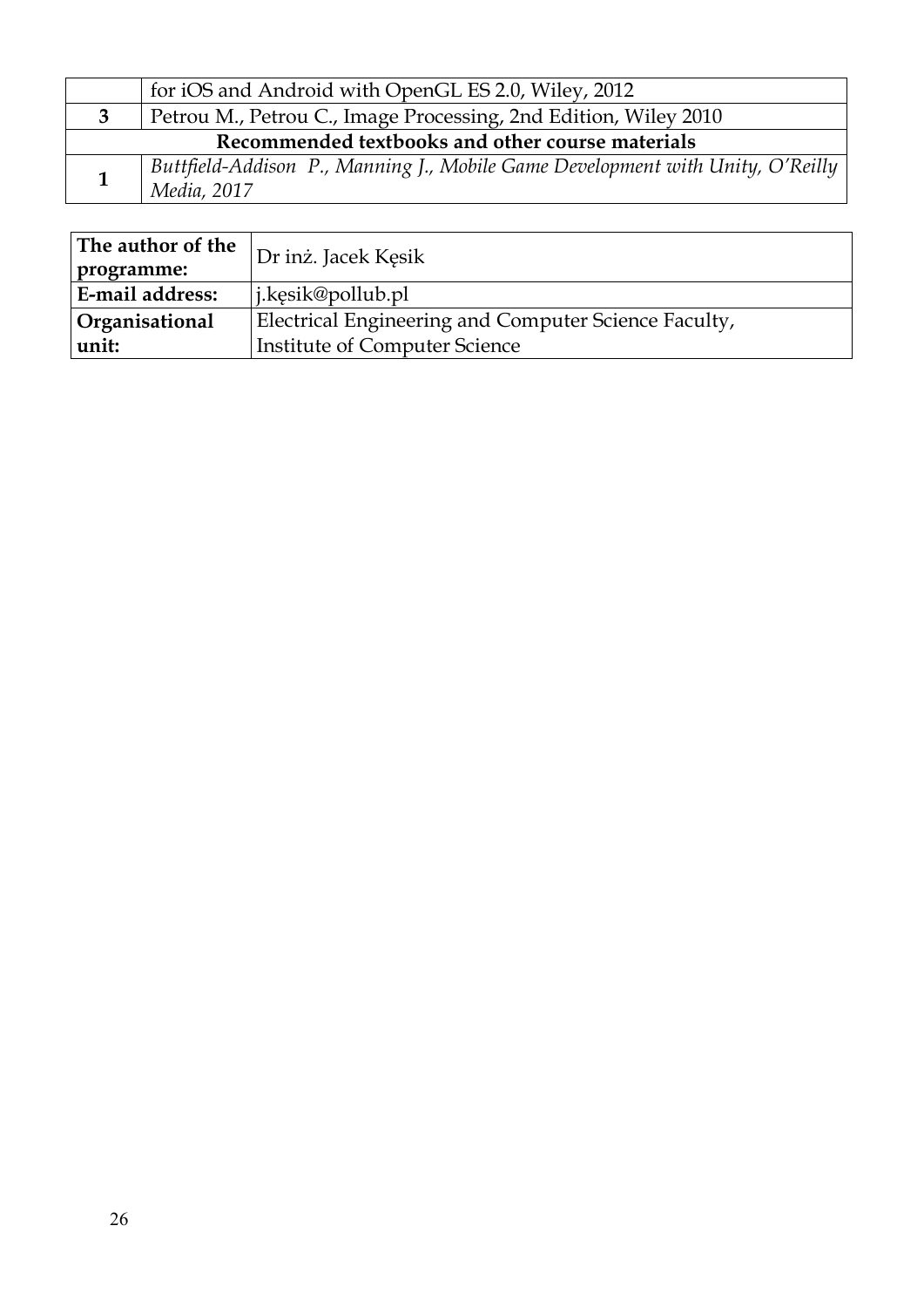



*Computer Science*

| Course:                                 | Objective-C Programming                  |
|-----------------------------------------|------------------------------------------|
| Type of the course:                     | Obligatory                               |
| Course code:                            | IMSM2.3                                  |
| Year:                                   |                                          |
| Semester:                               | $\overline{2}$                           |
| Form of the degree programme:           | Full-time                                |
| Form of classes and number of hours per |                                          |
| semester:                               |                                          |
| Lecture                                 | 30                                       |
| Classes                                 |                                          |
| Laboratory                              | 30                                       |
| Project                                 | $\overline{\phantom{a}}$                 |
| Number of ECTS credits:                 | 7                                        |
| Form of assessment:                     | Examination/Course completion assessment |
| Course language:                        | English                                  |

| Course objective (CO) |                                                                                                     |
|-----------------------|-----------------------------------------------------------------------------------------------------|
| CO <sub>1</sub>       | $\mid$ Obtaining practical skills in creating the applications using Objective-C language in $\mid$ |
|                       | a development environment.                                                                          |
| CO <sub>2</sub>       | Acquiring the knowledge of both the structure of iOS system and the programming                     |
|                       | environment.                                                                                        |
| CO <sub>3</sub>       | The ability to create mobile applications on the iOS platform.                                      |
|                       |                                                                                                     |

| Prerequisites in terms of knowledge, skills and other competencies |                                               |
|--------------------------------------------------------------------|-----------------------------------------------|
|                                                                    | The ability of object-oriented programming.   |
|                                                                    | Using English language on intermediate level. |

| Learning outcomes (LO) |                                                                                          |
|------------------------|------------------------------------------------------------------------------------------|
|                        | In terms of knowledge:                                                                   |
| LO <sub>1</sub>        | The student has a structured and expanded knowledge of object-oriented                   |
|                        | programming in Objective-C language for software development.                            |
|                        | The student has detailed knowledge of the iOS architecture, the iOS mobile               |
| LO <sub>2</sub>        | $\alpha$ application development environment, as well as the advanced mobile application |
|                        | programming techniques for iPhone and iPad.                                              |
|                        | In terms of skills:                                                                      |
| LO <sub>3</sub>        | The student has an intermediate and advanced skills in Objective-C programming           |
|                        | in a development environment.                                                            |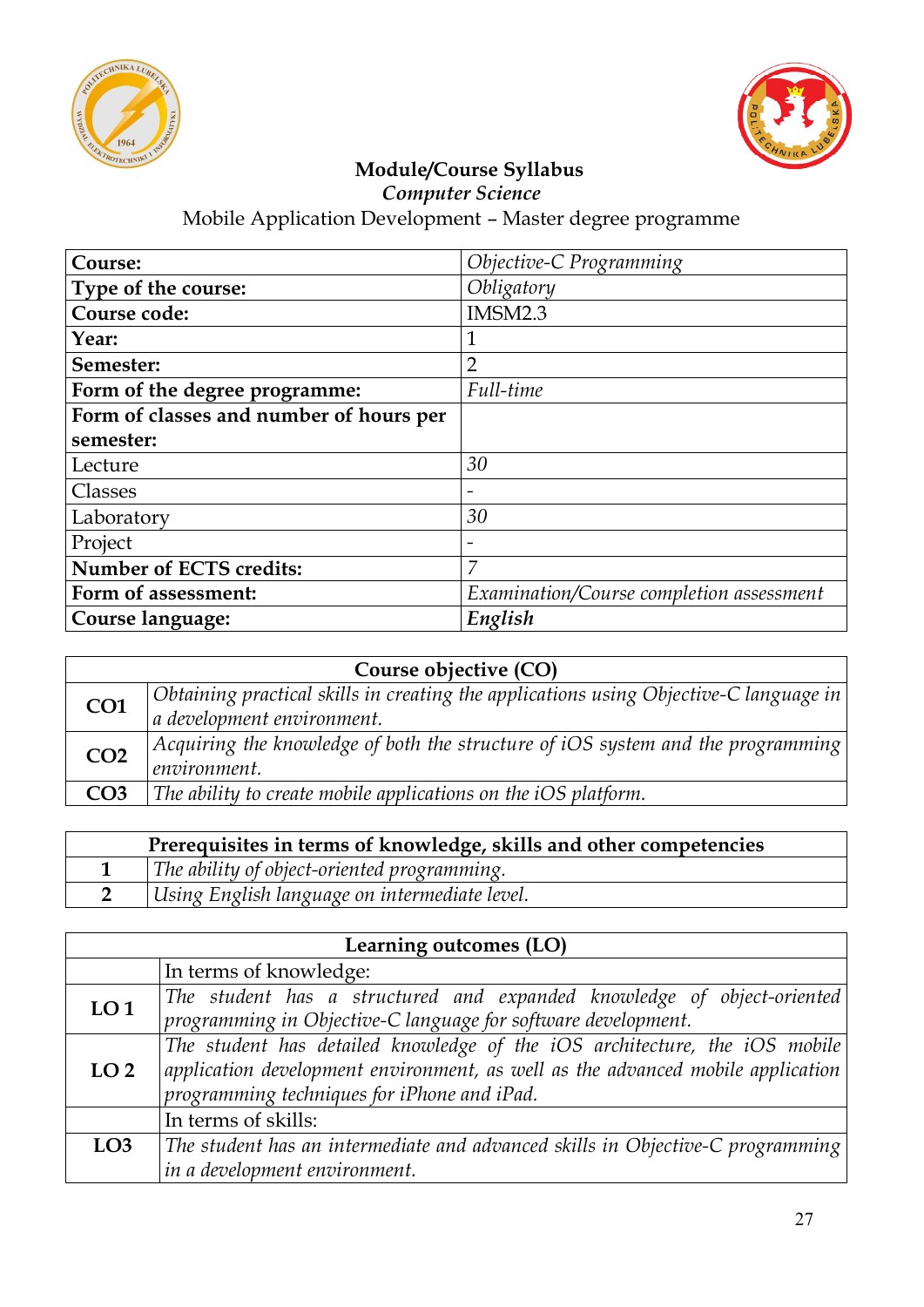| LO4             | The student can develop an intermediate and advanced mobile application on iOS |
|-----------------|--------------------------------------------------------------------------------|
|                 | platform, test it on an emulator and a device.                                 |
|                 | In terms of social competence:                                                 |
| LO <sub>5</sub> | The student is creative.                                                       |
| LO <sub>6</sub> | The student can organize the process of learning independently and in a group. |

| Course content                                    |                                                                                                               |  |
|---------------------------------------------------|---------------------------------------------------------------------------------------------------------------|--|
| Form of classes - lectures (L)                    |                                                                                                               |  |
|                                                   | Course content                                                                                                |  |
| L1                                                | Program Structure in Objective C. Presentation of data types, expressions and                                 |  |
|                                                   | instructions.                                                                                                 |  |
| L2                                                | Definition of a class and its structure. Presentation classes, access to its                                  |  |
|                                                   | components, methods and their arguments.                                                                      |  |
| L3                                                | Class inheritance, hermetization and polymorphism.                                                            |  |
| L4                                                | Presentation typing, interfaces, categories, protocols and delegations.                                       |  |
| L <sub>5</sub>                                    | Introduction to mobile programming on the iOS platform, the iOS architecture                                  |  |
|                                                   | <i>presentation.</i>                                                                                          |  |
| L <sub>6</sub>                                    | Introduction to Model-View-Controller. Overview of controller and view.                                       |  |
| L7                                                | Creating and using table views in programming. Developing mobile                                              |  |
|                                                   | applications using Storyboard.                                                                                |  |
| L8                                                | Maps and locations.                                                                                           |  |
| L9                                                | Gesture recognition. Network support.                                                                         |  |
| Storing data. Data management.<br>L <sub>10</sub> |                                                                                                               |  |
| Form of classes - laboratories (Lab)              |                                                                                                               |  |
|                                                   | Course content                                                                                                |  |
| Lab1                                              | Familiarity with the development environment. Running and testing desktop                                     |  |
|                                                   | applications.                                                                                                 |  |
| Lab <sub>2</sub>                                  | Creating desktop applications using object-oriented techniques in Objective-C                                 |  |
|                                                   | language.                                                                                                     |  |
| Lab <sub>3</sub>                                  | Creating desktop application using advanced object-oriented features in                                       |  |
|                                                   | Objective-C language.                                                                                         |  |
| Lab4                                              | Assessment of acquiring the knowledge about developing desktop applications.                                  |  |
| Lab <sub>5</sub>                                  | A presentation the software environment dedicated for a mobile platform using                                 |  |
|                                                   | an example application. An overview of the controller and view. Running and                                   |  |
| Lab <sub>6</sub>                                  | testing mobile applications.<br>Using table views in mobile applications. Passing parameters between screens. |  |
| Lab <sub>7</sub>                                  | Developing mobile applications with gesture recognition.                                                      |  |
| Lab <sub>8</sub>                                  | Developing mobile applications with network support.                                                          |  |
| Lab9                                              | Developing mobile application storing and manipulating data.                                                  |  |
| Lab10                                             | Using the maps and locations in mobile applications.                                                          |  |
| Lab11                                             | Assessment of acquiring the knowledge about developing mobile applications.                                   |  |
| Lab12                                             | Assigning applications for self-development in groups.                                                        |  |
| Lab <sub>13</sub>                                 | Supervising the student's work and checking progress.                                                         |  |
| Lab14                                             | Verification of the developed application.                                                                    |  |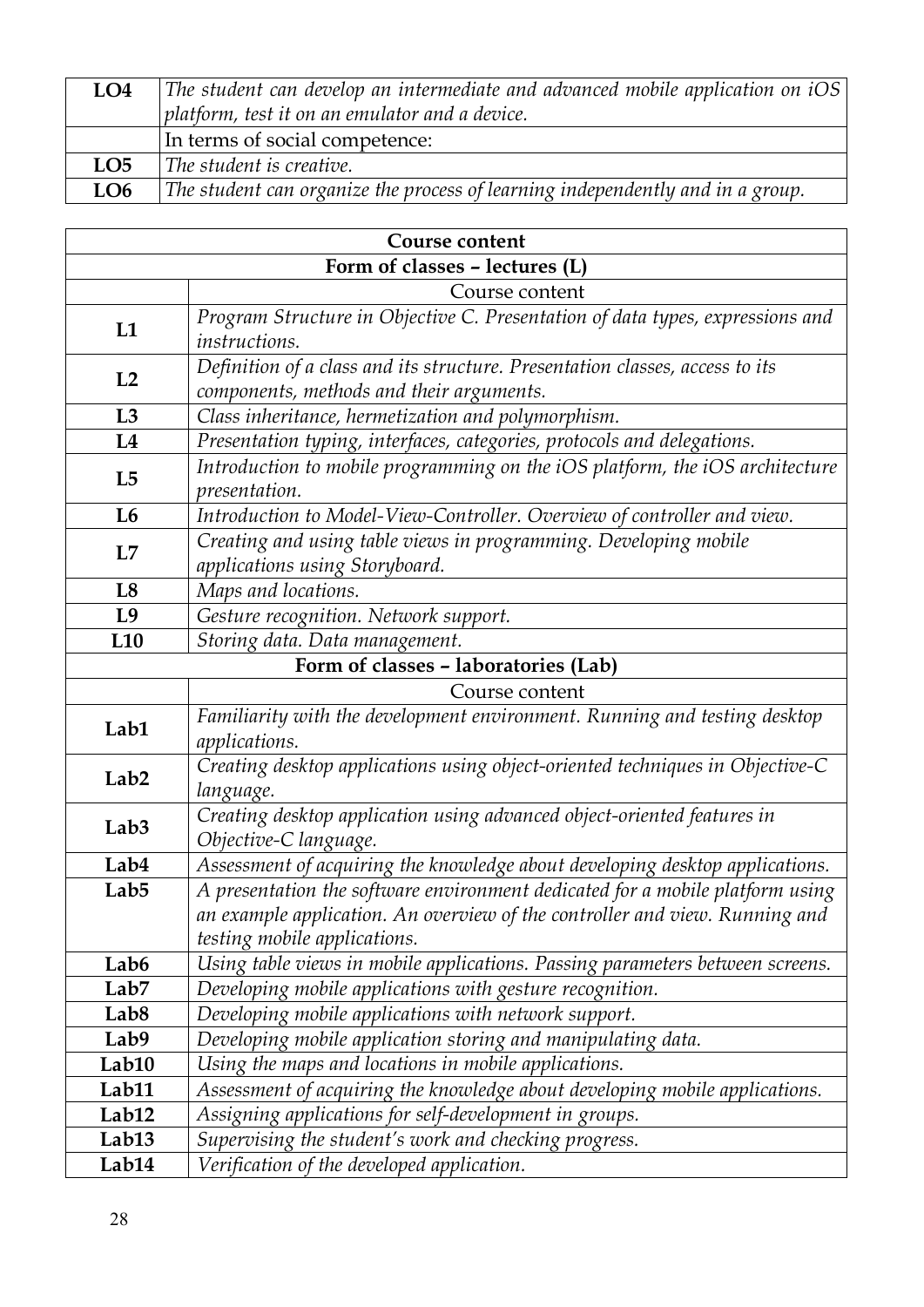|                | Required textbooks and other course materials                                    |  |
|----------------|----------------------------------------------------------------------------------|--|
| 1              | Manning Jonathon, Buttfield-Addison Paris, Learning Cocoa with Objective-        |  |
|                | C, O'reilly Vlg. Gmbh&Co., Oreilly&Assoc Inc., 2012                              |  |
| $\overline{2}$ | Ch. Fairbairn, C. Ruffenach, J. Fahrenkrug, Objective-C Fundamentals,            |  |
|                | iOS Developer Library,                                                           |  |
| 3              | https://developer.apple.com/library/ios/navigation/#section=Resource%2           |  |
|                | 0Types&topic=Guides                                                              |  |
|                |                                                                                  |  |
| 4              | Neuburg Matt, iOS 7 Programming Fundamentals. O'reilly Vlg. Gmbh&Co.,            |  |
|                | Oreilly&Assoc Inc., 2014                                                         |  |
| 5              | E. Łukasik, M. Skublewska-Paszkowska. IOS Application Development                |  |
|                | Lublin: PIPS Polish Information Processing Society, 2016.                        |  |
|                | Recommended textbooks and other course materials                                 |  |
| 1              | Programming with Objective-C                                                     |  |
|                | https://developer.apple.com/library/content/documentation/Cocoa/Conceptual/Progr |  |
|                | ammingWithObjectiveC/Introduction/Introduction.html                              |  |
|                | M. Skublewska-Paszkowska, E. Łukasik, iOS mobile to route determining, Logistyka |  |
|                | 2/2014                                                                           |  |

| The author of the<br>programme: | Dr. Maria Skublewska-Paszkowska                      |
|---------------------------------|------------------------------------------------------|
| E-mail address:                 | maria.paszkowska@pollub.pl                           |
| Organisational                  | Electrical Engineering and Computer Science Faculty, |
| unit:                           | Institute of Computer Science                        |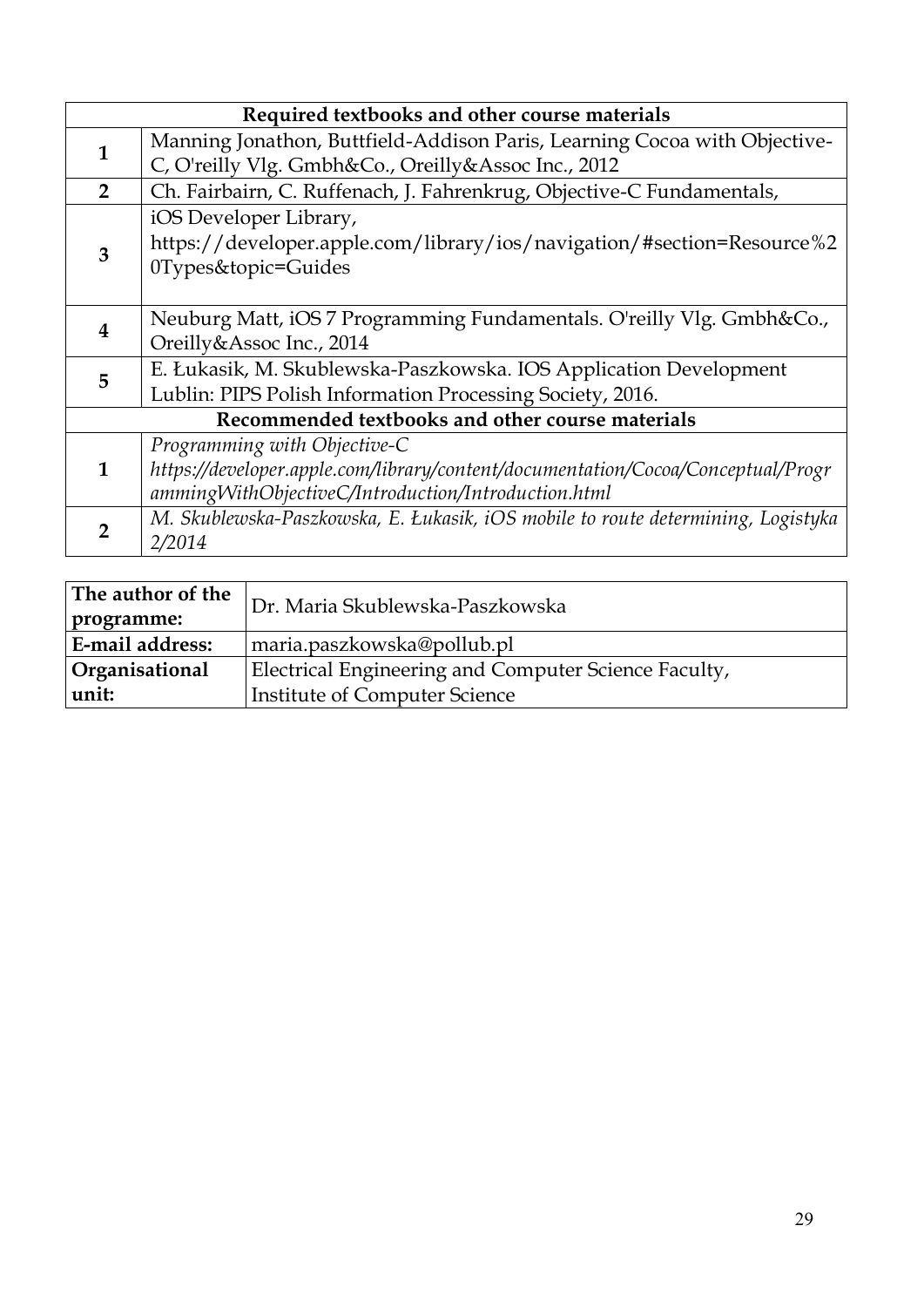



*Computer Science*

| Course:                                 | Mobile Business Intelligence Systems |  |
|-----------------------------------------|--------------------------------------|--|
| Type of the course:                     | Obligatory                           |  |
| Course code:                            | <b>IMSM2.4</b>                       |  |
| Year:                                   | 1                                    |  |
| Semester:                               | $\overline{2}$                       |  |
| Form of the degree programme:           | Full-time                            |  |
| Form of classes and number of hours per | 60                                   |  |
| semester:                               |                                      |  |
| Lecture                                 | 30                                   |  |
| Classes                                 |                                      |  |
| Laboratory                              | 30                                   |  |
| Project                                 |                                      |  |
| <b>Number of ECTS credits:</b>          | 6                                    |  |
| Form of assessment:                     | Examination                          |  |
| Course language:                        | English                              |  |

| Course objective (CO) |                                                                                                                                      |
|-----------------------|--------------------------------------------------------------------------------------------------------------------------------------|
| CO <sub>1</sub>       | Gaining the knowledge about the concept of mobile business intelligence in                                                           |
|                       | management of contemporary organization                                                                                              |
| CO <sub>2</sub>       |                                                                                                                                      |
|                       | Gaining the competencies required for designing and implementing the mobile business intelligence solutions that use data warehouses |
| CO <sub>3</sub>       | Gaining the competencies to explore, analyze and visualize data with use of                                                          |
|                       | mobile business intelligence systems                                                                                                 |

| Prerequisites in terms of knowledge, skills and other competencies |                       |
|--------------------------------------------------------------------|-----------------------|
|                                                                    | Database fundamentals |
|                                                                    | Database languages    |

| Learning outcomes (LO) |                                                                       |
|------------------------|-----------------------------------------------------------------------|
|                        | In terms of knowledge:                                                |
| LO <sub>1</sub>        | Student has a knowledge necessary to understand the concept of mobile |
|                        | business intelligence in enterprise management                        |
| LO <sub>2</sub>        | Student has detailed knowledge about data warehouses designing and    |
|                        | multidimensional modeling                                             |
| LO <sub>3</sub>        | Student knows and can describe particular phases of designing and     |
|                        | implementing of mobile business intelligence solutions that use data  |
|                        | warehouse                                                             |
|                        |                                                                       |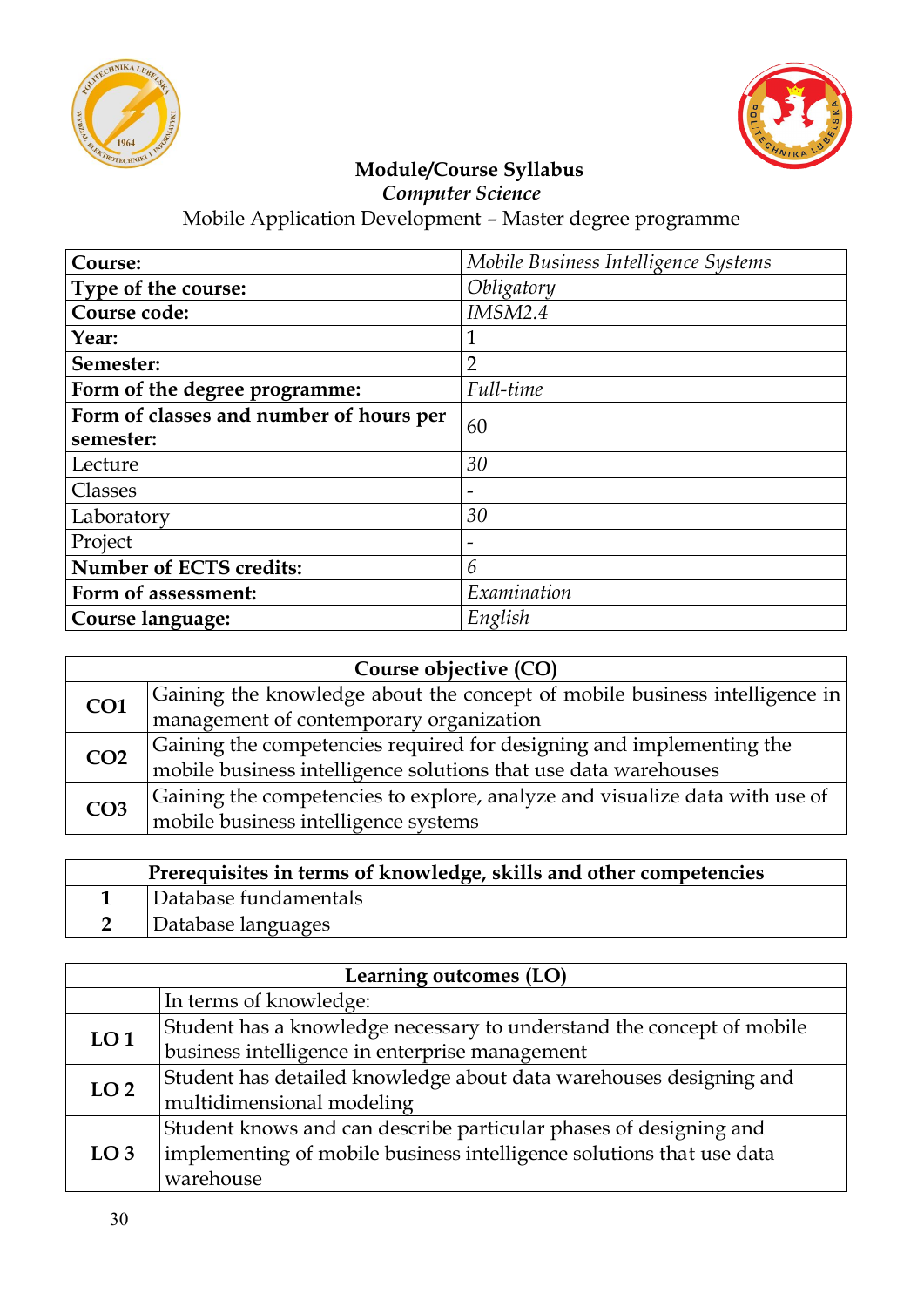| LO <sub>4</sub> | Student knows the techniques and IT tools used in mobile business             |
|-----------------|-------------------------------------------------------------------------------|
|                 | intelligence to analyze and visualize data                                    |
|                 | In terms of skills:                                                           |
| LO <sub>5</sub> | Student is able to build the conceptual and logical model of the data         |
|                 | warehouse                                                                     |
| LO <sub>6</sub> | Student is able to design ETL process to supply data warehouse with data      |
| LO <sub>7</sub> | Student is able to create analytical reports designed for mobile devices with |
|                 | use of data warehouse as a data source                                        |
| LO <sub>8</sub> | Student is able to create dashboards designed for mobile devices with use     |
|                 | of data warehouse as a data source                                            |
|                 | In terms of social competence:                                                |
| LO <sub>9</sub> | Student understands and can describe the impact of concept of traditional     |
|                 | and mobile business intelligence on the way the enterprise operates           |
| LO10            | Student is able to prioritize the activities while designing and              |
|                 | implementing the mobile business intelligence solutions                       |
| LO11            | Student is able to think and to operate creatively while designing and        |
|                 | implementing the mobile business intelligence solutions                       |

| <b>Course content</b>                |                                                                         |
|--------------------------------------|-------------------------------------------------------------------------|
| Form of classes - lectures (L)       |                                                                         |
|                                      | Course content                                                          |
|                                      | The fundamental terms related with business intelligence (BI). The      |
| L1                                   | place of BI in the architecture of information systems. The areas of    |
|                                      | implementation of BI systems. Mobile BI and its importance in decision  |
|                                      | making.                                                                 |
| L2                                   | The architecture of BI systems. The place of data warehouse in BI       |
|                                      | systems.                                                                |
| L3                                   | The fundamentals of business analytics.                                 |
| L4                                   | The fundamental terms related to data warehouses.                       |
|                                      | The place of data warehouse in enterprise information system            |
| L <sub>5</sub>                       | ecosystem. The areas of data warehouse implementation. Trends of        |
|                                      | development of data warehouses.                                         |
| L6                                   | The architectures of data warehouse.                                    |
| L7                                   | The strategies for data warehouse building and the stages of its        |
|                                      | designing.                                                              |
| L8                                   | Data models used in data warehouse (ROLAP, MOLAP, HOLAP).               |
| L <sub>9</sub>                       | ETL process and its importance in the life cycle of data warehouse.     |
| L10                                  | Data exploration and data mining in BI systems.                         |
| L <sub>11</sub>                      | The IT tools used in designing and implementing mobile BI systems.      |
| Form of classes - laboratories (Lab) |                                                                         |
|                                      | Course content                                                          |
| Lab1                                 | The analysis of business area that will be supported by designed mobile |
|                                      | BI system. Definition of aims of system building. Creating the business |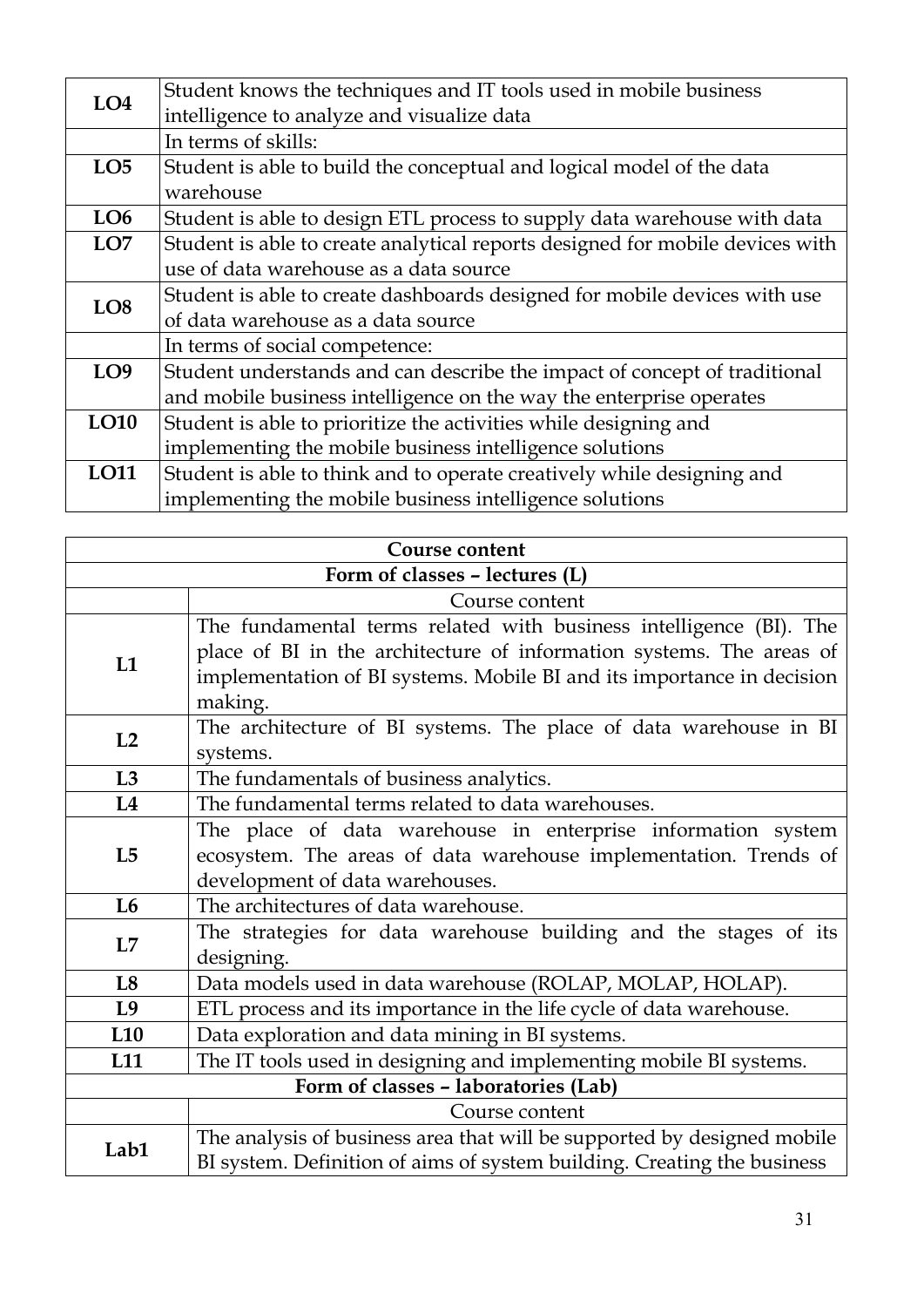|                  | model for a chosen enterprise.                                         |
|------------------|------------------------------------------------------------------------|
| Lab <sub>2</sub> | Designing the conceptual model of data warehouse.                      |
|                  | Applying the ROLAP data model in the project of data structures.       |
| Lab <sub>3</sub> | Defining the structure of fact and dimension tables as well as         |
|                  | hierarchies for particular dimensions.                                 |
| Lab4             | Defining ETL process.                                                  |
| Lab <sub>5</sub> | Creating data warehouse repository and mobile BI repository.           |
| Lab <sub>6</sub> | Creating analytical reports fitted for mobile devices with use of data |
|                  | warehouse as a data source                                             |
| Lab <sub>7</sub> | Creating dashboards fitted for mobile devices with use of data         |
|                  | warehouse as a data source                                             |

|                                                  | Required textbooks and other course materials                          |  |
|--------------------------------------------------|------------------------------------------------------------------------|--|
| 1                                                | Wilfried Grossmann, Stefanie Rinderle-Ma, Fundamentals of Business     |  |
|                                                  | Intelligence, Springer, 2015                                           |  |
|                                                  | Ralph Kimball, Margy Ross, The Kimball Group Reader: Relentlessly      |  |
| $2^{\circ}$                                      | Practical Tools for Data Warehousing and Business Intelligence, Wiley  |  |
|                                                  | Publishing, 2010                                                       |  |
| 3                                                | William H. Inmon, Building the data warehouse, Third Edition, Wiley    |  |
|                                                  | Publishing, 2002                                                       |  |
| Recommended textbooks and other course materials |                                                                        |  |
|                                                  | Aberdeen Group Publications,                                           |  |
| $\mathbf{1}$                                     | http://www.aberdeen.com/_aberdeen/business-                            |  |
|                                                  | intelligence/BIAV/practice.aspx                                        |  |
| $\overline{2}$                                   | Business Intelligence Journal,                                         |  |
|                                                  | https://tdwi.org/research/list/tdwi-business-intelligence-journal.aspx |  |
| 3                                                | David Stodder, Mobile Business Intelligence and Analytics, TDWI Best   |  |
|                                                  | Practices Report, TDWI Research, 2013                                  |  |
| 4                                                | Howard Dresner, Mobile Computing / Mobile Business Intelligence Market |  |
|                                                  | Study. Wisdom of Crouds, Dresner Advisory Services, 2014               |  |

| The author of the      | Dr. Piotr Muryjas, Ph.D., M.Sc.(Eng.)                |  |
|------------------------|------------------------------------------------------|--|
| programme:             |                                                      |  |
| <b>E-mail address:</b> | $\vert$ p.muryjas@pollub.pl                          |  |
| <b>Organisational</b>  | Electrical Engineering and Computer Science Faculty, |  |
| unit:                  | Institute of Computer Science                        |  |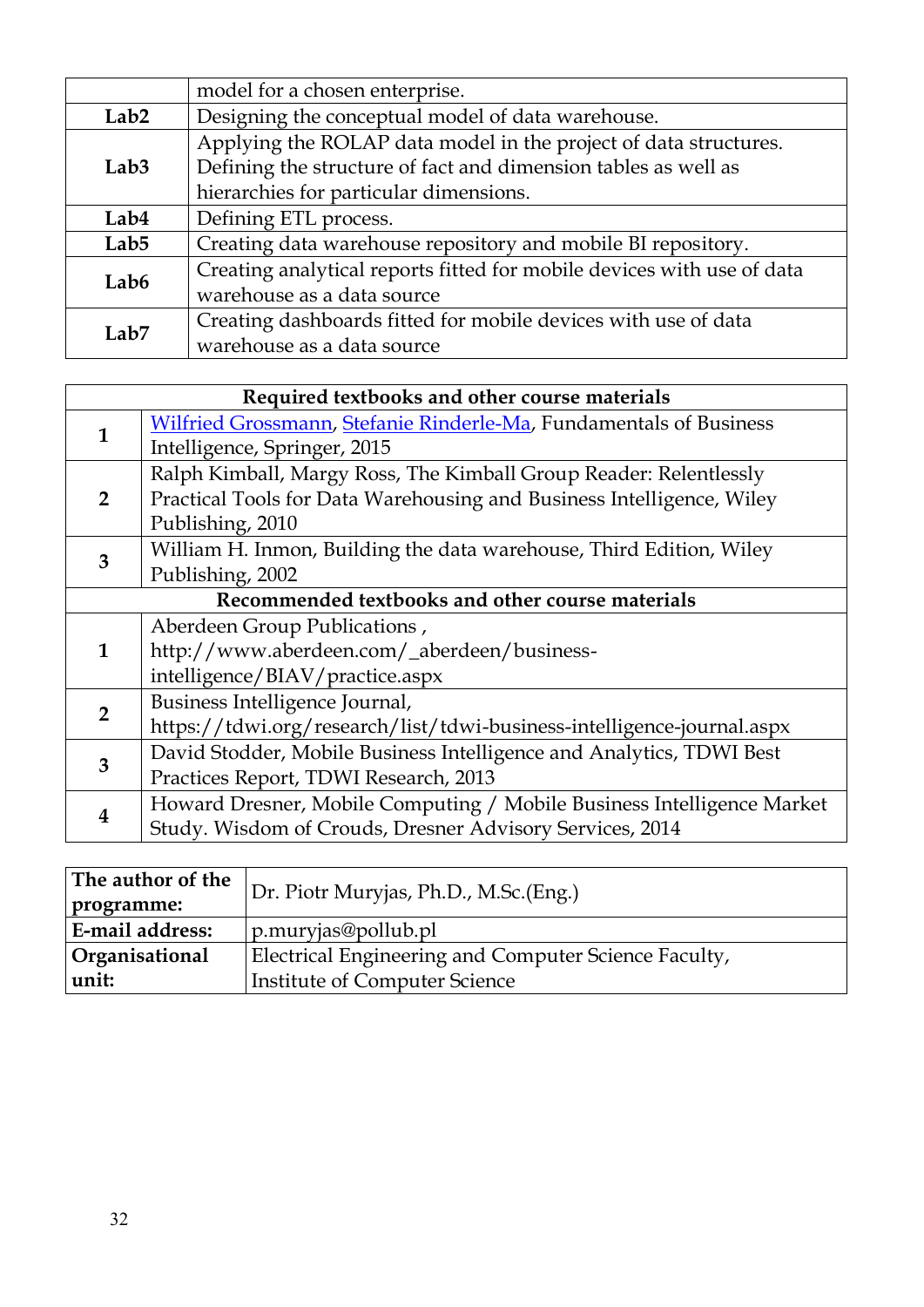



*Computer Science*

| Course:                                 | Fundamentals of Normalization /  |
|-----------------------------------------|----------------------------------|
|                                         | Introduction to the labor market |
| Type of the course:                     | Obligatory                       |
| Course code:                            | <b>IMSM2.6</b>                   |
| Year:                                   |                                  |
| Semester:                               | $\overline{2}$                   |
| Form of the degree programme:           | Full-time                        |
| Form of classes and number of hours per | 30                               |
| semester:                               |                                  |
| Lecture                                 | 30                               |
| Classes                                 |                                  |
| Laboratory                              |                                  |
| Project                                 |                                  |
| <b>Number of ECTS credits:</b>          | $\overline{2}$                   |
| Form of assessment:                     | Course completion assessment     |
| Course language:                        | English                          |

| Course objective (CO) |                                                                             |
|-----------------------|-----------------------------------------------------------------------------|
| CO <sub>1</sub>       | Acquiring knowledge in the field of normalization applied in modern         |
|                       | technical activity                                                          |
| CO <sub>2</sub>       | Understanding the rules of using norms and normative literature             |
| CO <sub>3</sub>       | Acquiring knowledge on terms and procedures in the field of national,       |
|                       | European and international normalization                                    |
| CO <sub>4</sub>       | Giving knowledge about the legal, economic and social aspects of the        |
|                       | functioning of the labor market                                             |
| CO <sub>5</sub>       | Providing basic information on starting a business and performing the work  |
|                       | based on: employment contracts and civil law contracts                      |
| CO6                   | Presentation of the rules allowing you to acquire the skills to prepare for |
|                       | interviews and proper self-presentation                                     |

| Prerequisites in terms of knowledge, skills and other competencies |                                        |
|--------------------------------------------------------------------|----------------------------------------|
|                                                                    | Skill of logical and creative thinking |
|                                                                    | Skill of group work                    |
|                                                                    | Habit of lifelong learning             |

| Learning outcomes (LO) |  |
|------------------------|--|
| terms of knowledge:    |  |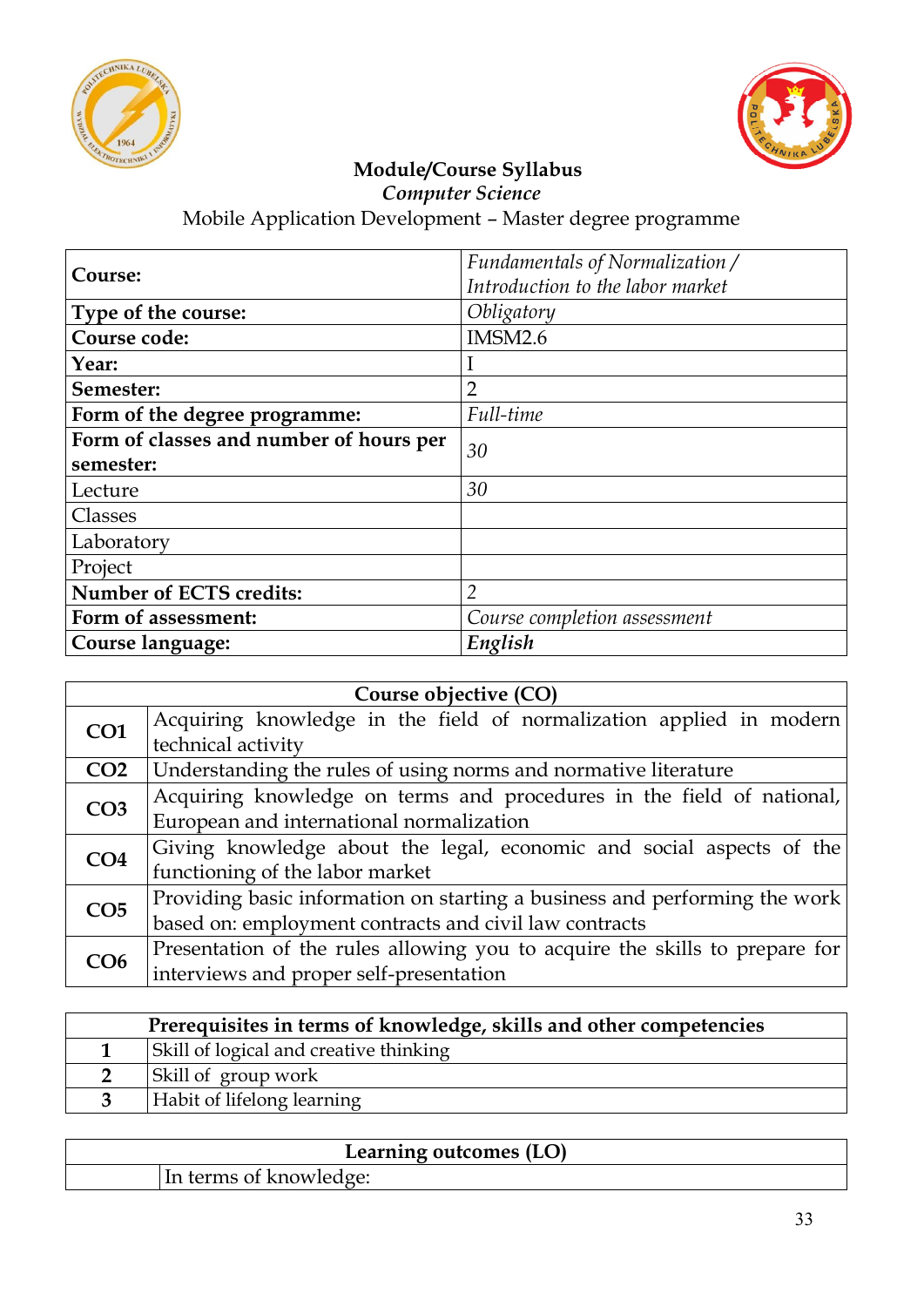|                 | Defines and characterizes the basic terms of normalization, has knowledge   |
|-----------------|-----------------------------------------------------------------------------|
| LO <sub>1</sub> | of the meaning, creation, observance of norms, structure and functioning of |
|                 |                                                                             |
|                 | normalization units and practical use of norms                              |
| LO <sub>2</sub> | Identifies the goals and principles of normalization                        |
| LO <sub>3</sub> | Identifies and defines basic terms in the labor market and entrepreneurship |
| LO <sub>4</sub> | Identifies legal norms, economic and social rules obligatory on the labor   |
|                 | market                                                                      |
| LO <sub>5</sub> | Knows the formal and legal aspects of starting a business                   |
|                 | In terms of skills:                                                         |
| LO6             | Is able to define requirements for norms                                    |
| LO7             | Can obtain information about database norms and properly interpret the      |
|                 | content of norms                                                            |
| LO <sub>8</sub> | Has the basic ability to construct contract documentation using the         |
|                 | appropriate sources of law in this area                                     |
| LO <sub>9</sub> | Can properly determine own competitive advantage in the labor market        |
|                 | In terms of social competence:                                              |
| LO10            | Has an active attitude to independently acquire and improve knowledge       |
|                 | and skills                                                                  |

|                 | Course content                                                          |
|-----------------|-------------------------------------------------------------------------|
|                 | Form of classes - lectures (L)                                          |
|                 | Course content                                                          |
| L1              | Objectives and principles of normalization                              |
| L2              | Basis of normalization, terminology used in national, regional and      |
|                 | international normalization, history and normalization goals            |
| L3              | National and international normalization activities                     |
| L4              | Rules for using norms and normative literature                          |
| L5              | Product normalization, quality marks, CE mark                           |
| L6              | Assumptions of normalization in management                              |
| L7              | Normalization policy and the importance of norms in the European        |
|                 | Union                                                                   |
| L8              | Selected issues of practical normalization. Terminology and importance  |
|                 | of ISO standards in quality management and data security                |
| L9              | The concept of the labor market, its principles, labor market           |
|                 | institutions, the concept of unemployment and its effects               |
| L <sub>10</sub> | Forms of employment in Poland. Basic issues of labor law: employment    |
|                 | contract. Service contract                                              |
| L <sub>11</sub> | The process of recruiting workers into the organization. Preparation of |
|                 | application documents: CV, motivation letters, reference letters.       |
|                 | Preparation for the interview: self-presentation, interpersonal         |
|                 | communication. Selective strategies and techniques. Savoir-vivre in the |
|                 | recruitment process                                                     |
| L12             | Basic knowledge of undertaking and conducting individual business       |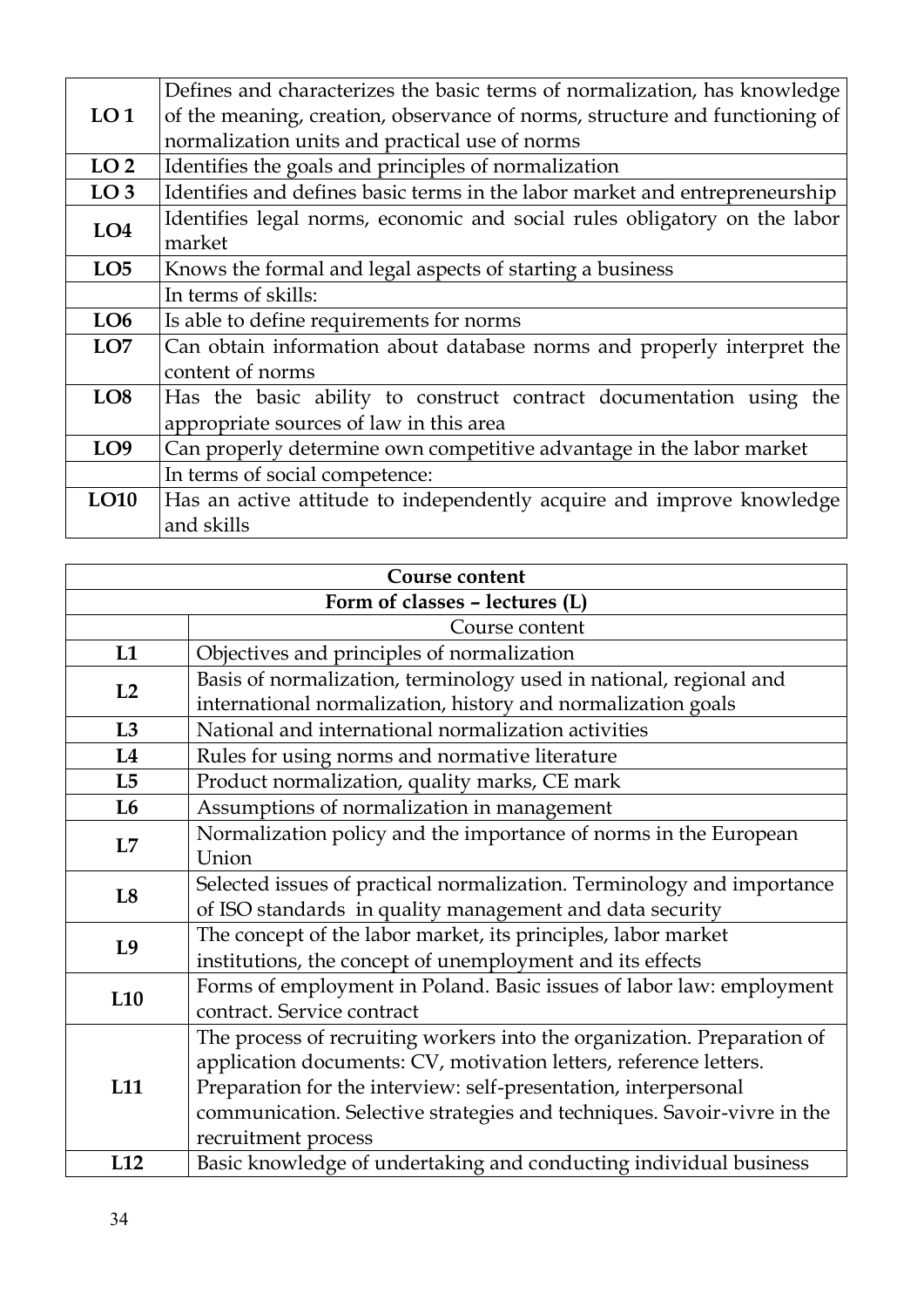| activity in the territory of the Republic of Poland |
|-----------------------------------------------------|
|-----------------------------------------------------|

|                                                  | Required textbooks and other course materials                                    |  |
|--------------------------------------------------|----------------------------------------------------------------------------------|--|
|                                                  | Choi, Donggeun et al.: Fundamentals, impact, and business strategy, APEC         |  |
|                                                  | Secretariat, Singapore, 2010                                                     |  |
| $\overline{2}$                                   | The basics of standardization, DIHK - Association of German Chambers of          |  |
|                                                  | Industry and Commerce, 2012                                                      |  |
| 3                                                | Noe R. A., Hollenbeck J. R., Gerhart B., Wright P. M.: Gaining a competitive     |  |
|                                                  | advantage. Irwin: McGraw-Hill, 2003                                              |  |
| 4                                                | Osterman P.: Securing prosperity: The American labor market: How it has changed  |  |
|                                                  | and what to do about it. Princeton University Press, 2014                        |  |
| Recommended textbooks and other course materials |                                                                                  |  |
|                                                  | De Vries, Henk J. Fundamentals of standards and standardization. Standardisation |  |
|                                                  | in Companies and Markets, 2007                                                   |  |
| $\overline{2}$                                   | Betcherman G., Dar A., Olivas K.: Impacts of active labor market programs: New   |  |
|                                                  | evidence from evaluations with particular attention to developing and transition |  |
|                                                  | countries. Social Protection, World Bank, 2004                                   |  |

| The author of the<br>programme: | Magdalena Czerwińska, Ph.D.                                 |  |
|---------------------------------|-------------------------------------------------------------|--|
| <b>E-mail address:</b>          | m.czerwinska@pollub.pl                                      |  |
| <b>Organisational</b>           | Faculty of Management, Department of Economics and Economic |  |
| unit:                           | Management                                                  |  |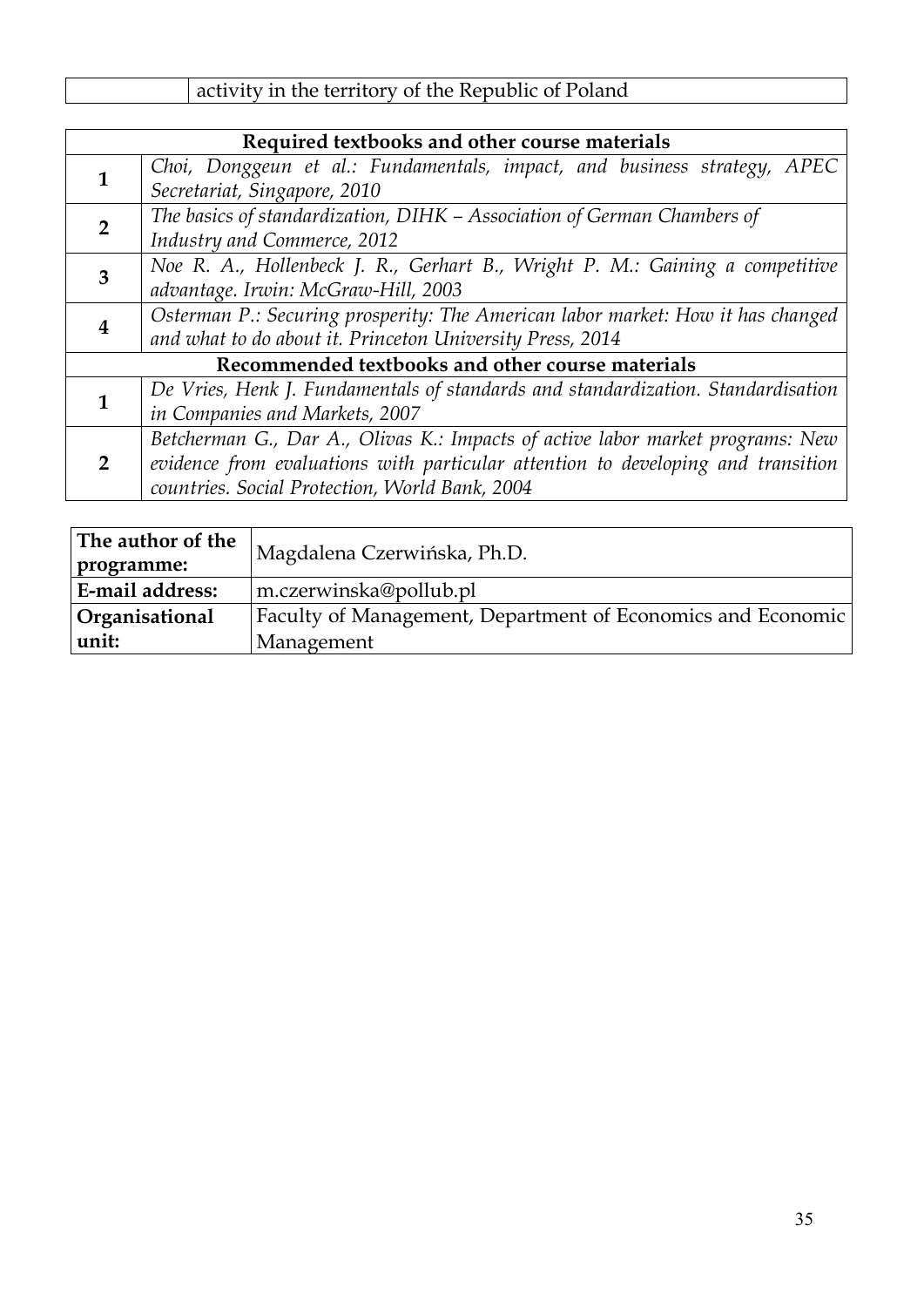



#### **Module/Course Syllabus** *Computer Science* **Mobile Application Development – Master degree programme**

| Course:                                 | e-Business        |
|-----------------------------------------|-------------------|
| Type of the course:                     | Obligatory        |
| Course code:                            | IMSM2.7           |
| Year:                                   | 1                 |
| Semester:                               | $\overline{2}$    |
| Form of the degree programme:           | Full-time studies |
| Form of classes and number of hours per | 15                |
| semester:                               |                   |
| Lecture                                 | 15                |
| Classes                                 | $\theta$          |
| Laboratory                              | 0                 |
| Project                                 |                   |
| <b>Number of ECTS credits:</b>          | $\overline{2}$    |
| Form of assessment:                     | credit            |
| Course language:                        | English           |

| Course objective (CO) |                                                                             |
|-----------------------|-----------------------------------------------------------------------------|
| CO <sub>1</sub>       | Developing the skills of proper planning and implementation of projects.    |
| CO <sub>2</sub>       | Acquiring the skills to create advertising on the Internet.                 |
| CO <sub>3</sub>       | Acquire the skills of analyzing the website in terms of electronic economy. |
| CO <sub>4</sub>       | Acquire the skills of optimizing your website for SEO.                      |
| CO <sub>5</sub>       | To familiarize students with the problems of teamwork and its organization. |

| Prerequisites in terms of knowledge, skills and other competencies |                                                           |
|--------------------------------------------------------------------|-----------------------------------------------------------|
|                                                                    | Ability to use the computer and web browser.              |
|                                                                    | The ability of logical and creative thinking.             |
|                                                                    | Basic knowledge of web technologies, including HTML, CSS. |

| Learning outcomes (LO) |                                                                                |
|------------------------|--------------------------------------------------------------------------------|
|                        | In terms of knowledge:                                                         |
|                        | Has knowledge of development trends and most important new                     |
| LO <sub>1</sub>        | achievements in the field of science, relevant to the studied field of studies |
|                        | and related scientific disciplines.                                            |
| LO <sub>2</sub>        | Has basic knowledge of management, including quality management, and           |
|                        | doing business.                                                                |
| LO <sub>3</sub>        | Knows the general principles of creating and developing individual             |
|                        | entrepreneurship, using knowledge in the field of science relevant to the      |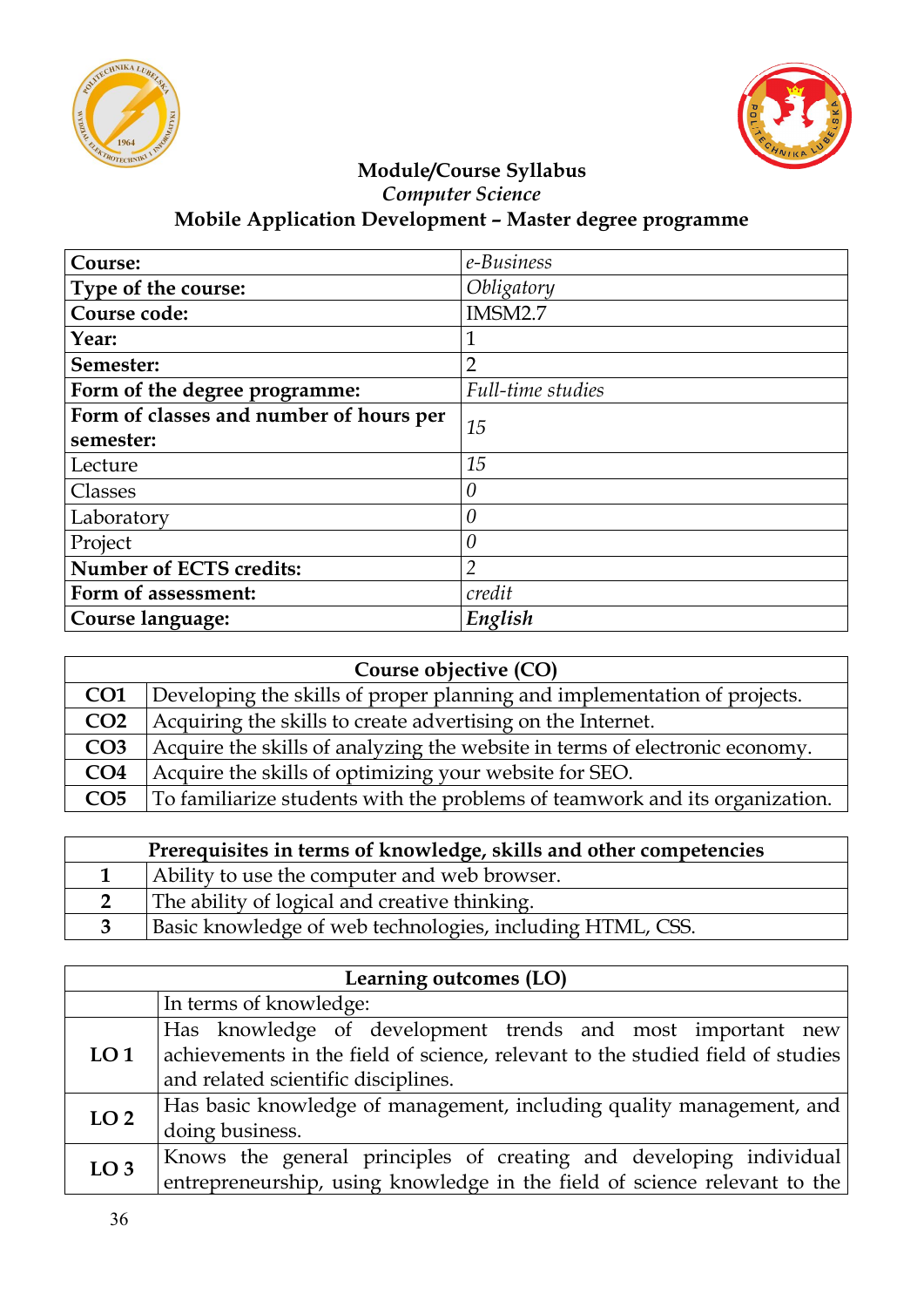|                 | chosen field of study.                                                     |
|-----------------|----------------------------------------------------------------------------|
|                 | In terms of skills:                                                        |
| LO <sub>4</sub> | Is able to use information and communication techniques appropriate to the |
|                 | tasks typical of engineering activities.                                   |
| LO <sub>5</sub> | Has the ability to analyze the website in the aspect of e-economy          |
| LO <sub>6</sub> | Has the ability to optimize website according to the best practices of SEO |
|                 | and SEM.                                                                   |
|                 | In terms of social competence:                                             |
| LO7             | Knows and understands the need to work in a team and also accepts          |
|                 | different roles in it.                                                     |
| LO <sub>8</sub> | Is able to determine the priorities that are appropriate for his task.     |
| LO <sub>9</sub> | Can think and act in a creative and enterprising way.                      |

| Course content                 |                                                                         |
|--------------------------------|-------------------------------------------------------------------------|
| Form of classes - lectures (L) |                                                                         |
|                                | Course content                                                          |
| L1                             | Introduction to e-business.                                             |
| L <sub>2</sub>                 | Strategy in e-business.                                                 |
| L3                             | Advertising techniques on the Internet.                                 |
| L4                             | Advertising campaigns on the Internet: measure the effectiveness,       |
|                                | degree of conversion, and make modifications to your campaign.          |
| L5                             | Techniques of e-business on the Internet: e-shops and auction websites. |
| L <sub>6</sub>                 | Techniques of e-business on the Internet: social networking.            |
| L7                             | Techniques of e-business on the Internet: brand building.               |
| L8                             | Keeping the customer in e-business.                                     |
| I.9                            | New phenomena and trends in e-business development.                     |

| Required textbooks and other course materials    |                                                                            |
|--------------------------------------------------|----------------------------------------------------------------------------|
|                                                  | Dave Chaffey, E-Business and E-Commerce Management: Strategy,              |
|                                                  | Implementation and Practice (5th Edition), Prentice Hall, 2011             |
| $\overline{2}$                                   | Dave Kerpen, Likeable Social Media: How to Delight Your Customers,         |
|                                                  | Create an Irresistible Brand, and Be Generally Amazing on Facebook (And    |
|                                                  | Other Social Networks), McGraw-Hill, 2011                                  |
| Recommended textbooks and other course materials |                                                                            |
|                                                  | Tara Ross, "Daily Actions for Social Media Mastery: 75 Daily Challenges to |
|                                                  | Help you Expand your Reach, Build your Platform", 2014                     |
| $\overline{2}$                                   | Miriam Salpeter, Hannah Morgan, "Social Networking for Business Success:   |
|                                                  | Turn Your Ideas Into Income", 2013                                         |

| The author of the      | Prof. Tomasz Zientarski, Ph.D., D.Sc.                |  |
|------------------------|------------------------------------------------------|--|
| programme:             |                                                      |  |
| <b>E-mail address:</b> | t.zientarski@pollub.pl                               |  |
| <b>Organisational</b>  | Electrical Engineering and Computer Science Faculty, |  |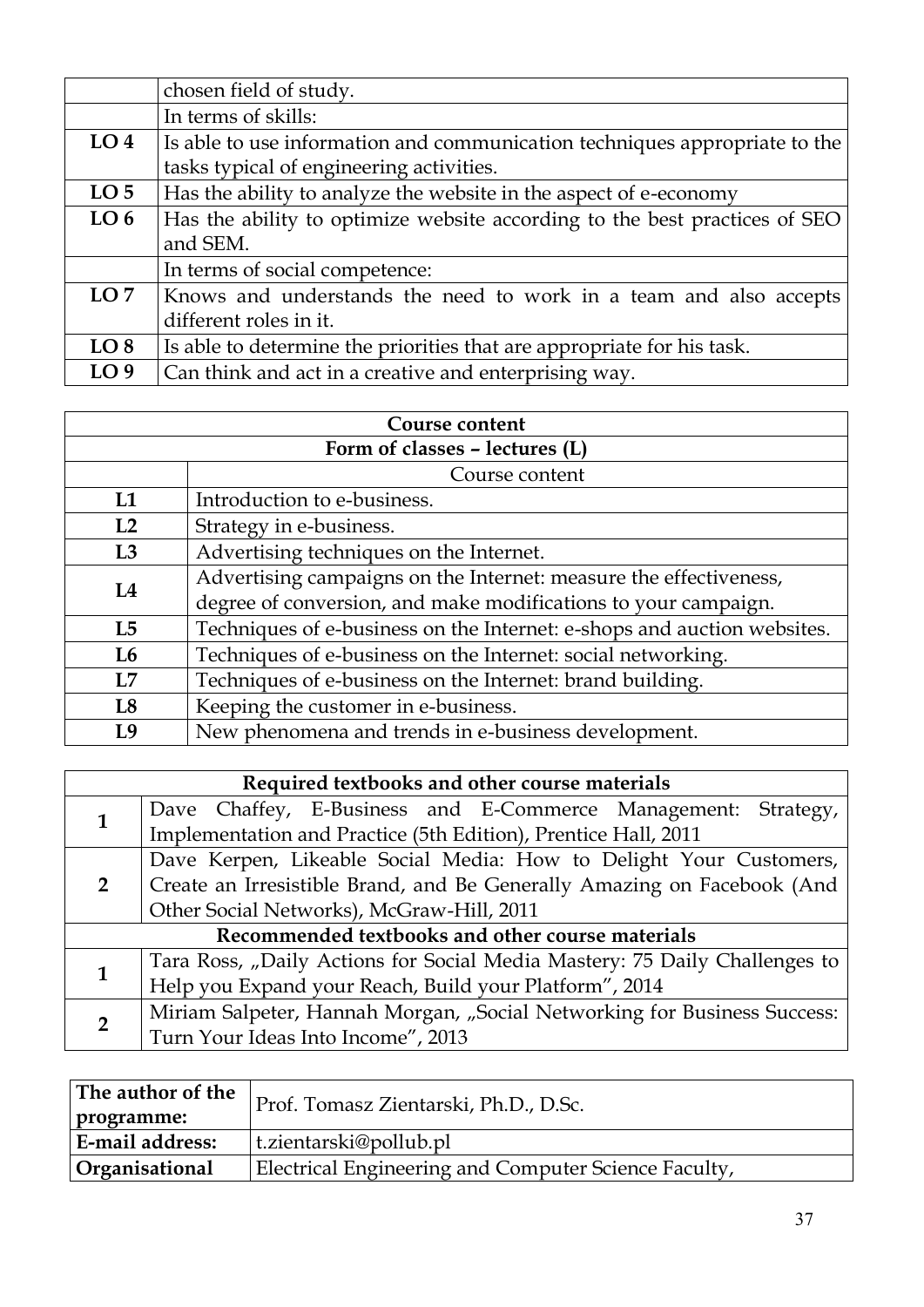| unit: | Institute of Computer Science |
|-------|-------------------------------|
|-------|-------------------------------|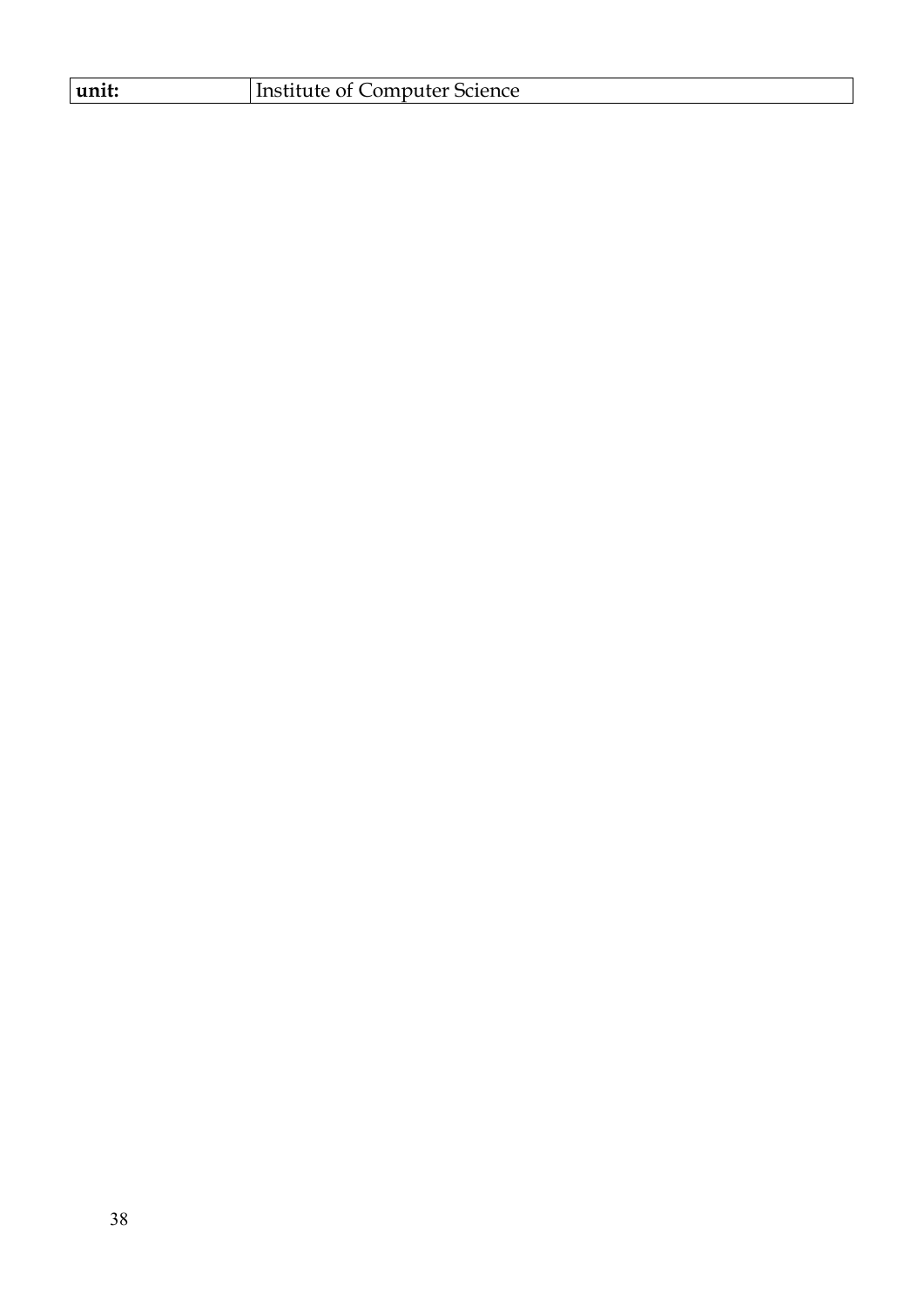



*Computer Science*

| Course:                                 | Computer Systems Security                 |
|-----------------------------------------|-------------------------------------------|
| Type of the course:                     | Obligatory                                |
| Course code:                            | IMSM3.1                                   |
| Year:                                   | $\overline{2}$                            |
| Semester:                               | 3                                         |
| Form of the degree programme:           | Full-time                                 |
| Form of classes and number of hours per | 60                                        |
| semester:                               |                                           |
| Lecture                                 | 30                                        |
| Classes                                 | $\theta$                                  |
| Laboratory                              | 30                                        |
| Project                                 | 0                                         |
| <b>Number of ECTS credits:</b>          | $\overline{4}$                            |
| Form of assessment:                     | Lecture – exam, Lab. – reports assessment |
| Course language:                        | English                                   |

| Course objective (CO) |                                                                             |
|-----------------------|-----------------------------------------------------------------------------|
| CO <sub>1</sub>       | Gaining knowledge of the information security area                          |
| CO <sub>2</sub>       | Gaining knowledge of the information protection technology                  |
| CO <sub>3</sub>       | Information systems protections choice skills                               |
| CO <sub>4</sub>       | Information protection against threats skills                               |
| CO <sub>5</sub>       | Awareness of the need of constant knowledge updating and gathering new      |
|                       | knowledge from the present issues of the information systems security field |

| Prerequisites in terms of knowledge, skills and other competencies |                               |
|--------------------------------------------------------------------|-------------------------------|
|                                                                    | Objective programming skills  |
|                                                                    | Computer network basic skills |
| $\beta$                                                            | Operating systems knowledge   |

| Learning outcomes (LO) |                                                                                |
|------------------------|--------------------------------------------------------------------------------|
|                        | In terms of knowledge:                                                         |
| LO <sub>1</sub>        | Has detailed theoretically underpinned knowledge from the area of              |
|                        | information security                                                           |
| LO <sub>2</sub>        | Has detailed ordered theoretical knowledge about the security issues used      |
|                        | in information protection domain                                               |
|                        | In terms of skills:                                                            |
| LO <sub>3</sub>        | Can prepare critical analysis of the certain information protection issues set |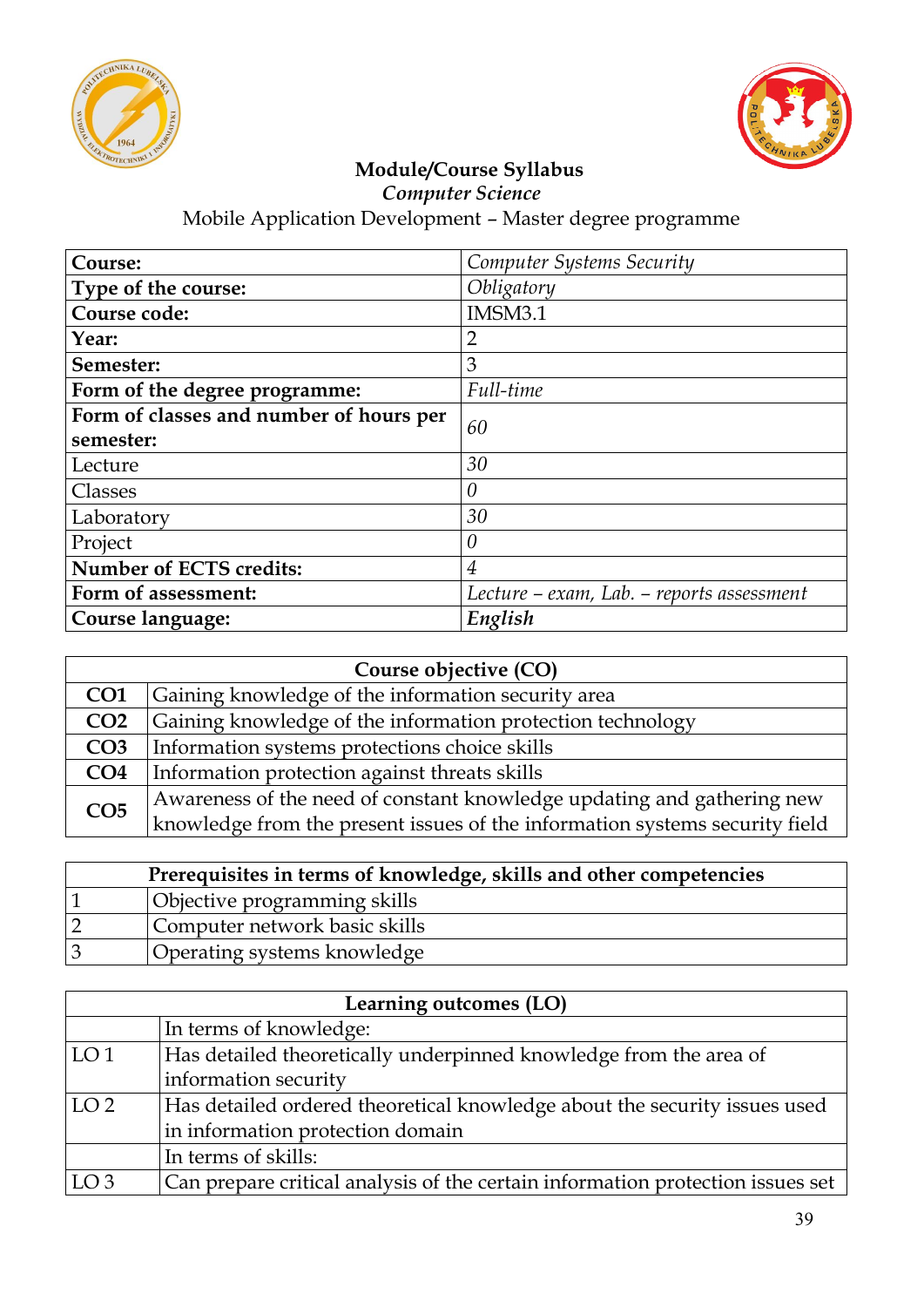|                 | and rate their usefulness                                         |
|-----------------|-------------------------------------------------------------------|
|                 | In terms of social competence:                                    |
| LO <sub>4</sub> | Understands the need of the supplementing and expanding knowledge |
|                 | about the issues used to protect information                      |

| <b>Course content</b>          |                                                           |  |
|--------------------------------|-----------------------------------------------------------|--|
| Form of classes - lectures (L) |                                                           |  |
|                                | Course content                                            |  |
| L1                             | An introduction to information security                   |  |
| L2                             | Information systems security issues                       |  |
| L3                             | Cryptology, block ciphering, block ciphers working modes  |  |
| L4                             | Cascade ciphers, modern cryptographic algorithms          |  |
| L5                             | Public key cryptography                                   |  |
| L6                             | Digital signature and electronic signature                |  |
| L7                             | Data security                                             |  |
| L8                             | Penetration tests                                         |  |
| L9                             | Operation systems security hardening                      |  |
| L10                            | Communication protection                                  |  |
| L11                            | Protections against data loss or break                    |  |
| L12                            | Information security policy and strategy                  |  |
| L <sub>13</sub>                | Malicious software and protections against it             |  |
| L14                            | Information systems security audit                        |  |
| L15                            | Communication threats, email protection                   |  |
| L <sub>16</sub>                | Steganology                                               |  |
|                                | Form of classes - laboratories (Lab)                      |  |
|                                | Course content                                            |  |
| Lab1                           | Virtualization, virtual machines usage and administration |  |
| Lab <sub>2</sub>               | Virtual machines network connections configuration        |  |
| Lab <sub>3</sub>               | Symmetric cryptography                                    |  |
| Lab4                           | Modes of operation of symmetric cryptography algorithms   |  |
| Lab <sub>5</sub>               | Hash calculating                                          |  |
| Lab6                           | Hash weaknesses                                           |  |
| Lab <sub>7</sub>               | Reports presentation and assessment                       |  |
| Lab <sub>8</sub>               | Asymmetric cryptography                                   |  |
| Lab9                           | Public key infrastructure                                 |  |
| Lab10                          | <b>Backups</b>                                            |  |
| Lab11                          | RAID arrays                                               |  |
| Lab12                          | ICMP protocol security                                    |  |
| Lab <sub>13</sub>              | OSI transport layer security                              |  |
| Lab14                          | Security mechanisms in computer networks                  |  |
| Lab <sub>15</sub>              | Reports presentation and assessment                       |  |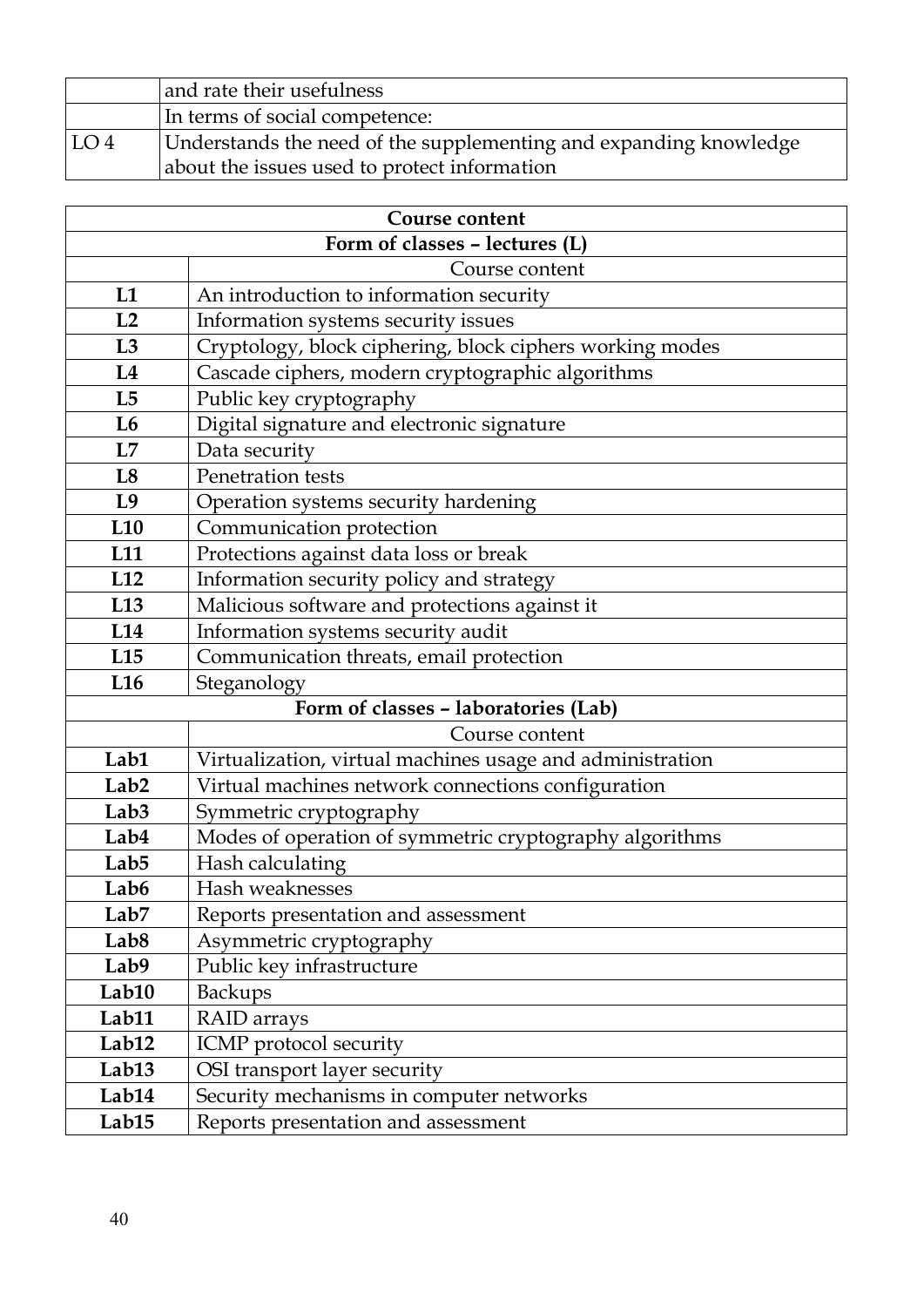| Required textbooks and other course materials |                                                                                                                                                   |  |
|-----------------------------------------------|---------------------------------------------------------------------------------------------------------------------------------------------------|--|
| 1                                             | W. Stallings, Network Security Essentials. Prentice Hall, 2003                                                                                    |  |
| $\overline{2}$                                | Cryptography Engineering, Design Principles and Practical Applications,<br>Niels Ferguson, Bruce Schneier, and Tadayoshi Kohno, 2010 John Wiley & |  |
|                                               | Sons                                                                                                                                              |  |
| 3                                             | Penetration Testing: A Hands-On Introduction to Hacking, Georgia                                                                                  |  |
|                                               | Weidman 2014                                                                                                                                      |  |
|                                               | Recommended textbooks and other course materials                                                                                                  |  |
| 1                                             | Counterterrorism and Cybersecurity, Lee, Newton 2015                                                                                              |  |
| $\overline{2}$                                | Kozieł Grzegorz, Information security policy creating, Actual Problems Of                                                                         |  |
|                                               | Economics - 2011, no 12, vol. 126, pp. 376-380                                                                                                    |  |
|                                               |                                                                                                                                                   |  |

|                 | <b>The author of the</b> $\vert$ Dr. Grzegorz Kozieł |
|-----------------|------------------------------------------------------|
| programme:      |                                                      |
| E-mail address: | g.koziel@pollub.pl                                   |
| Organisational  | Electrical Engineering and Computer Science Faculty, |
| unit:           | <b>Institute of Computer Science</b>                 |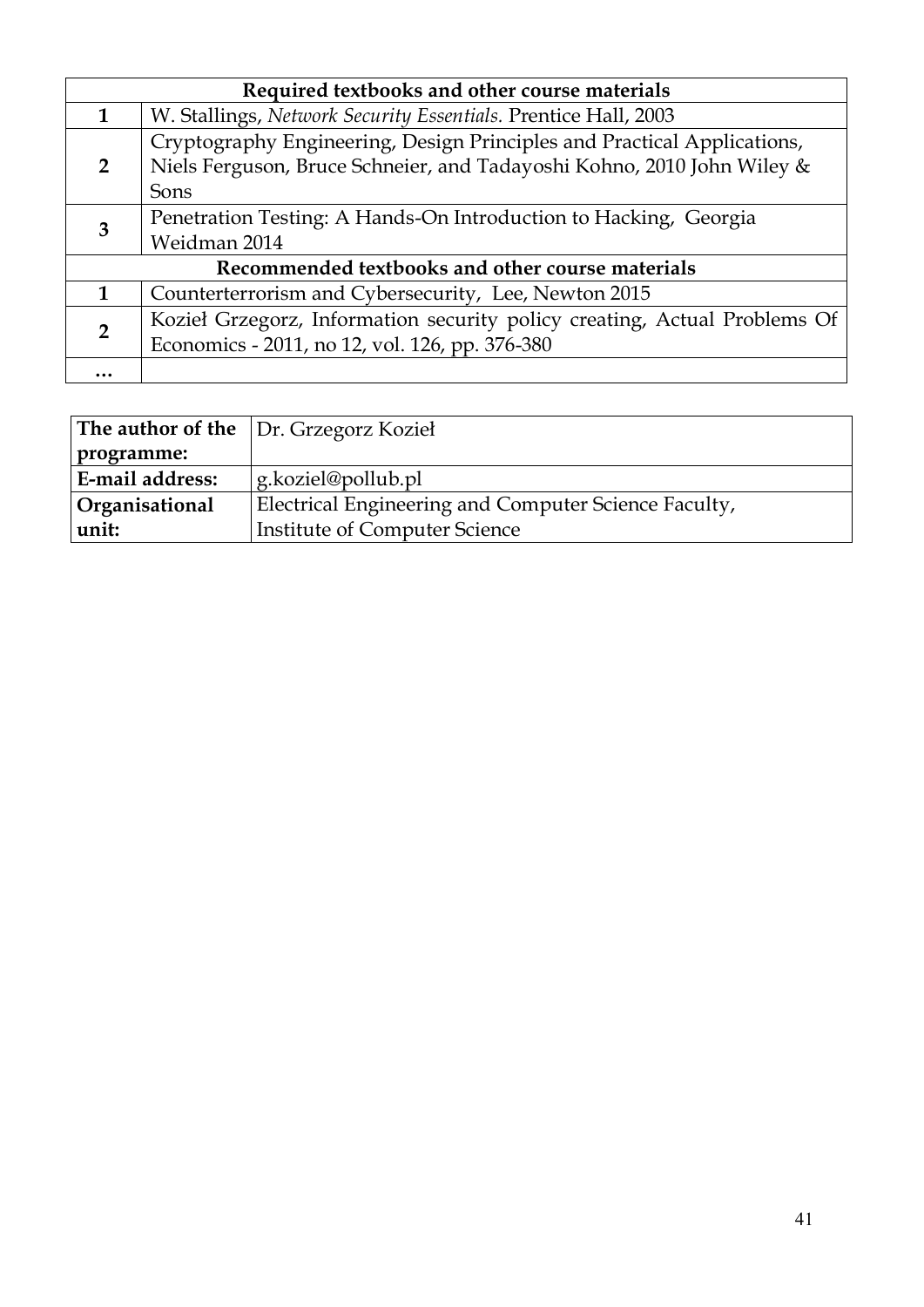



#### *Computer Science* Mobile Application Development – Master degree

| programme                               |                              |  |
|-----------------------------------------|------------------------------|--|
| Course:                                 | Software Project Management  |  |
| Type of the course:                     | Obligatory                   |  |
| Course code:                            | IMSM3.2                      |  |
| Year:                                   | $\overline{2}$               |  |
| Semester:                               | 3                            |  |
| Form of the degree programme:           | Full-time                    |  |
| Form of classes and number of hours per | 60                           |  |
| semester:                               |                              |  |
| Lecture                                 | 30                           |  |
| Classes                                 | $\overline{\phantom{0}}$     |  |
| Laboratory                              | 30                           |  |
| Project                                 | $\overline{\phantom{m}}$     |  |
| <b>Number of ECTS credits:</b>          | $\mathfrak{Z}$               |  |
| Form of assessment:                     | Course completion assessment |  |
| Course language:                        | English                      |  |

| Course objective (CO) |                                                                            |  |
|-----------------------|----------------------------------------------------------------------------|--|
| CO <sub>1</sub>       | To familiarize students with the problems of project management and        |  |
|                       | methods of solving them                                                    |  |
| CO <sub>2</sub>       | To create skills of projects planning and implementation                   |  |
| CO <sub>3</sub>       | To familiarize students with the problems of teamwork and its organization |  |

| Prerequisites in terms of knowledge, skills and other competencies |                                              |  |
|--------------------------------------------------------------------|----------------------------------------------|--|
|                                                                    | Basic knowledge of Software Engineering      |  |
|                                                                    | The ability of logical and creative thinking |  |

| Learning outcomes (LO) |                                                                             |  |
|------------------------|-----------------------------------------------------------------------------|--|
|                        | In terms of knowledge:                                                      |  |
| LO <sub>1</sub>        | The student has knowledge of project management processes, with             |  |
|                        | particular emphasis on software projects                                    |  |
| LO <sub>2</sub>        | The student has knowledge of the latest trends in the field of project      |  |
|                        | management                                                                  |  |
|                        | In terms of skills:                                                         |  |
| LO <sub>3</sub>        | The student has the ability to define, plan, manage and track work projects |  |
| LO <sub>4</sub>        | The student has the ability to choose a project management methodology to   |  |
|                        | the type of project                                                         |  |
|                        | In terms of social competence:                                              |  |
| LO <sub>5</sub>        | Students know and understand the need to work in a team, and to adopt       |  |
|                        | different roles in it                                                       |  |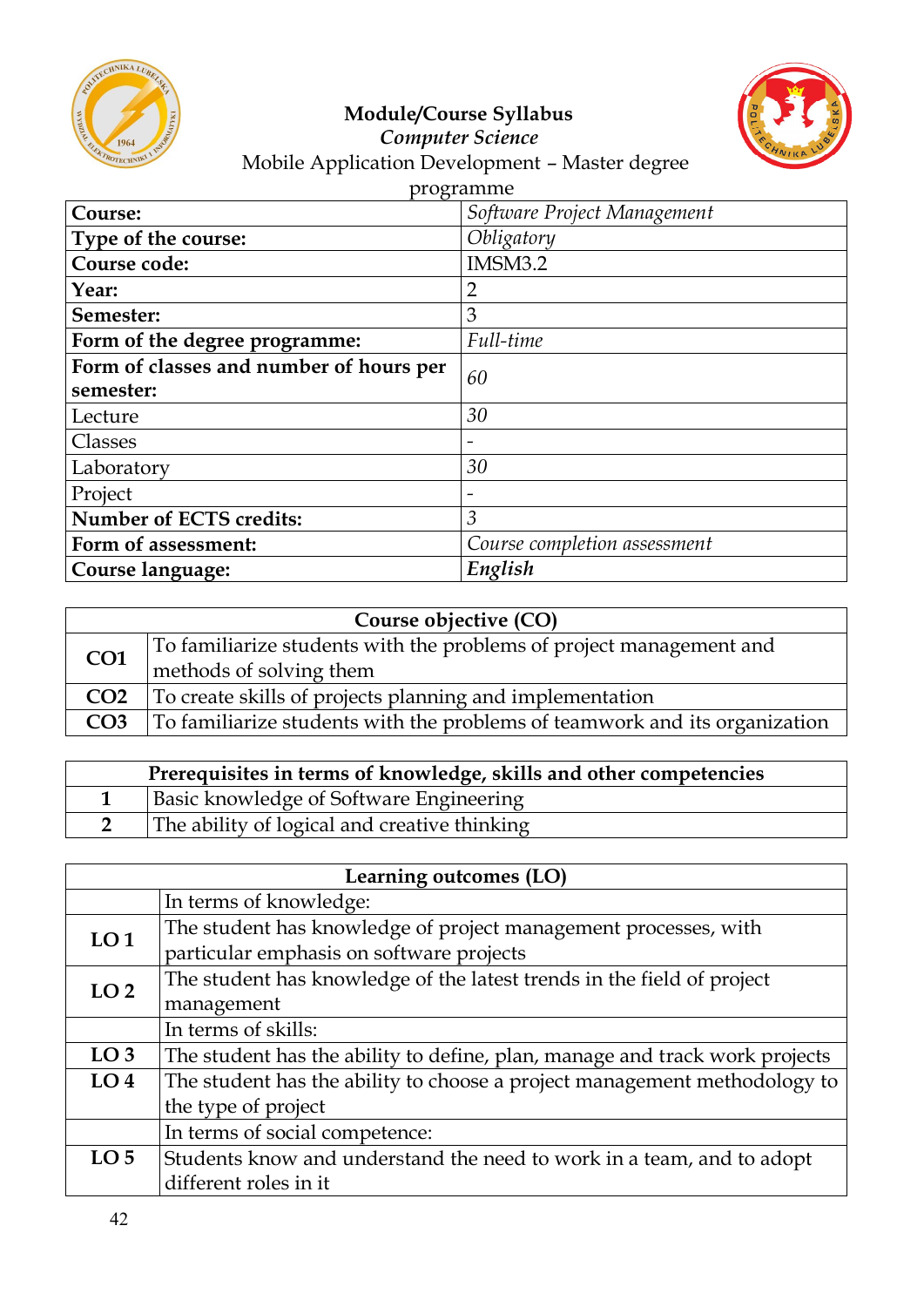**LO 6** Student is able to identify and resolve problems related to the software project management

| <b>Course content</b>          |                                                                                                                                                                                                                                                                    |  |  |
|--------------------------------|--------------------------------------------------------------------------------------------------------------------------------------------------------------------------------------------------------------------------------------------------------------------|--|--|
| Form of classes - lectures (L) |                                                                                                                                                                                                                                                                    |  |  |
|                                | Course content                                                                                                                                                                                                                                                     |  |  |
| L1                             | Fundamentals of Project Management: project definition, success of a<br>project, an IT project life cycle model, the organization of projects and<br>techniques of project management. The place and role in the<br>organization of the project. Types of projects |  |  |
| L2                             | The organizational structure of the project. Roles and responsibilities<br>the people involved in the project                                                                                                                                                      |  |  |
| L3                             | Factors influencing the success of the project: the definition, analysis,<br>and its validation                                                                                                                                                                    |  |  |
| L4                             | The role and responsibilities of the project manager. Project<br>management styles. Organisation of manager work. Project Office.<br>Team management and its performance. Negotiations in the projects                                                             |  |  |
| L <sub>5</sub>                 | Project planning. Description of the project in terms of the objectives<br>and methods of achieving them. Definition of phases, tasks, activities,<br>typical projects. The hierarchical structure of the work (WBS)                                               |  |  |
| L <sub>6</sub>                 | Scheduling of the project. Gantt charts. Network Planning (CPM, PERT,<br>GAN). Use of computer tools in the planning of the project                                                                                                                                |  |  |
| L7                             | The critical path and its properties. Resources and their calendars.<br>Allocation of resources. Resolving conflicts in the allocation of<br>resources. Budgeting of the project. Optimizing of the schedule. The<br>base plan and its approving                   |  |  |
| L <sub>8</sub>                 | Managing the process of implementation of the project: monitoring the<br>progress and quality of work. Organization of the reporting process,<br>method, and earned value method                                                                                   |  |  |
| L9                             | Change and risk management. Needs, methods and procedures                                                                                                                                                                                                          |  |  |
| L <sub>10</sub>                | Closing and settlement of the project                                                                                                                                                                                                                              |  |  |
| L <sub>11</sub>                | Metrics of systems and methods for estimating of productivity.<br>Methods: lines of code, function points, and use cases points                                                                                                                                    |  |  |
| L12                            | Project management methodologies: PMI, Prince2, MSF and other                                                                                                                                                                                                      |  |  |
| L <sub>13</sub>                | Agile methodologies in IT projects: AUP, XP, FDD, Scrum, RUP. Story<br>Point methods                                                                                                                                                                               |  |  |
| L14                            | Classification of projects<br>and areas of application of project<br>management methodologies                                                                                                                                                                      |  |  |
|                                | Form of classes - laboratories (Lab)                                                                                                                                                                                                                               |  |  |
|                                | Course content                                                                                                                                                                                                                                                     |  |  |
| Lab1                           | Defining the scope of the project (brainstorming, a panel of experts)                                                                                                                                                                                              |  |  |
| Lab <sub>2</sub>               | Determining the work breakdown structure (WBS)                                                                                                                                                                                                                     |  |  |
| Lab <sub>3</sub>               | Interface and design of MS Project. The views and tables. Calendars                                                                                                                                                                                                |  |  |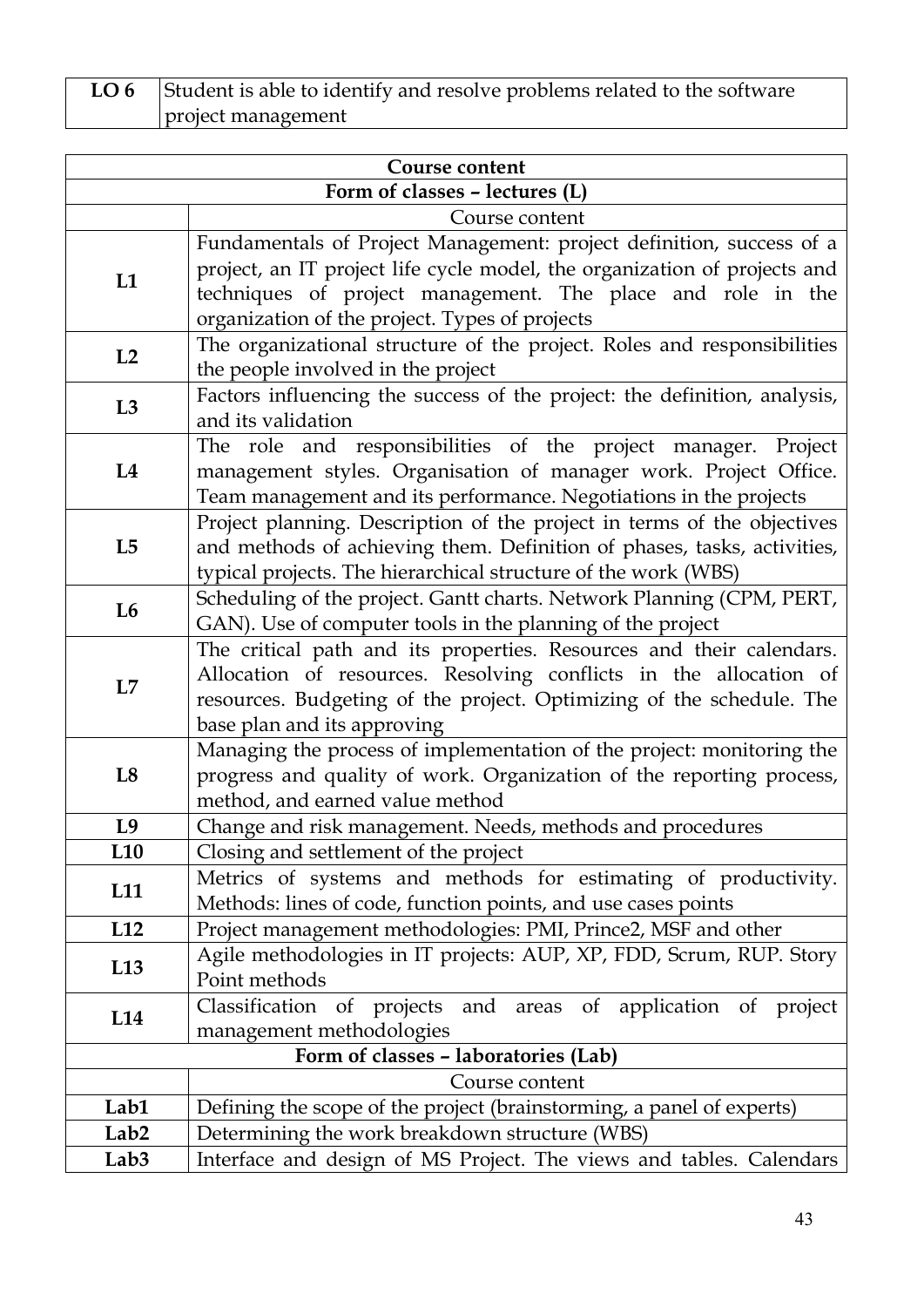|                  | and methods to define them                                               |  |
|------------------|--------------------------------------------------------------------------|--|
| Lab4             | Defining tasks and their relationships. Advanced task parameters         |  |
| Lab <sub>5</sub> | Defining resources and their allocation to the tasks. Advanced resource  |  |
|                  | parameters                                                               |  |
| Lab <sub>6</sub> | Detection and resolution of conflicts in the resources allocation        |  |
| Lab7             | Budgeting of the project. Reporting the project plan                     |  |
| Lab <sub>8</sub> | Work tracking on the project. Reporting on the progress of the project   |  |
| Lab9             | Read the documentation and the project generator of EU projects calls    |  |
| Lab10            | Develop a project plan specified by the teacher. Presentation and credit |  |

| Required textbooks and other course materials    |                                                                            |  |
|--------------------------------------------------|----------------------------------------------------------------------------|--|
| 1                                                | Harold R. Kerzner: Project Management: A Systems Approach to Planning,     |  |
|                                                  | Scheduling, and Controlling. Eleventh Edition. John Wiley and Sons, 2013   |  |
| $\overline{2}$                                   | Scott Berkun: The Art of Project Management. O'Reilly, 2005                |  |
| 3                                                | Alistair Cockburn: Agile Software Development: The Cooperative Game.       |  |
|                                                  | 2nd Edition. Addison-Wesley Professional, 2006                             |  |
| Recommended textbooks and other course materials |                                                                            |  |
| 1                                                | Carl Chatfield, Timothy Johnson D.: Microsoft® Project 2010. Step by Step. |  |
|                                                  | Microsoft Press, 2010                                                      |  |
| $\overline{2}$                                   | Ken Schwaber: The Enterprise and Scrum. Microsoft Press, 2007              |  |
| $3^{\circ}$                                      | Krebs J.: Agile Portfolio Management. Microsoft Press, 2009                |  |

| The author of the     | Dr. Marek Miłosz, Ph.D (Eng.)                        |
|-----------------------|------------------------------------------------------|
| programme:            |                                                      |
| E-mail address:       | m.milosz@pollub.pl                                   |
| <b>Organisational</b> | Electrical Engineering and Computer Science Faculty, |
| unit:                 | <b>Institute of Computer Science</b>                 |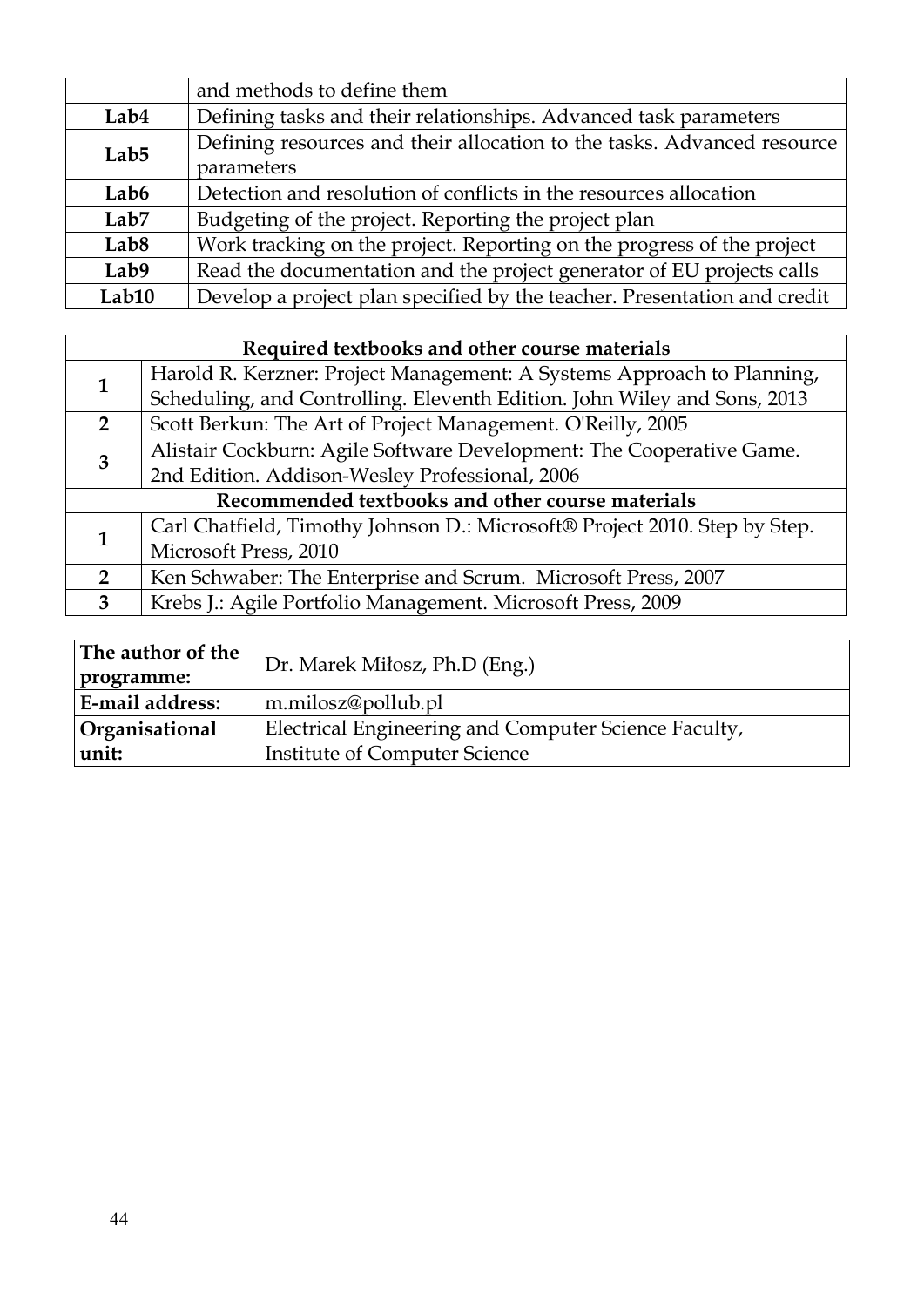



*Computer Science*

| Course:                                 | Cost and Quality Management |  |
|-----------------------------------------|-----------------------------|--|
| Type of the course:                     | Obligatory                  |  |
| Course code:                            | IMSM3.3                     |  |
| Year:                                   | $\mathbf{1}$                |  |
| Semester:                               | $\mathbf 1$                 |  |
| Form of the degree programme:           | Full-time                   |  |
| Form of classes and number of hours per | 60                          |  |
| semester:                               |                             |  |
| Lecture                                 | 30                          |  |
| Classes                                 | $\theta$                    |  |
| Laboratory                              | 30                          |  |
| Project                                 | $\theta$                    |  |
| Number of ECTS credits:                 | 5                           |  |
| Form of assessment:                     | Examination                 |  |
| Course language:                        | English                     |  |

| Course objective (CO) |                                                                     |  |  |
|-----------------------|---------------------------------------------------------------------|--|--|
| CO1                   | To familiarize students with techniques and methods used in quality |  |  |
|                       | estimation of computer application.                                 |  |  |
|                       | CO2   Practical learning of cost estimation methods.                |  |  |

| Prerequisites in terms of knowledge, skills and other competencies |                                                      |  |
|--------------------------------------------------------------------|------------------------------------------------------|--|
|                                                                    | Ability of programming in object-oriented languages. |  |
|                                                                    | Basic knowledge about project management.            |  |
|                                                                    | The ability of logical and creative thinking.        |  |

| Learning outcomes (LO) |                                                                              |
|------------------------|------------------------------------------------------------------------------|
|                        | In terms of knowledge:                                                       |
| LO <sub>1</sub>        | A student has knowledge about methods, techniques and tools used in IT       |
|                        | project quality estimation                                                   |
| LO <sub>2</sub>        | A student has knowledge about standards used in the process of software      |
|                        | testing.                                                                     |
|                        | In terms of skills:                                                          |
| LO <sub>3</sub>        | A student is able to perform IT system testing                               |
| LO <sub>4</sub>        | A student is able to properly use the selected tools dedicated to IT project |
|                        | cost and quality estimation.                                                 |
|                        | In terms of social competence:                                               |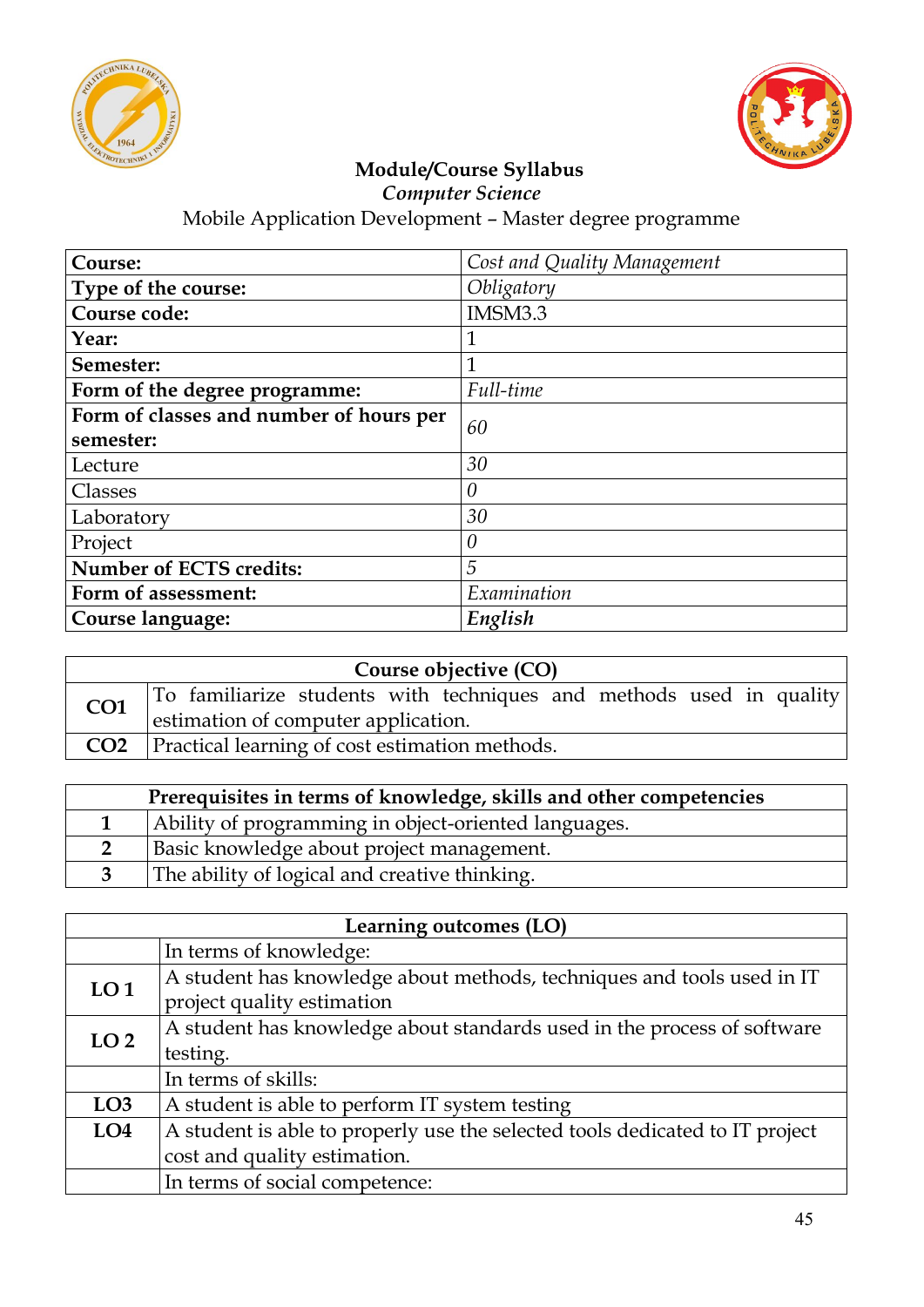| LO <sub>5</sub> | A student understands the need for quality assurance and proper testing of |  |
|-----------------|----------------------------------------------------------------------------|--|
|                 | IT system.                                                                 |  |
| LO6             | The student understands the balance between application cost and quality   |  |
|                 | assurance.                                                                 |  |

| <b>Course content</b>          |                                                                                                                |  |  |
|--------------------------------|----------------------------------------------------------------------------------------------------------------|--|--|
| Form of classes - lectures (L) |                                                                                                                |  |  |
| Course content                 |                                                                                                                |  |  |
| L1                             | Software Development Lifecycle                                                                                 |  |  |
| L2                             | Fundamentals of project management                                                                             |  |  |
| L3                             | Definition and components of IT system quality                                                                 |  |  |
| L4                             | Principles of IT project quality management (KAIZEN, POKA-YOKE,<br>Zero defects, Deming principles)            |  |  |
| L5                             | IT project quality management methods (FMEA, QFD)                                                              |  |  |
| L <sub>6</sub>                 | IT project quality management methods (SPC, DOE)                                                               |  |  |
| L7                             | Tools for IT project quality management (Six Sigma, 5 Why, Ishikawa<br>Diagram,<br>Pareto-Lorenz Diagram)      |  |  |
| L8                             | Quality control: audits, norms                                                                                 |  |  |
| L <sub>9</sub>                 | Quality control of particular project development stages                                                       |  |  |
| L10                            | Fundamentals of IT project testing                                                                             |  |  |
| L <sub>11</sub>                | Agile Practices for Building Quality Software                                                                  |  |  |
| L12                            | Managing Project Risks and Changes                                                                             |  |  |
| L13                            | Cost management: top-down and ground-up. Budget management.                                                    |  |  |
| L14                            | Lifecycle of product, ROI                                                                                      |  |  |
| L15                            | Scrum Agile as quality improvement methodology.                                                                |  |  |
|                                | Form of classes - laboratories (Lab)                                                                           |  |  |
|                                | Course content                                                                                                 |  |  |
| Lab1                           | Application of different methods of cost estimation of comprehensive<br>IT system development                  |  |  |
| Lab <sub>2</sub>               | Comparison of cost estimation methods                                                                          |  |  |
| Lab <sub>3</sub>               | Planning and optimizing of application development costs                                                       |  |  |
| Lab4                           | Application versioning                                                                                         |  |  |
| Lab5,6                         | Development of simple mobile application                                                                       |  |  |
| Lab <sub>7</sub>               | Applying of quality management methods during application<br>development                                       |  |  |
| Lab <sub>8</sub>               | Testing the application                                                                                        |  |  |
| Lab9                           | Quality evaluation of program code.                                                                            |  |  |
| Lab10                          | Quality evaluation of graphical user interface.                                                                |  |  |
| Lab11,12                       | Analysis of software quality using selected methods (FMEA, QFD, 5S)                                            |  |  |
| Lab <sub>13</sub>              | Application of selected quality management tools (Six Sigma, 5Why,<br>Ishikawa Diagram, Pareto-Lorenz Diagram) |  |  |
| Lab14,15                       | Cost and time-consuming estimation of a given problem                                                          |  |  |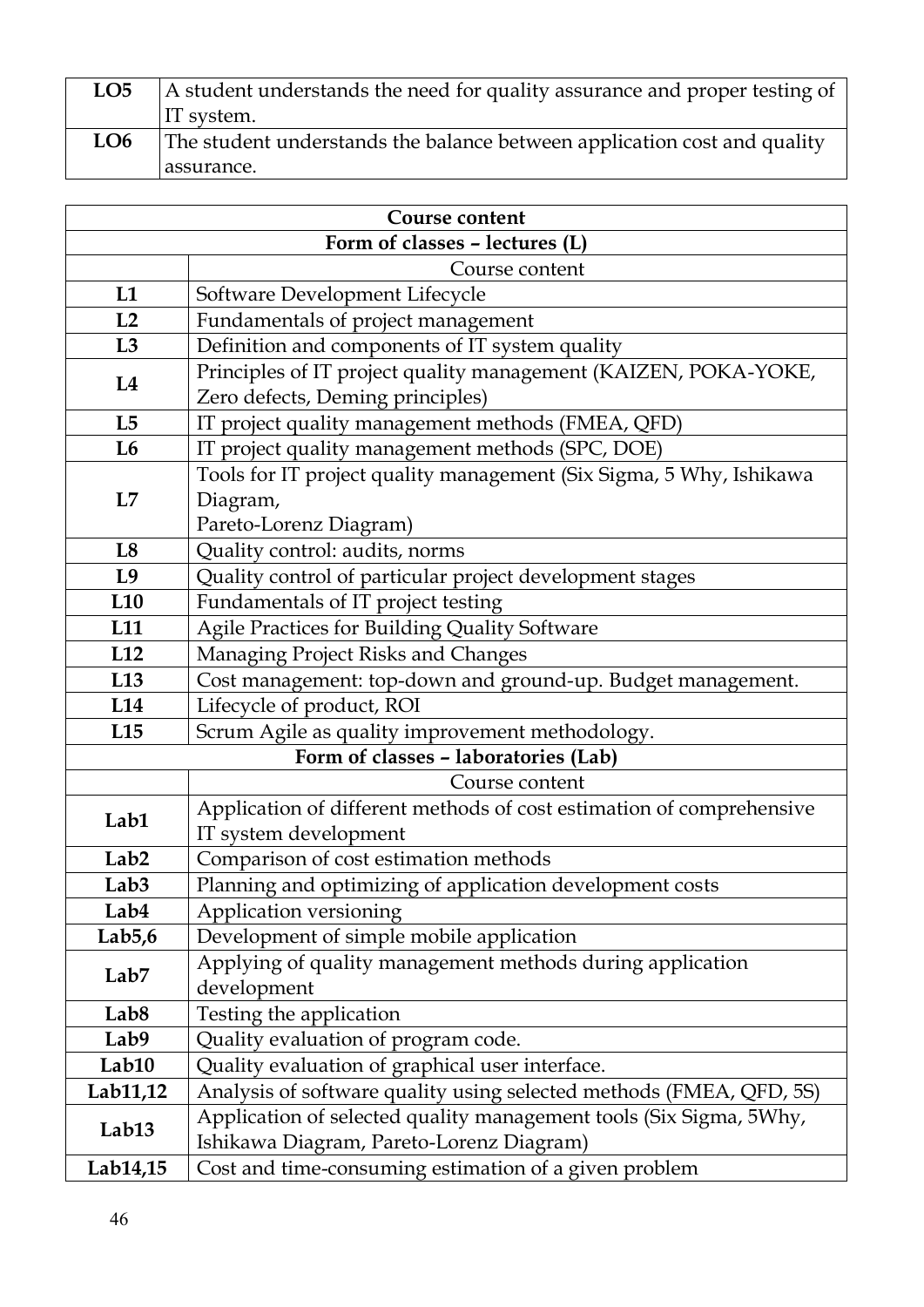| implementation                                                       |
|----------------------------------------------------------------------|
| in a simulated IT company with application of chosen scheduling tool |

| Required textbooks and other course materials |                                                                            |
|-----------------------------------------------|----------------------------------------------------------------------------|
|                                               | Praeg C.: Quality Management for IT Services: Perspectives on Business and |
|                                               | Process Performance: Perspectives on Business and Process Performance, IGI |
|                                               | Global, 2010                                                               |
| $\overline{2}$                                | Osterhage W.: IT Quality Management. Springer, 2015                        |
| 3                                             | Randal W.: Mastering Project Time Management, Cost Control, and Quality    |
|                                               | Management. Pearson Education (US), 2015.                                  |
|                                               | Recommended textbooks and other course materials                           |
|                                               | George M., Maxey J., Rowlands D., Price M.: The Lean Six Sigma Pocket      |
|                                               | Toolbook: A Quick Reference Guide to 100 Tools for Improving Quality and   |
|                                               | Speed. McGraw-Hill Companies, 2004.                                        |
| $\mathcal{P}$                                 | Wiggers P.: IT Performance Management. Taylor & Francis Ltd, 2003.         |

|                        | <b>The author of the</b> Dr. Małgorzata Plechawska-Wójcik, Ph.D., (Eng) |
|------------------------|-------------------------------------------------------------------------|
| programme:             |                                                                         |
| <b>E-mail address:</b> | m.plechawska@pollub.pl                                                  |
| Organisational         | Electrical Engineering and Computer Science Faculty,                    |
| unit:                  | <b>Institute of Computer Science</b>                                    |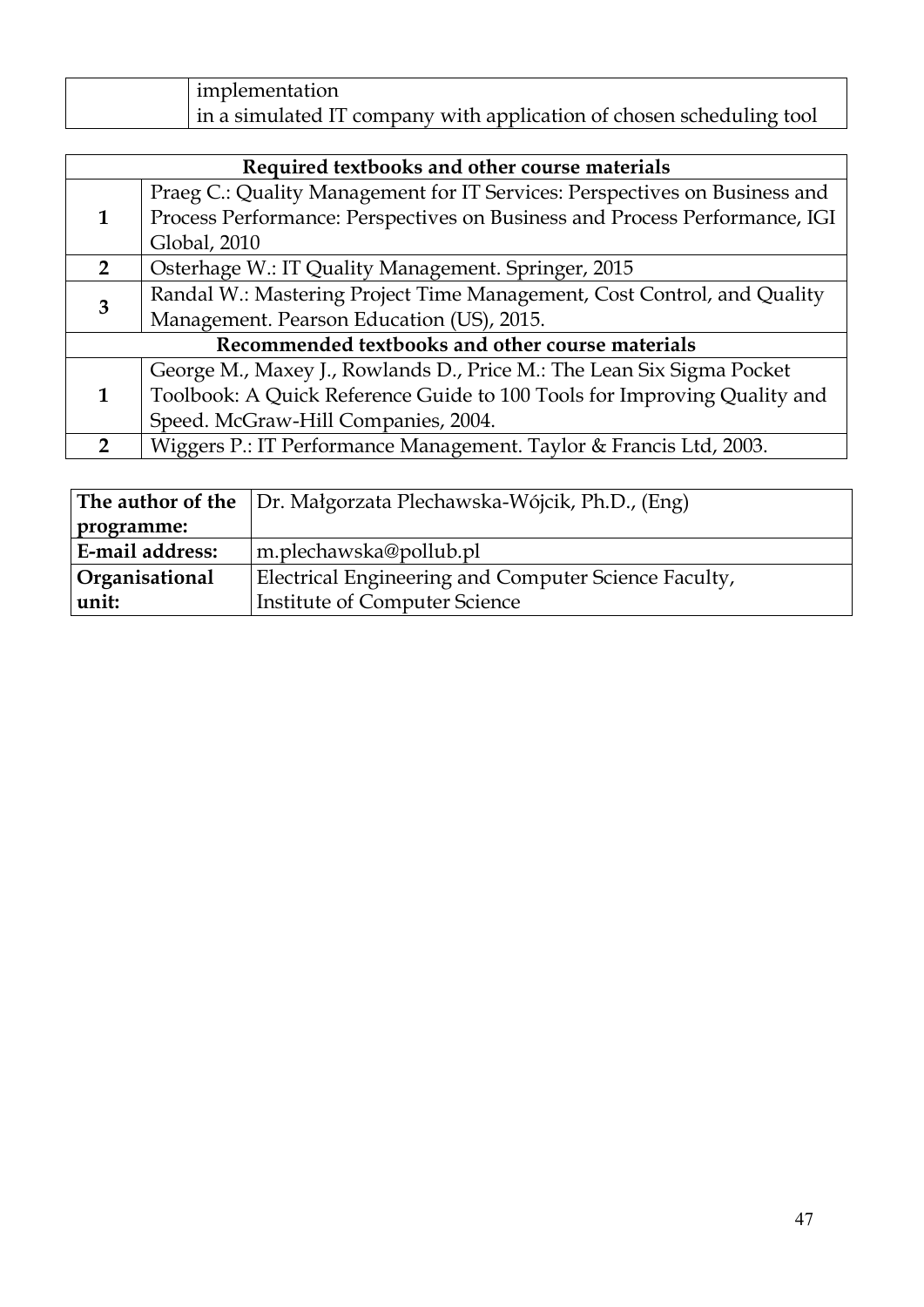



*Computer Science*

| Course:                                 | Diploma Seminar<br>(and master thesis preparation) |  |
|-----------------------------------------|----------------------------------------------------|--|
| Type of the course:                     | Obligatory                                         |  |
| Course code:                            | IMSM3.4                                            |  |
| Year:                                   | $\overline{2}$                                     |  |
| Semester:                               | 3                                                  |  |
| Form of the degree programme:           | Full-time                                          |  |
| Form of classes and number of hours per | 45                                                 |  |
| semester:                               |                                                    |  |
| Lecture                                 |                                                    |  |
| Classes                                 | 15                                                 |  |
| Laboratory                              |                                                    |  |
| Project                                 | 30                                                 |  |
| Number of ECTS credits:                 | 20                                                 |  |
| Form of assessment:                     | credit                                             |  |
| Course language:                        | English                                            |  |

| Course objective (CO) |                                                                           |  |
|-----------------------|---------------------------------------------------------------------------|--|
| CO <sub>1</sub>       | Learning about the requirements of writing an MSc thesis.                 |  |
| CO <sub>2</sub>       | Developing the skills of information gathering and creative processing in |  |
|                       | order to prepare a dissertation.                                          |  |
| CO <sub>3</sub>       | Learning about and shaping the skills for dissertation presentation.      |  |
| CO <sub>4</sub>       | Developing the skills for individual solving of IT problems, including    |  |
|                       | writing applications.                                                     |  |

| Prerequisites in terms of knowledge, skills and other competencies |
|--------------------------------------------------------------------|
| Defended BSc thesis or equivalent.                                 |

| Learning outcomes (LO) |                                                                                                                                                                                                                              |
|------------------------|------------------------------------------------------------------------------------------------------------------------------------------------------------------------------------------------------------------------------|
|                        | In terms of knowledge:                                                                                                                                                                                                       |
| LO <sub>1</sub>        | Knows and understands the basic concepts and principles for the<br>protection of industrial property and copyright and the need for<br>management of intellectual property; able to use the patent information<br>resources. |
|                        | In terms of skills:                                                                                                                                                                                                          |
| LO2                    | A graduate in terms of skills:                                                                                                                                                                                               |
| LO <sub>3</sub>        | Can obtain information from the literature, databases, and other sources in                                                                                                                                                  |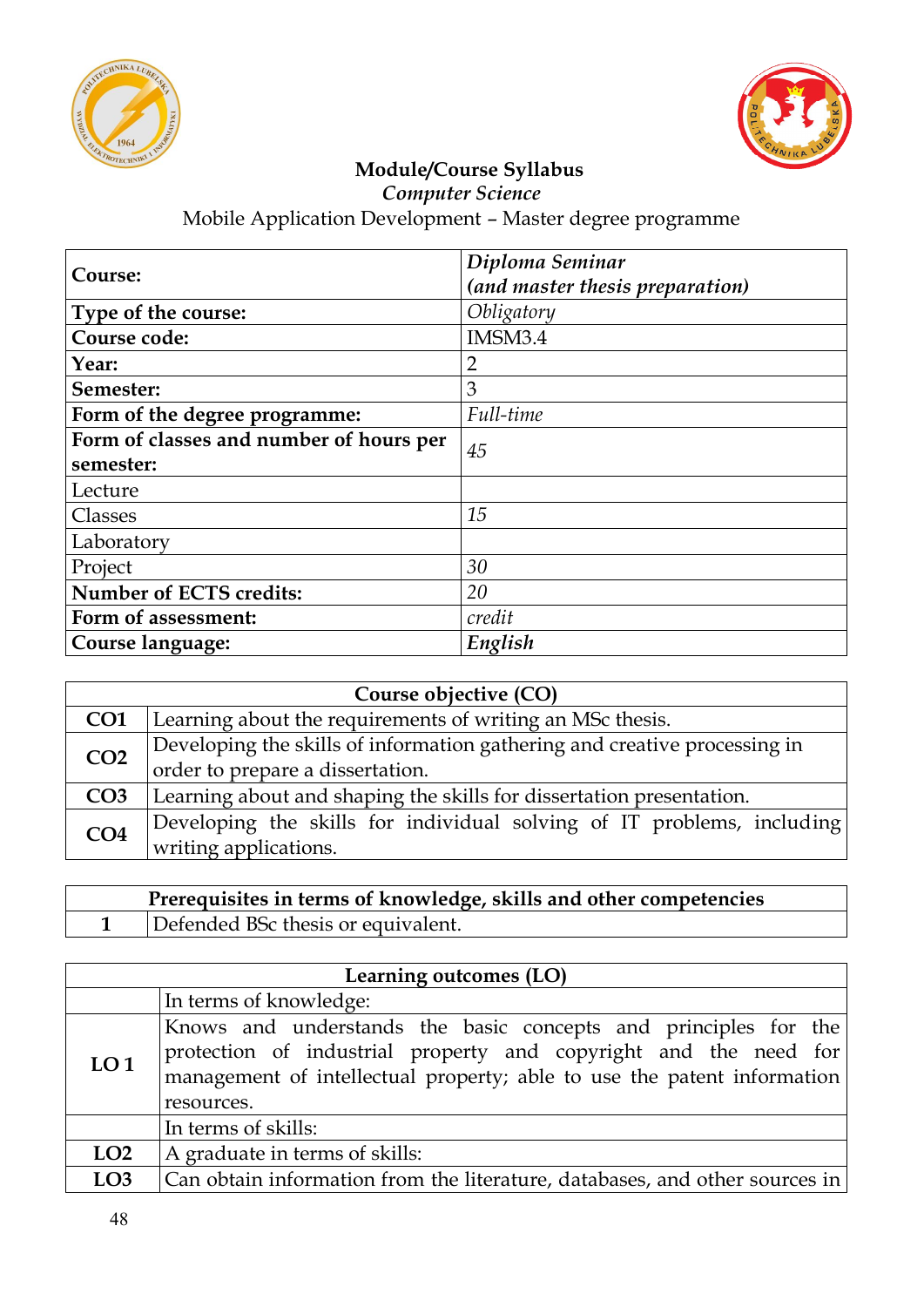|                 | English; can integrate the obtained information, can make their             |  |  |
|-----------------|-----------------------------------------------------------------------------|--|--|
|                 | interpretation and critical evaluation, as well as can draw conclusions and |  |  |
|                 | formulate fully justified opinions.                                         |  |  |
| LO <sub>4</sub> | Is able to prepare and introduce oral presentation in Polish and foreign    |  |  |
|                 | language, concerning the specific issues of the field of study.             |  |  |
| LO <sub>5</sub> | Is able to assess the suitability of the known research methods, design     |  |  |
|                 | patterns, technologies and tools to solve complex (including unusual or     |  |  |
|                 | research) problem in the field of Computer Science; is aware of the         |  |  |
|                 | limitations of the methods and tools.                                       |  |  |
|                 | In terms of social competence:                                              |  |  |
| LO6             | Is aware of the social role of technical university graduates, especially   |  |  |
|                 | understands the need for the formulation and communication to the public,   |  |  |
|                 | in particular through the mass media, information and opinions on the       |  |  |
|                 | achievements of technology and other aspects of engineering; shall          |  |  |
|                 | endeavour to give such information and opinions in a commonly               |  |  |
|                 | understood way, indicating the different points of view.                    |  |  |

| Course content                    |                                                                                     |  |
|-----------------------------------|-------------------------------------------------------------------------------------|--|
| Form of classes $-$ classes $(C)$ |                                                                                     |  |
|                                   | Course content                                                                      |  |
| C1                                | Presentation of requirements for getting the subject's credit. Disucssing           |  |
| C <sub>2</sub>                    | a selection of thesis topics. Describing the formal requirements for MSc<br>theses. |  |
| C <sub>3</sub>                    | Detailed description of the structure of an MSc thesis. Formulating a               |  |
| C <sub>4</sub>                    | thesis topic and scope.                                                             |  |
| C <sub>5</sub>                    | Discussing the issues of literature search in the scientific bases available        |  |
| C6                                | at the Lublin University of Technology.                                             |  |
| C7                                | Making literature search outlines; methods of referencing literature                |  |
| C8                                | sources.                                                                            |  |
| C <sub>9</sub>                    | Discussing issues of thesis presentation using multimedia technology;               |  |
|                                   | a demonstration.                                                                    |  |
| C10                               | Initial presentation of the theses, scope and aim of a dissertation using           |  |
| <b>C11</b>                        | multimedia presentations; discussion of the presentations.                          |  |
| C12                               | Presentation of recapitulations, conclusions and summaries. Discussion              |  |
| C13                               | of the texts presented.                                                             |  |
| C14                               | Presentation of requirements for getting the subject's credit. Disucssing           |  |
| C15                               | a selection of thesis topics. Describing the formal requirements for MSc            |  |
|                                   | theses.                                                                             |  |
|                                   | Form of classes - project $(P)$                                                     |  |
|                                   | Course content                                                                      |  |
| <b>P1</b>                         | Introduction into the course, information about credit requirements.                |  |
|                                   | Discussion of the project topics.                                                   |  |
| P <sub>2</sub>                    | Assigning topics to students or student teams. Discussion of the project            |  |
|                                   | scope.                                                                              |  |